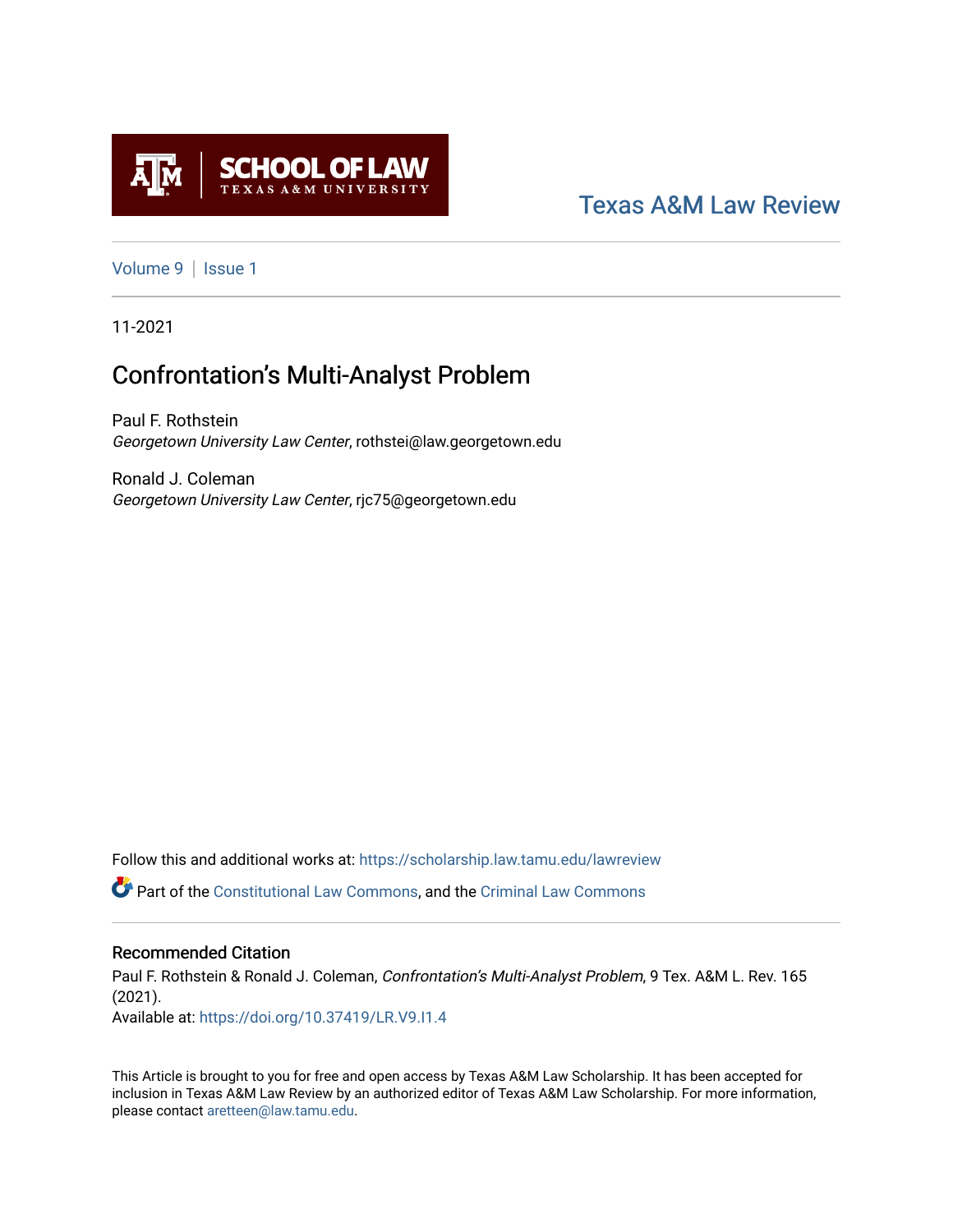# **CONFRONTATION'S MULTI-ANALYST PROBLEM**

*by: Paul F. Rothstein\* & Ronald J. Coleman\*\**

#### **ABSTRACT**

*The Confrontation Clause in the Sixth Amendment affords the "accused" in "criminal prosecutions" the right "to be confronted with the witnesses against" them. A particular challenge for courts over at least the last decade-plus has been the degree to which the Confrontation Clause applies to forensic reports, such as those presenting the results of a DNA, toxicology, or other CSI-type analysis. Should use of forensic reports entitle criminal defendants to confront purportedly "objective" analysts from the lab producing the report? If so, which analyst or analysts? For forensic processes that require multiple analysts, should the prosecution be required to produce each and every analyst involved in handling the sample, participating in the testing process, or making any type of even minor representation contained in the report? Although the Supreme Court has had several occasions to opine on the application of the Confrontation Clause to forensic reports, and although such precedent suggests criminal defendants enjoy at least some right to confront a forensic analyst, a great deal of uncertainty persists as to which analyst or analysts must be produced in cases involving multiple analysts. A certiorari petition considered by the Supreme Court in March 2021—*Chavis v. Delaware *could have permitted the Court to address this multi-analyst problem. Even though the Court determined* Chavis *was not the appropriate vehicle for resolving the multi-analyst problem, this is an extremely important issue for labs, local stakeholders, and lower courts, and Justice Gorsuch even dissented from the Court's denial of certiorari. The purpose of this Article is to identify and discuss six plausible approaches the Supreme Court could consider in resolving the multi-analyst problem.*

#### TABLE OF CONTENTS

| II. CONFRONTATION CLAUSE BACKGROUND  168                                                                                                                                                                                                                          |  |
|-------------------------------------------------------------------------------------------------------------------------------------------------------------------------------------------------------------------------------------------------------------------|--|
| A. The "New" Interpretation of the Confrontation                                                                                                                                                                                                                  |  |
| Clause $\ldots$ is a set of $\ldots$ is a set of $\ldots$ is a set of $\ldots$ is a set of $\ldots$ is a set of $\ldots$ is a set of $\ldots$ is a set of $\ldots$ is a set of $\ldots$ is a set of $\ldots$ is a set of $\ldots$ is a set of $\ldots$ is a set o |  |
|                                                                                                                                                                                                                                                                   |  |
|                                                                                                                                                                                                                                                                   |  |
| III. Chavis: The Recent Multi-Analyst Petition  190                                                                                                                                                                                                               |  |
| IV. ADDRESSING THE MULTI-ANALYST PROBLEM  195                                                                                                                                                                                                                     |  |
|                                                                                                                                                                                                                                                                   |  |

DOI: https://doi.org/10.37419/LR.V9.I1.4

<sup>\*</sup> Carmack Waterhouse Professor of Law, Georgetown University Law Center. Professor Rothstein specializes in the judicial process and related subjects, and his background includes, among other things, experience as a litigator, as a consultant to the U.S. government, and as part of a team helping draft constitutions for countries emerging from the former USSR. He has authored numerous books and articles, including having written extensively on the Confrontation Clause and similar areas.

Adjunct Professor of Law and Program Attorney, Georgetown University Law Center. Admitted to practice in New Jersey, New York, and Pennsylvania.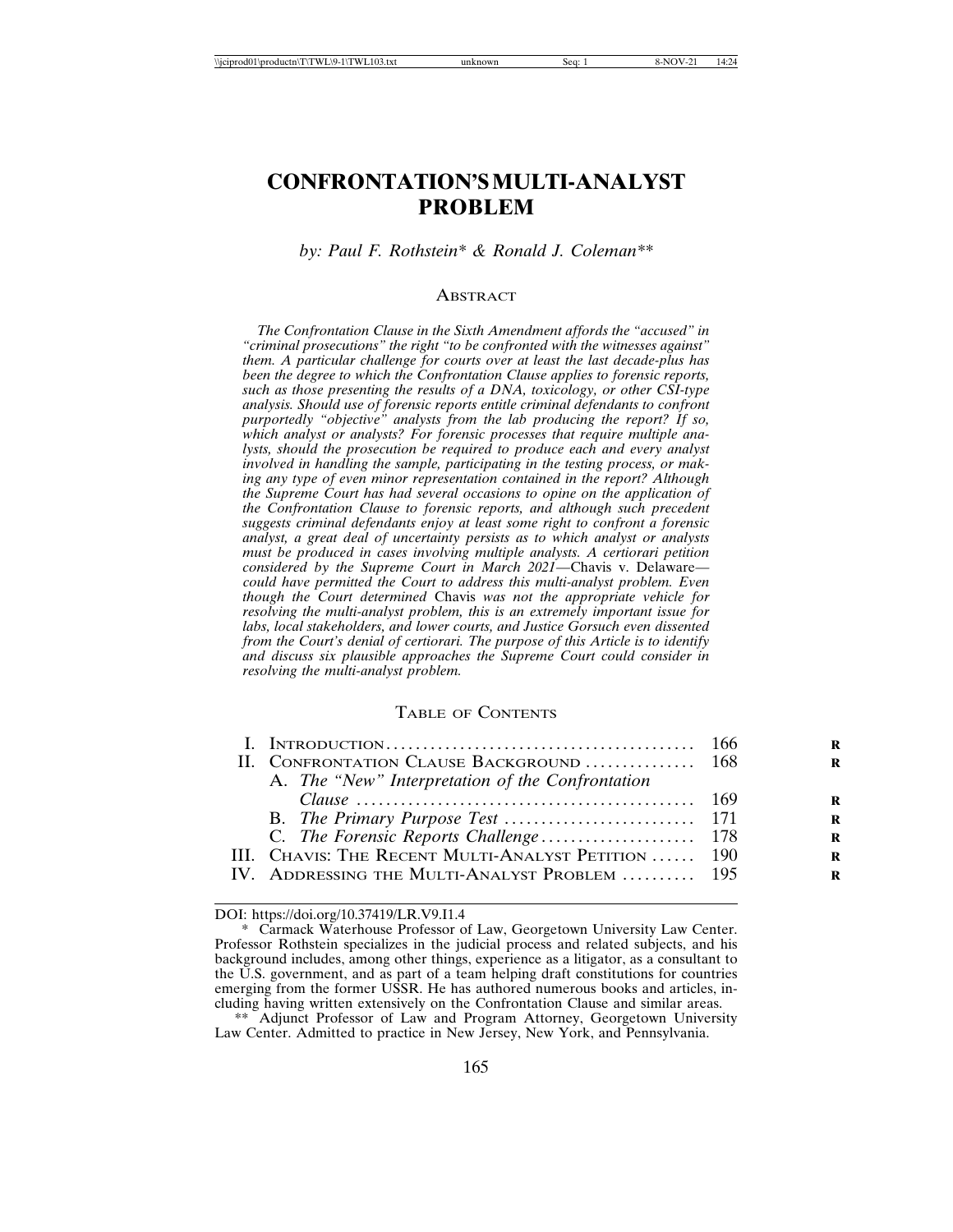| A. Interim Communications Not Testimonial |  |
|-------------------------------------------|--|
|                                           |  |
|                                           |  |
|                                           |  |
|                                           |  |
|                                           |  |
|                                           |  |
|                                           |  |
|                                           |  |

#### I. INTRODUCTION

Imagine Detective Harry Bosch of Hollywood Homicide has investigated the murder of a famous actress and her boyfriend. Bosch has identified who he believes to be the killer, and the key piece of evidence linking the accused to the double murder is a DNA match between a swab taken from the accused and a DNA sample from the crime scene, the actress's chateau in the Hollywood Hills. A wellknown private forensic lab outside of California handled the DNA analysis. The District Attorney's Office has just advised Bosch that, under the Confrontation Clause (the "Clause") in the Federal Constitution and relevant U.S. Supreme Court precedent, the accused will likely have the right to confront and cross-examine an analyst from the forensic lab. Even though Bosch has been working Hollywood Homicide for many years, he is now perplexed. He believes more than five analysts may have been involved in the forensic DNA analysis process, with some likely performing only very minor roles. Could this mean that, unless each and every one of those analysts appears to testify at the accused's trial, the accused could walk?

The Confrontation Clause in the Sixth Amendment affords the "accused" in "criminal prosecutions" the right "to be confronted with the witnesses against" them.<sup>1</sup> The difficulty has come in determining when the Clause applies in a given case. Since *Crawford v. Washington*, the Supreme Court has held that the Confrontation Clause applies only in cases involving a certain subset of out-of-court statements which could be considered equivalent to "bear[ing] testimony" in court.<sup>2</sup> Such socalled "testimonial" statements of declarants not testifying at trial are "admitted only where the declarant is unavailable, and only where the defendant has had a prior opportunity to cross-examine."<sup>3</sup> However,

<sup>1.</sup> U.S. CONST. amend. VI. The right to confront also applies to states under the Fourteenth Amendment. *See* Pointer v. Texas, 380 U.S. 400, 403 (1965); *see also* David L. Faigman et al., *Gatekeeping Science: Using the Structure of Scientific Research to Distinguish Between Admissibility and Weight in Expert Testimony*, 110 NW. U. L. REV. 859, 876 (2016).

<sup>2.</sup> Crawford v. Washington, 541 U.S. 36, 51 (2004).

<sup>3.</sup> *Id.* at 59.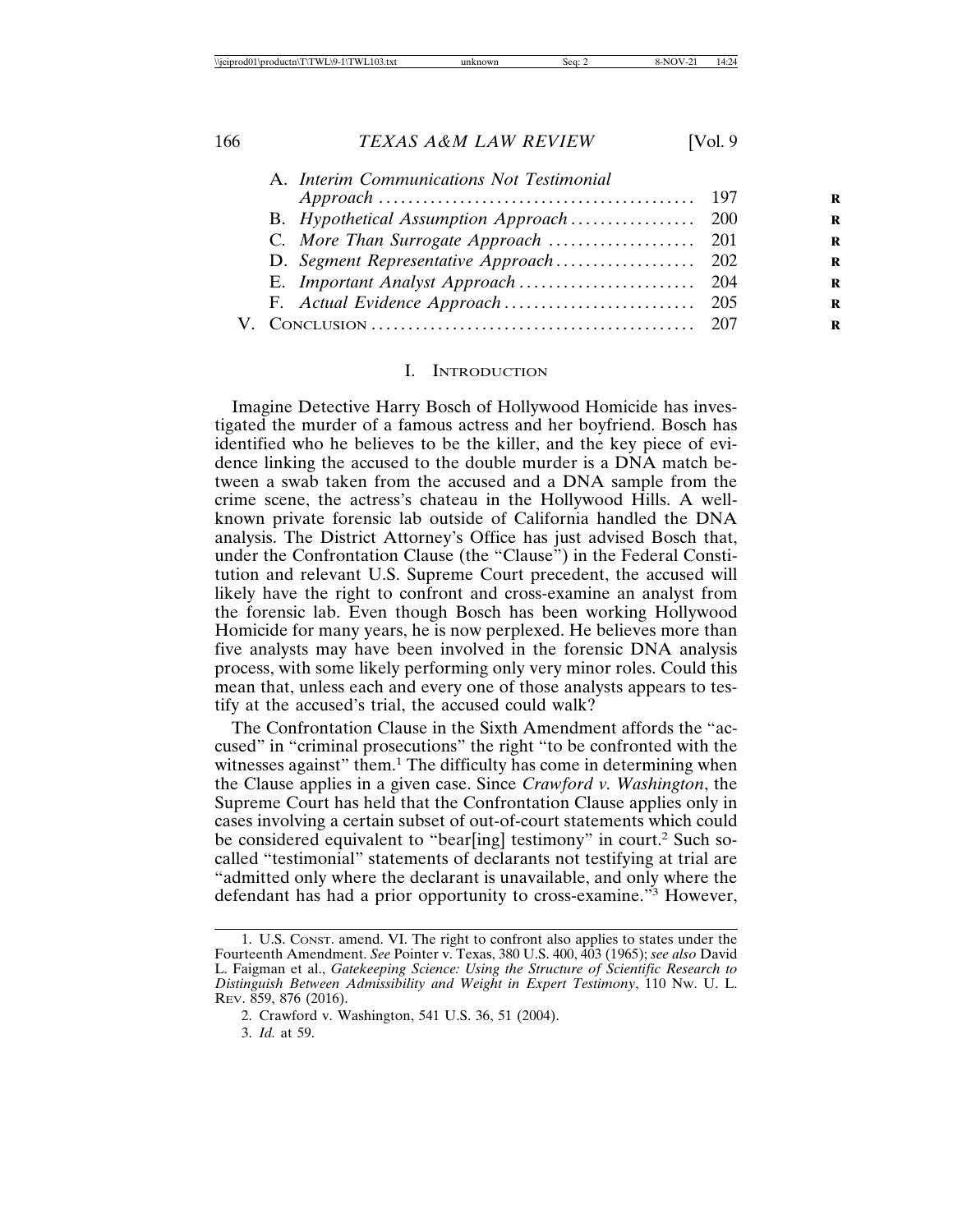*Crawford* and its progeny have not fully defined what statements are "testimonial."4

A particular challenge for courts over at least the last decade-plus has been the degree to which the Confrontation Clause applies to forensic reports, such as those presenting the results of a DNA, toxicology, or other CSI-type analysis. Should use of forensic reports entitle criminal defendants to confront purportedly "objective" analysts from the lab producing the report? If so, which analyst or analysts? For forensic processes which require multiple analysts, should the prosecution be required to produce each and every analyst involved in handling the sample, participating in the testing process, or making any type of even minor representation contained in the report? Although the Supreme Court has had several occasions to opine on the application of the Confrontation Clause to forensic reports, and although such precedent suggests criminal defendants enjoy at least some right to confront a forensic analyst, a great deal of uncertainty persists as to which analyst or analysts must be produced in cases involving multiple analysts.5

A certiorari petition considered by the Supreme Court in March 2021—*Chavis v. Delaware—*could have permitted the Court to address this multi-analyst problem.<sup>6</sup> In *Chavis*, the prosecution was permitted to offer the results of forensic DNA analysis—produced by a

5. *See* Melendez–Diaz v. Massachusetts, 557 U.S. 305, 305 (2009); Bullcoming v. New Mexico, 564 U.S. 647, 647 (2011); Williams v. Illinois, 567 U.S. 50, 50 (2012) (plurality opinion); *see also* Stuart v. Alabama, 139 S. Ct. 36, 36 (2018) (Gorsuch, J., dissenting) (emphasizing "confusion" in this area and first citing State v. Dotson, 450 S.W.3d 1, 68 (Tenn. 2014); then citing State v. Michaels, 95 A.3d 648, 666 (N.J. 2014); then citing United States v. Turner, 709 F.3d 1187, 1189 (7th Cir. 2013); and then citing United States v. James, 712 F.3d 79, 94 (2d Cir. 2013)); Ronald J. Coleman & Paul F. Rothstein*, Grabbing the Bullcoming by the Horns: How the Supreme Court Could Have Used* Bullcoming v. New Mexico *to Clarify Confrontation Clause Requirements for CSI-Type Reports*, 90 NEB. L. REV. 502, 546 (2011) [hereinafter *Grabbing the Bullcoming*]; Ronald J. Coleman & Paul F. Rothstein, Williams v. Illinois *and the Confrontation Clause*, PUBLICSQUARE.NET (Dec. 6, 2011), http://www.public square.net/2011/12/williams-v-illinois-confrontation-clause/ [https://perma.cc/4KP3- 7F2E] [hereinafter Williams *and the Confrontation Clause*]; Paul F. Rothstein, *Unwrapping the Box the Supreme Court Justices Have Gotten Themselves into: Internal Confrontations Over Confronting the Confrontation Clause*, 58 HOW. L.J. 479, 479 (2015) [hereinafter *Unwrapping the Box*]; *A Game of* Katso *and Mouse*, *supra* note 4, at 27; Andrew Arons, Comment, *Who Must Testify?: The Limits of the Confrontation Clause When It Is Applied to Forensic Laboratory Reports*, 46 LOY. L.A. L. REV. 721, 723 (2013) (discussing who the prosecution must call to testify after offering "a forensic laboratory report against a criminal defendant").

6. *See generally* Petition for Writ of Certiorari, Chavis v. Delaware, 141 S. Ct. 1528 (2021) (No. 20-317), 2020 WL 5498422.

<sup>4.</sup> *See infra* Part II. "Testimonial" statements would seem to include "out-ofcourt written or oral statements meant or understood to provide some form of evidence for use at trial, especially if made solemnly and to a state actor or agent." Ronald J. Coleman & Paul F. Rothstein, *A Game of* Katso *and Mouse: Current Theories for Getting Forensic Analysis Evidence Past the Confrontation Clause*, 57 AM. CRIM. L. REV. 27, 27 (2020) [hereinafter *A Game of* Katso *and Mouse*].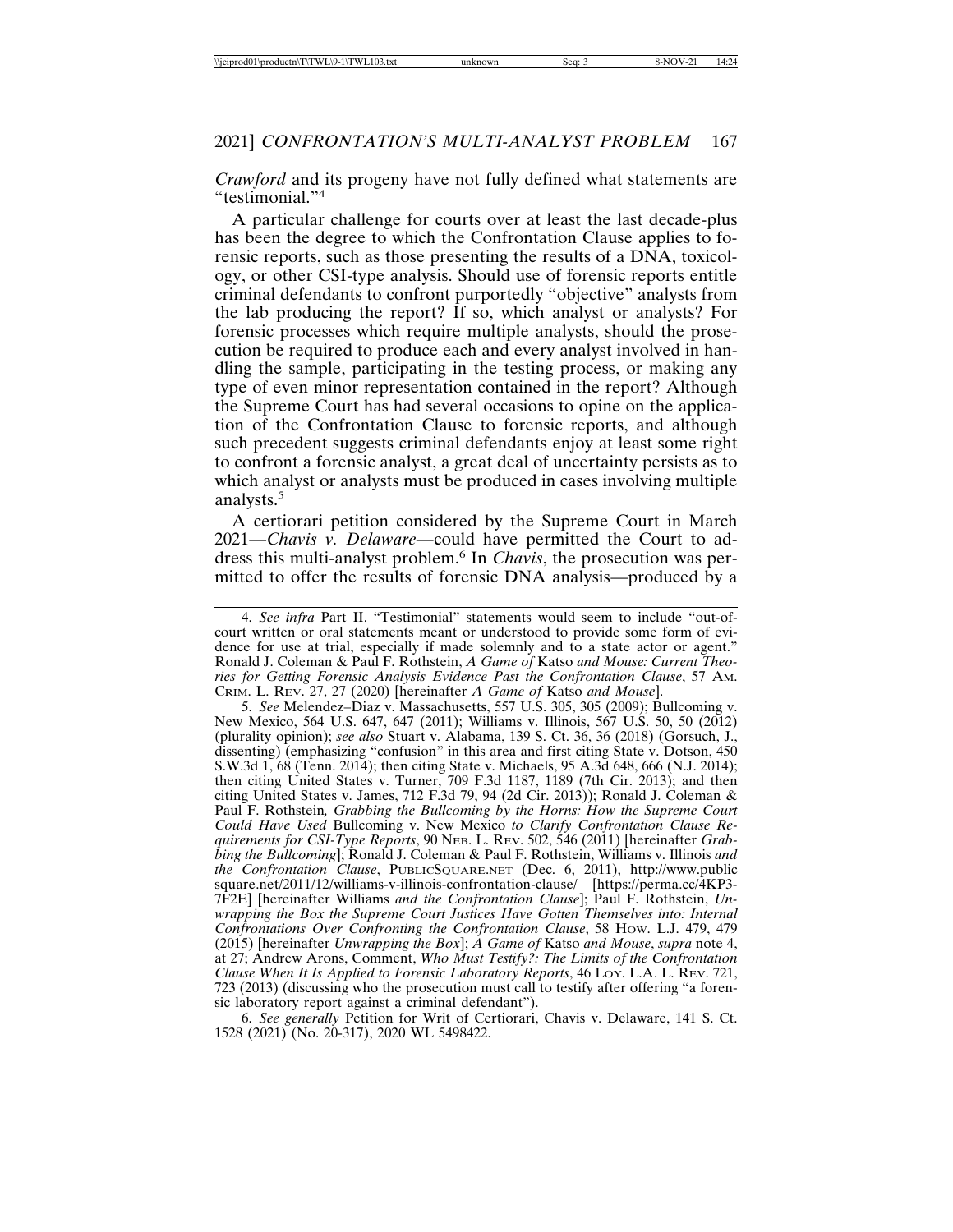process involving multiple analysts—through the testimony of a single lab analyst.<sup>7</sup> This testifying analyst's report and testimony relied on her conclusion that other analysts at the lab had performed their work properly, but her conclusion was based on a review of such other analysts' entries in case files rather than on personal knowledge.<sup>8</sup> The Delaware Supreme Court found that this did not violate the Confrontation Clause,<sup>9</sup> and notwithstanding Justice Gorsuch's dissent, the U.S. Supreme Court denied certiorari.<sup>10</sup> Was the Delaware Supreme Court's conclusion in *Chavis* correct, and how should courts handle the multi-analyst problem in future cases?

This Article identifies and discusses six plausible approaches the U.S. Supreme Court may consider in addressing the multi-analyst problem. The remainder of this Article proceeds as follows: Part II provides relevant background on the Confrontation Clause, including the challenge posed by forensic reports; Part III describes the *Chavis* case and petition; Part IV presents our six approaches for addressing the multi-analyst problem; and Part V concludes and speculates as to which of our six approaches the Supreme Court would be most likely to prefer.

#### II. CONFRONTATION CLAUSE BACKGROUND

Before *Crawford v. Washington*, 11 Confrontation Clause cases were analyzed under the regime established in *Ohio v. Roberts*. 12 Under *Roberts*, a non-testifying declarant's hearsay statement could only be admitted against a criminal defendant if the declarant was unavailable and the statement bore "adequate indicia of reliability."<sup>13</sup> *Crawford* overruled *Roberts* and placed the focus on whether a given statement was "testimonial."<sup>14</sup>

7. Chavis v. Delaware, 227 A.3d 1079, 1080–82 (Del. 2020), *cert. denied*, 141 S. Ct. 1528 (2021).

8. *Id.* at 1081.

9. *Id.* at 1095.

10. Chavis v. Delaware, 141 S. Ct. 1528, 1528 (2021) (denying certiorari and noting Justice Gorsuch's dissent).

11. Crawford v. Washington*,* 541 U.S. 36, 36 (2004).

12. Ohio v. Roberts, 448 U.S. 56, 66 (1980); *see also* Paul F. Rothstein & Ronald J. Coleman, *Confronting Memory Loss*, 55 GA. L. REV. 95, 100 (2020) [hereinafter *Confronting Memory Loss*] ("Prior to *Crawford*, courts were guided in Confrontation Clause cases by *Ohio v. Roberts*.").

13. *Roberts*, 448 U.S. at 66 (internal quotation marks omitted). Under *Roberts*, "[r]eliability [could] be inferred without more in a case where the evidence [fell] within a firmly rooted hearsay exception." *Id.*

14. *Crawford*, 541 U.S. at 68; *see also* David L. Noll, *Constitutional Evasion and the Confrontation Puzzle*, 56 B.C. L. REV. 1899, 1910 (2015) ("*Crawford* rejected the *Roberts* framework root and branch."); *Confronting Memory Loss*, *supra* note 12, at 100 (noting "*Crawford* and its progeny altered the paradigm"); Richard D. Friedman et al., Crawford*,* Davis*, & the Right of Confrontation: Where Do We Go From Here?*, 19 REGENT U. L. REV. 507, 515–16 (2007) (Professor Richard D. Friedman stated, "I don't think *Roberts* was working.").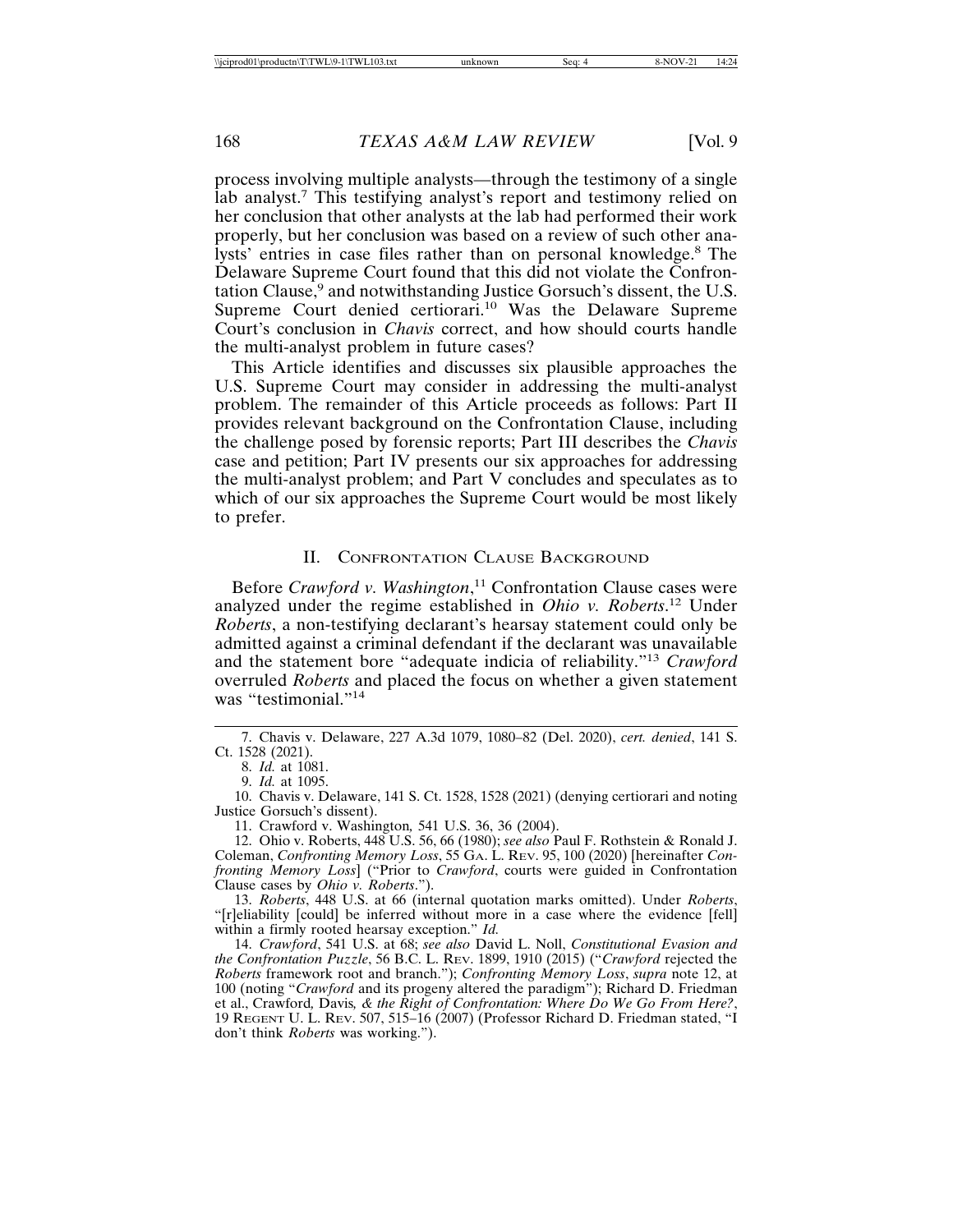## A. *The "New" Interpretation of the Confrontation Clause*

In *Crawford*, Michael Crawford was tried for attempted murder and assault, and the state attempted to use his wife's tape-recorded statements as evidence against him.<sup>15</sup> The wife had made the statements during a police interrogation, but she did not testify at trial due to the State of Washington's marital privilege rules.<sup>16</sup> Crawford argued that admission of her recorded statements violated his Confrontation Clause rights, but the wife's recorded statements were nevertheless admitted and played for the jury.<sup>17</sup>

Justice Scalia, writing for the Court, determined that admission of the recorded statements violated the Confrontation Clause.18 He considered the Sixth Amendment's text, lengthy history of confrontation rights, and prior Supreme Court precedent and advanced two conclusions regarding the Confrontation Clause: (1) The Clause only applied to so-called "testimonial" statements, and  $(2)$  use of the "testimonial" statements made by a declarant not appearing at trial was impermissible unless the declarant was "unavailable" and the defendant had some prior opportunity to cross-examine the declarant.<sup>19</sup>

Justice Scalia reasoned that the primary evil at which the Clause was directed was the civil law style of criminal procedure, and in particular its using *ex parte* examinations against the accused.20 Such practices were exemplified by the "notorious" Sir Walter Raleigh treason trial, in which out-of-court evidence from Raleigh's alleged accomplice, Lord Cobham, was used against Raleigh at trial, and the judges refused Raleigh's demand that Cobham appear.<sup>21</sup> The Clause's text, itself, also applied to "witnesses," meaning those who "bear testimony."<sup>22</sup> Accordingly, the Confrontation Clause applied only to what Justice Scalia referred to as "testimonial" statements: a certain class of out-of-court statements which are the functional equivalent of in-

- 19. *Id.* at 40–60.
- 20. *Id.* at 50.

21. *Id.* at 44. Said Justice Scalia:

Through a series of statutory and judicial reforms, English law developed a right of confrontation that limited these abuses. For example, treason statutes required witnesses to confront the accused 'face to face' at his arraignment. Courts, meanwhile, developed relatively strict rules of unavailability, admitting examinations only if the witness was demonstrably unable to testify in person. Several authorities also stated that a suspect's confession could be admitted only against himself, and not against others he implicated.

Id. at 44–45 (citations omitted).

22. *Id.* at 51; *cf.* Jeffrey L. Fisher, Essay, Crawford v. Washington*: The Next Ten Years*, 113 MICH. L. REV. FIRST IMPRESSIONS 9, 10 (2014) ("The testimonial approach starts from the premise that the Confrontation Clause is not a rule of evidence but rather one of criminal procedure.").

<sup>15.</sup> *Crawford*, 541 U.S. at 38–40.

<sup>16.</sup> *Id.* at 40.

<sup>17.</sup> *Id.*

<sup>18.</sup> *Id.* at 68–69.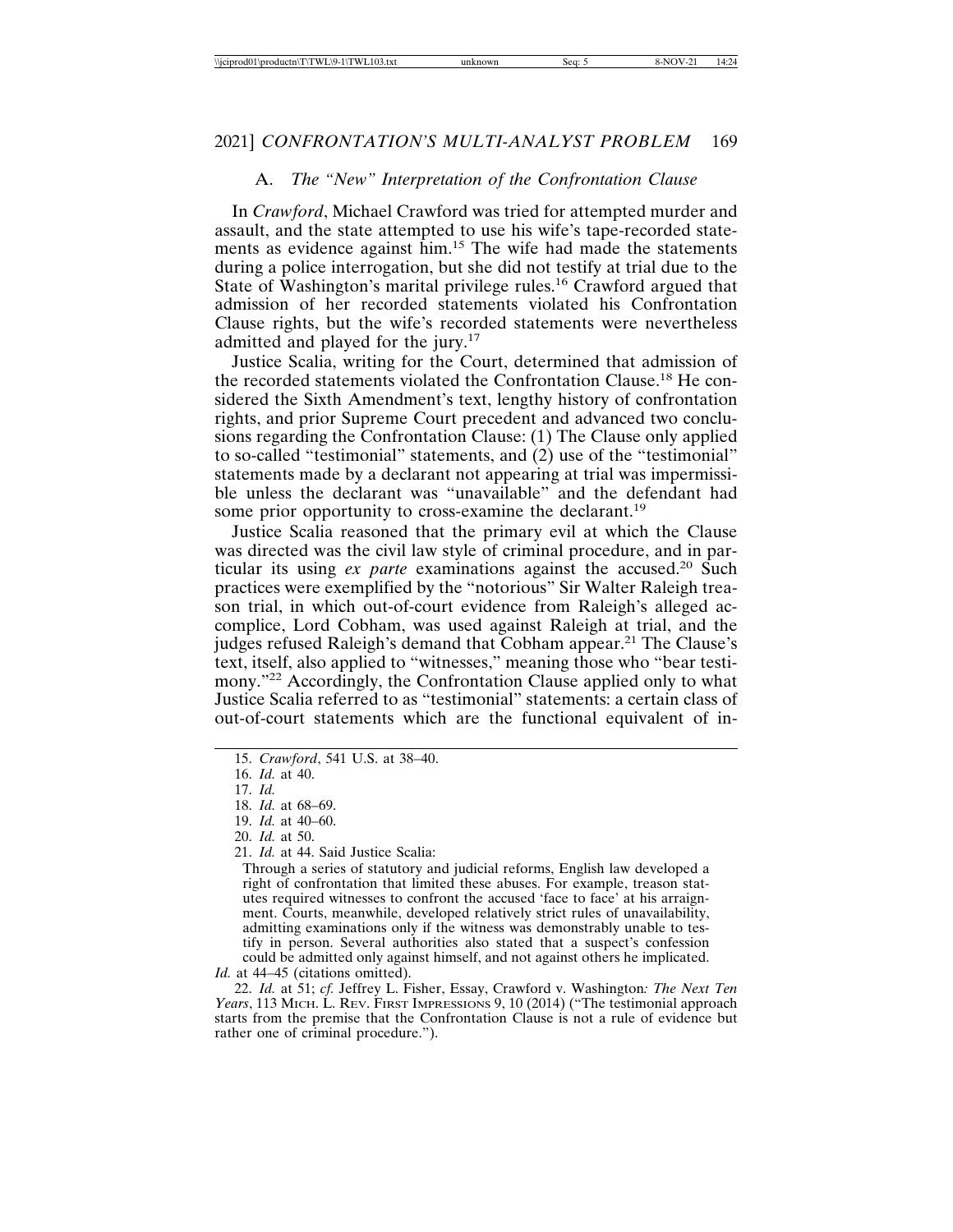court testimony.23 Justice Scalia left setting out a "comprehensive definition of 'testimonial'" for "another day" but noted that whatever its definition, it applied to police interrogations and prior testimony at a former trial, before a grand jury, and at a preliminary hearing.<sup>24</sup> On the facts of the case, Justice Scalia found that admission of Crawford's wife's statements without the opportunity for cross-examination violated the Confrontation Clause.<sup>25</sup>

Chief Justice Rehnquist, in an opinion joined by Justice O'Connor, decried the Court's overruling of *Roberts* and "adoption of a new interpretation of the Confrontation Clause [that] is not backed by sufficiently persuasive reasoning to overrule long-established precedent."26 He believed that the new interpretation was unnecessary for deciding the case and that the Court had "cast[ ] a mantle of uncertainty over future criminal trials."27 The Chief Justice noted that while the Court chose not to provide a comprehensive definition for "testimonial," state and federal prosecutors needed answers now—not months or even years from now—on what the term covers aside from the specific examples the Court had enumerated.<sup>28</sup>

*Id.* (internal citations omitted).

24. *Id.* at 68; *accord* Natasha Crawford, Williams v. Illinois*: Confronting Experts, Science, and the Constitution*, 64 MERCER L. REV. 805, 810 (2013). These, according to Justice Scalia, were the "modern practices with closest kinship to the abuses at which the Confrontation Clause was directed." *Crawford*, 541 U.S. at 68.

25. *Id.* at 68–69.

26. *Id.* at 69 (Rehnquist, C.J., concurring); *see generally* Erwin Chemerinsky, *Assessing Chief Justice William Rehnquist*, 154 U. PA. L. REV. 1331, 1353 (2006) ("In *Crawford v. Washington*, the Court changed the law, overruled precedent, and provided more protections under the Confrontation Clause of the Sixth Amendment by limiting hearsay testimony that could be used against criminal defendants.").

27. *Crawford*, 541 U.S. at 69 (Rehnquist, C.J., concurring). The Chief Justice noted that in his view, "[t]he Court's distinction between testimonial and nontestimonial statements, contrary to its claim, is no better rooted in history than our current doctrine." *Id.*

28. *Id.* at 75.

<sup>23.</sup> *Crawford*, 541 U.S. at 51–52. The Court noted as follows:

Various formulations of this core class of "testimonial" statements exist: "*ex parte* in-court testimony or its functional equivalent—that is, material such as affidavits, custodial examinations, prior testimony that the defendant was unable to cross-examine, or similar pretrial statements that declarants would reasonably expect to be used prosecutorially," "extrajudicial statements . . . contained in formalized testimonial materials, such as affidavits, depositions, prior testimony, or confessions," "statements that were made under circumstances which would lead an objective witness reasonably to believe that the statement would be available for use at a later trial[.]" These formulations all share a common nucleus and then define the Clause's coverage at various levels of abstraction around it. Regardless of the precise articulation, some statements qualify under any definition—for example, *ex parte* testimony at a preliminary hearing.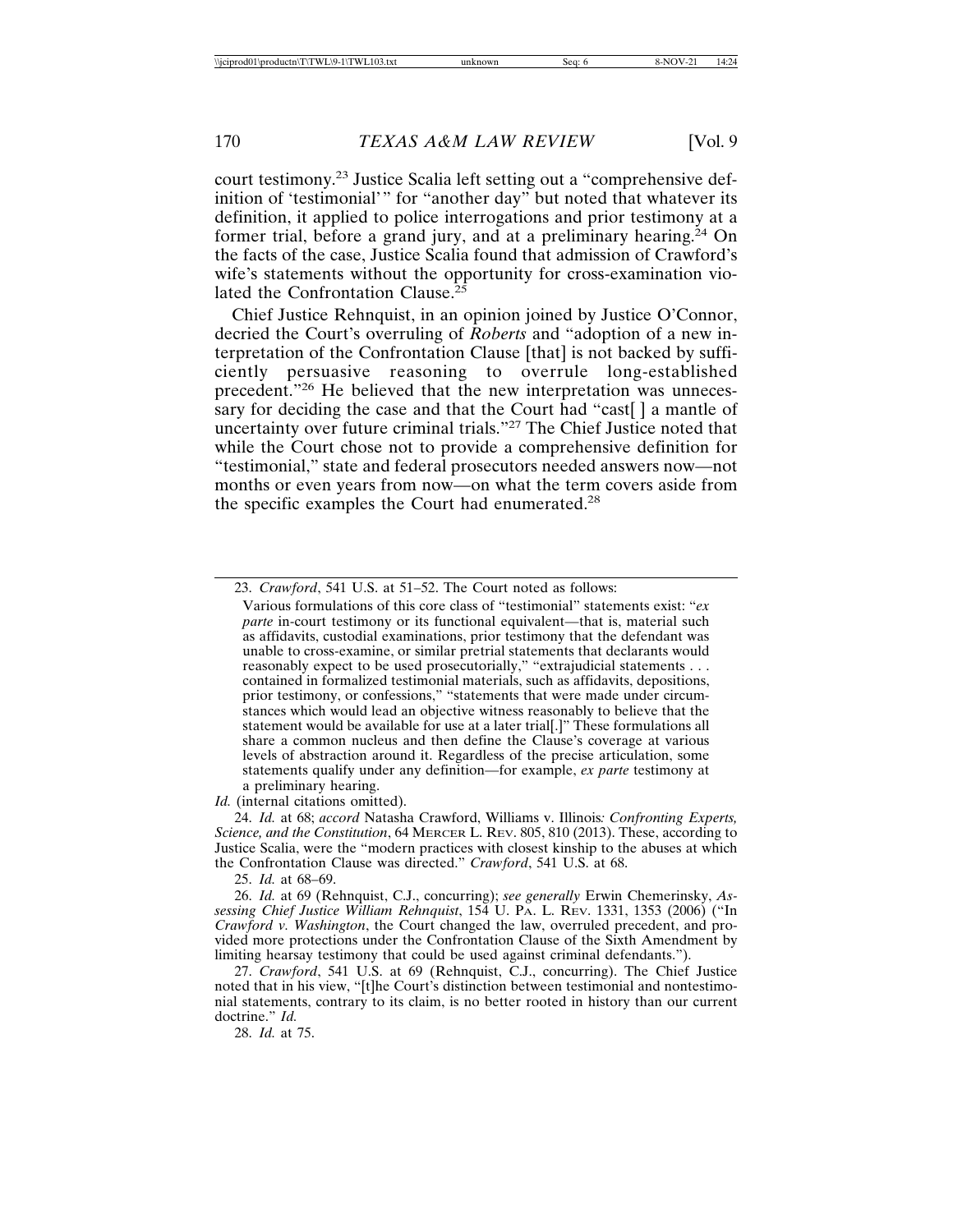After *Crawford*, the Court would attempt to devise an approach for determining when a given statement would be testimonial.<sup>29</sup> That approach came to focus on the statement's objective primary purpose.

#### B. *The Primary Purpose Test*

The Court has come to rely on analyzing the objective primary purpose of a statement to determine whether such statement should be considered testimonial. The Court developed this test in *Davis v. Washington*30 and *Michigan v. Bryant*, 31 and has since applied it in cases like *Ohio v. Clark*. 32

In *Davis*, the Court created an "emergency" exception to the class of testimonial statements.<sup>33</sup> *Davis* called upon the Court to rule on two consolidated appeals: (1) *State v. Davis*, 34 which concerned the state seeking to admit statements made to a 911 operator before police arrived on the scene; and (2) *Hammon v. State*, 35 which concerned the state seeking to admit statements made by an alleged victim after police arrived on the scene and the alleged perpetrator appeared under control.<sup>36</sup> Justice Scalia authored the Court's opinion and stated as follows:

Without attempting to produce an exhaustive classification of all conceivable statements—or even all conceivable statements in response to police interrogation—as either testimonial or nontestimonial, it suffices to decide the present cases to hold as follows: Statements are nontestimonial when made in the course of police interrogation under circumstances objectively indicating that the primary purpose of the interrogation is to enable police assistance to meet an ongoing emergency. They are testimonial when the circumstances objectively indicate that there is no such ongoing emergency, and that the primary purpose of the interrogation is to establish or prove past events potentially relevant to later criminal prosecution.37

Applying this standard, the Court found that the statements to the 911 operator in *State v. Davis* were nontestimonial since "the circum-

- 32. Ohio v. Clark, 576 U.S. 237, 237 (2015).
- 33. *See generally Davis*, 547 U.S. at 822.
- 34. State v. Davis, 111 P.3d 844, 844 (Wash. 2005).

35. Hammon v. State, 829 N.E.2d 444, 444 (Ind. 2005); *see generally* Frederick Schauer, *Constitutionalism and Coercion*, 54 B.C. L. REV. 1881, 1890–91 (2013) (discussing *Hammon*).

36. *Davis*, 547 U.S. at 818–21.

37. *Id.* at 817, 822. For purposes of its decision, the Court considered the 911 operator in *State v. Davis* an agent of law enforcement. *See id.* at 823 n.2.

<sup>29.</sup> Jeffrey Bellin, *The Incredible Shrinking Confrontation Clause*, 92 B.U. L. REV. 1865, 1867 (2012) ("As ambitious as the case was, *Crawford* only mapped out the rough contours of the long-awaited Confrontation Clause revolution, leaving a number of important questions 'for another day.'").

<sup>30.</sup> Davis v. Washington, 547 U.S. 813, 813 (2006).

<sup>31.</sup> Michigan v. Bryant, 562 U.S. 344, 344 (2011).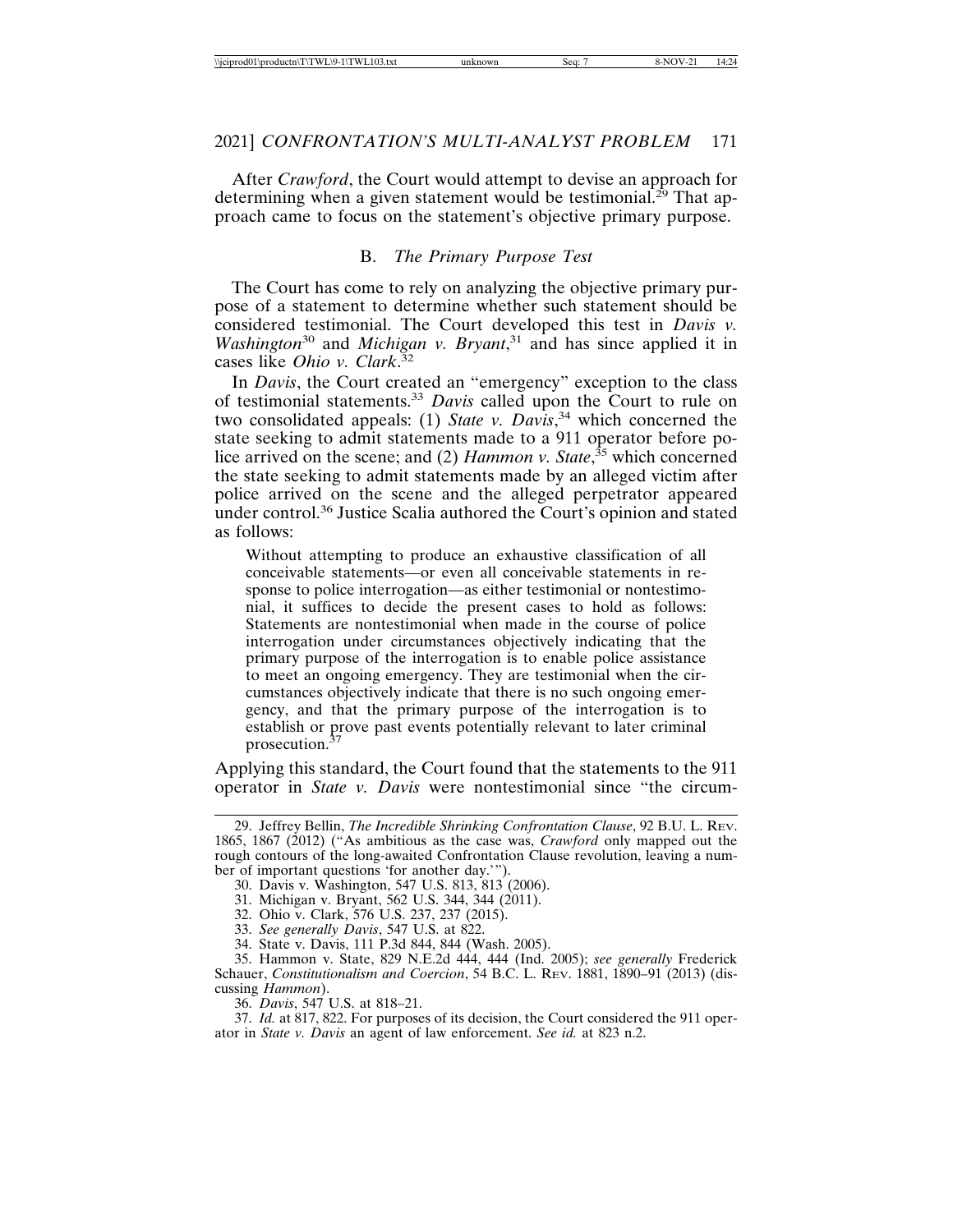stances of [the declarant's] interrogation objectively indicate[d] its primary purpose was to enable police assistance to meet an ongoing emergency" and the declarant was not simply "a weaker substitute for live testimony at trial."38 In contrast, the statements in *Hammon* were testimonial since "the circumstances [indicated] that the interrogation was part of an investigation into possibly criminal past conduct," no emergency was in progress, and the statements were "an obvious substitute for live testimony."<sup>39</sup>

Justice Thomas wrote an opinion concurring in part and dissenting in part, criticizing the Court's adoption of the primary purpose test. $40$ In addition to the test being hard for the courts to apply, Justice Thomas felt that it characterized as "testimonial," and thus inadmissible, evidence that bore little resemblance to the type of evidence the Court had previously determined was targeted by the Confrontation Clause.41 Justice Thomas set out his formality and solemnity view, pursuant to which "statements regulated by the Confrontation Clause must include 'extrajudicial statements . . . contained in formalized testimonial materials, such as affidavits, depositions, prior testimony, or confessions.'"42 He also previewed the so-called "mixed motives" problem—which would be discussed further in *Bryant*—by stating as follows:

In many, if not most, cases where police respond to a report of a crime, whether pursuant to a 911 call from the victim or otherwise, the purposes of an interrogation, viewed from the perspective of the police, are *both* to respond to the emergency situation *and* to gather evidence. Assigning one of these two "largely unverifiable motives," primacy requires constructing a hierarchy of purpose that will rarely be present—and is not reliably discernible. It will inevitably be, quite simply, an exercise in fiction.<sup>43</sup>

In *Bryant*, the Court further developed its primary purpose approach and sought to address the mixed motives problem. *Bryant* con-

41. *Id.*

<sup>38.</sup> *Id.* at 828 (internal quotation marks omitted) (quoting United States v. Inadi, 475 U.S. 387, 394 (1986)). The Court noted that in cases like Sir Walter Raleigh's and others, "the *ex parte* actors and the evidentiary products of the *ex parte* communication aligned perfectly with their courtroom analogues. [The *State v. Davis* declarant's] emergency statement does not. No 'witness' goes into court to proclaim an emergency and seek help." *Id.*

<sup>39.</sup> *Id.* at 829–30 (Thomas, J., concurring in part and dissenting in part).

<sup>40.</sup> *Id.* at 834.

<sup>42.</sup> *Id.* at 836 (citation omitted). Justice Thomas would come to repeat this formality and solemnity view in future cases, but it has, so far, not gained much traction with the other Justices. *E.g.*, Michigan v. Bryant, 562 U.S. 344, 378–79 (2011) (Thomas, J., concurring).

<sup>43.</sup> *Id.* at 839 (internal citations omitted) (alterations in original). As will be discussed further below, the mixed motives problem arises where, for instance, an interrogator has more than one motivation in asking questions and a declarant has more than one motivation in answering such questions or otherwise making statements. *Bryant*, 562 U.S. at 367–69 (2011).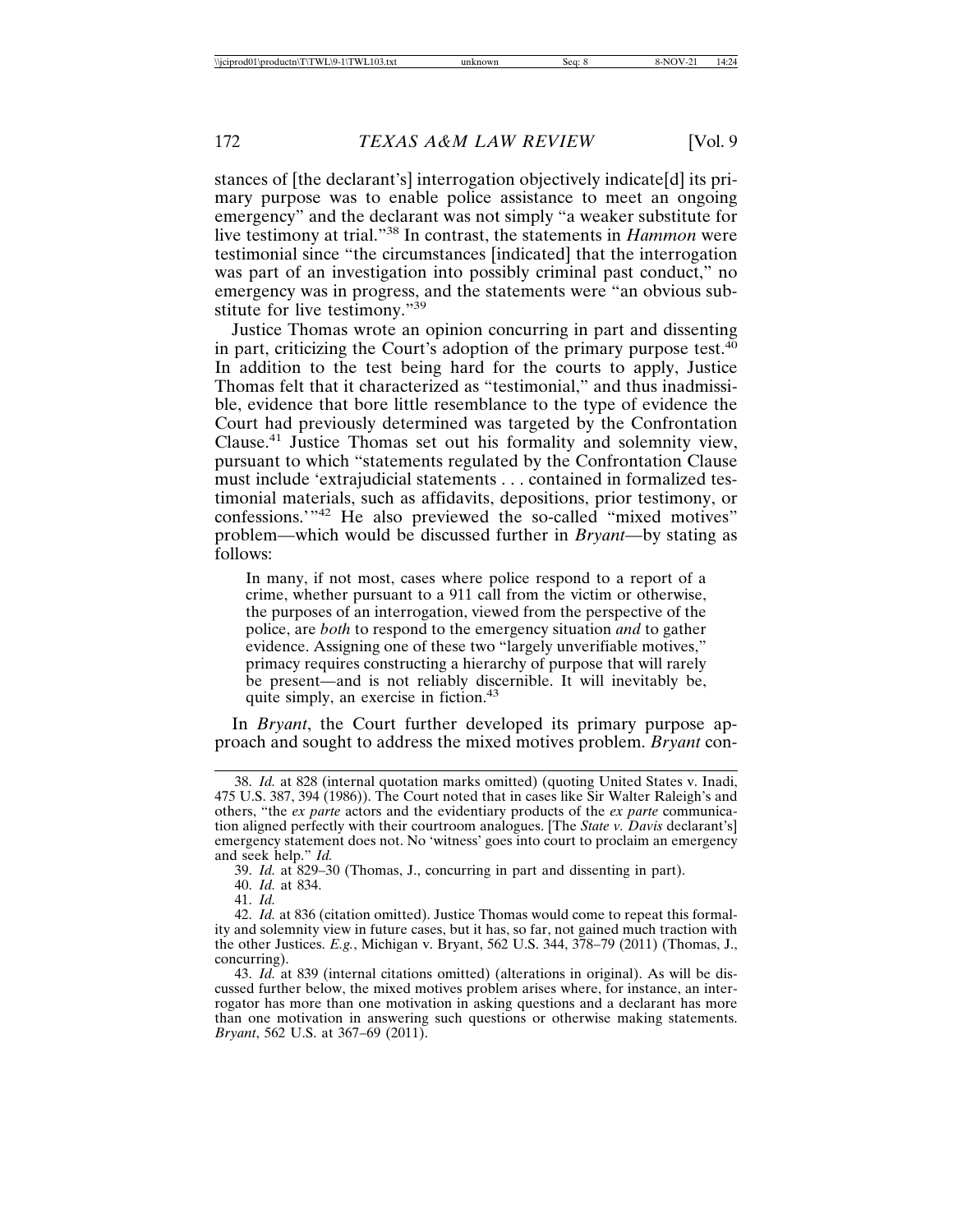cerned attempted use of statements made by an alleged victim to police who found the victim mortally wounded in the parking lot of a gas station.44 The declarant-victim did not appear at trial, since he had passed away, but the police officers who had spoken to the victim on the scene testified as to what the victim had told them.45 Justice Sotomayor, writing for the Court, built upon the *Davis* principles:

When, as in *Davis*, the primary purpose of an interrogation is to respond to an "ongoing emergency," its purpose is not to create a record for trial and thus is not within the scope of the [Confrontation] Clause. But there may be *other* circumstances, aside from ongoing emergencies, when a statement is not procured with a primary purpose of creating an out-of-court substitute for trial testimony. In making the primary purpose determination, standard rules of hearsay, designed to identify some statements as reliable, will be relevant. Where no such primary purpose exists, the admissibility of a statement is the concern of state and federal rules of evidence, not the Confrontation Clause.<sup>46</sup>

The Court also noted that the situation in *Bryant* was different from that in *Davis* and thus required further clarification of the emergency exception from *Davis*:

We now face a new context: a nondomestic dispute, involving a victim found in a public location, suffering from a fatal gunshot wound, and a perpetrator whose location was unknown at the time the police located the victim. Thus, we confront for the first time circumstances in which the "ongoing emergency" discussed in *Davis* extends beyond an initial victim to a potential threat to the responding police and the public at large.<sup>47</sup>

In making the determination of whether the primary purpose of a given interrogation would be to assist an ongoing emergency, the Court said it would "objectively evaluate the circumstances in which the encounter occurs and the statements and actions of the parties."<sup>48</sup> The Court recognized the mixed motives problem, pursuant to which interrogators might have more than one motivation in asking questions and declarants might have more than one motive in making statements.49 It stated that in many circumstances, the primary pur-

<sup>44.</sup> *Id.* at 348.

<sup>45.</sup> *Id.* at 348–50.

<sup>46.</sup> *Id.* at 358–59 (alterations in original).

<sup>47.</sup> *Id.* at 359.

<sup>48.</sup> *Id.*

<sup>49.</sup> *Id.* at 367–69. Said the Court:

Police officers in our society function as both first responders and criminal investigators. Their dual responsibilities may mean that they act with different motives simultaneously or in quick succession. Victims are also likely to have mixed motives when they make statements to the police. During an ongoing emergency, a victim is most likely to want the threat to her and to other potential victims to end, but that does not necessarily mean that the victim wants or envisions prosecution of the assailant. A victim may want the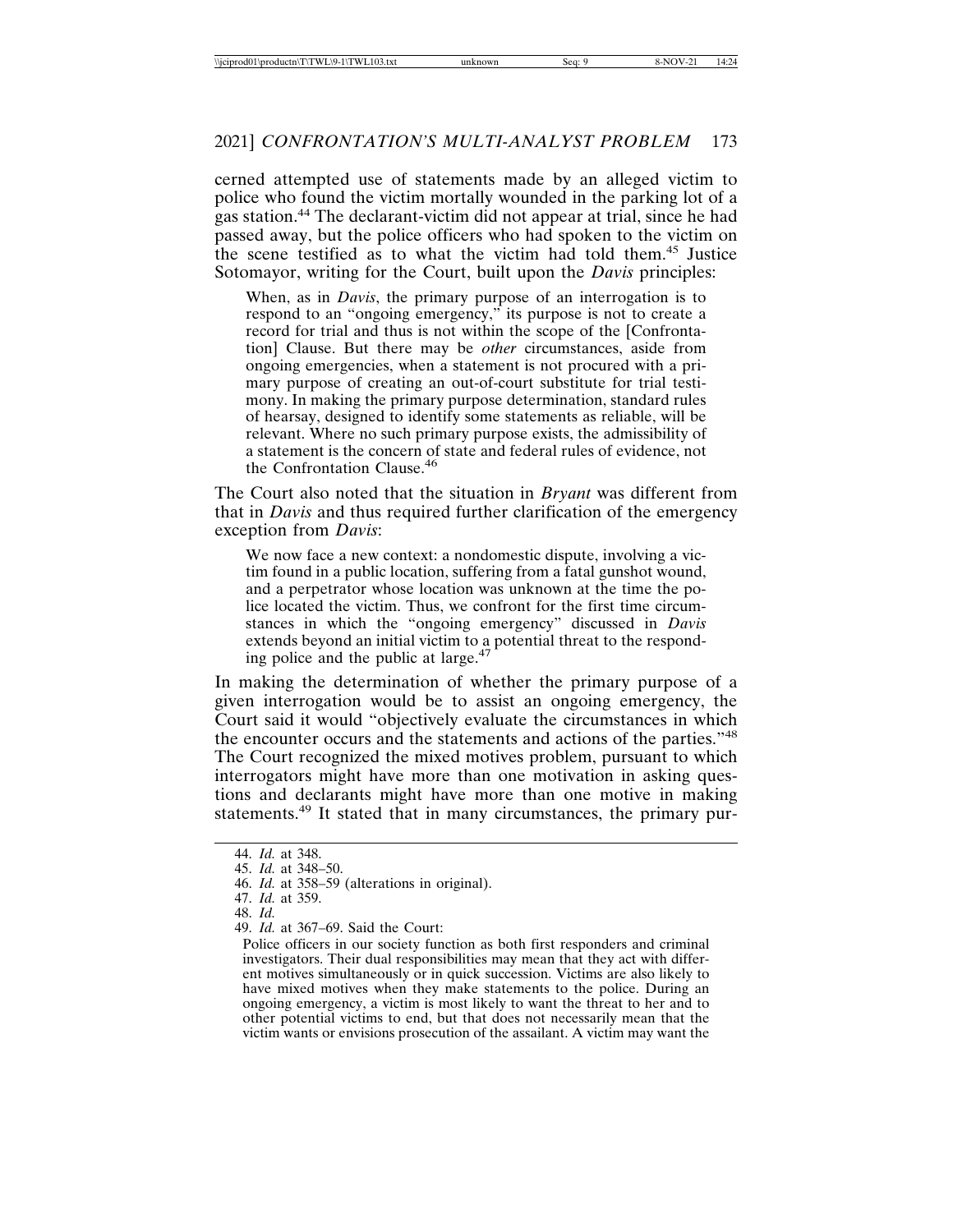pose would be best ascertained by looking at the contents of questions and answers.<sup>50</sup> By taking the combined approach, the Court reasoned, problems arising from looking only to one participant—such as the mixed motives problem—could be ameliorated.51 On the facts of *Bryant*, the Court determined that the emergency exception applied, and the victim's statements were nontestimonial. $52$ 

Justice Thomas authored a concurring opinion, again relying on his formality and solemnity view. He determined that the statements lacked sufficient formality and so would not be testimonial.<sup>53</sup>

Justice Scalia dissented, charging the Court with having reached a "patently incorrect conclusion on the facts" and having "distort[ed] our Confrontation Clause jurisprudence."54 He noted that *Crawford* and *Davis* had not addressed whose perspective was relevant for the primary purpose test: the interrogator's, the defendant's, or both.55 He

attacker to be incapacitated temporarily or rehabilitated. Alternatively, a severely injured victim may have no purpose at all in answering questions posed; the answers may be simply reflexive. The victim's injuries could be so debilitating as to prevent her from thinking sufficiently clearly to understand whether her statements are for the purpose of addressing an ongoing emergency or for the purpose of future prosecution. Taking into account a victim's injuries does not transform this objective inquiry into a subjective one. The inquiry is still objective because it focuses on the understanding and purpose of a reasonable victim in the circumstances of the actual victim circumstances that prominently include the victim's physical state.

*Id.* at 368–69 (internal citation omitted).

50. *Id.* at 367–68. The Court provided an "extreme" example:

[I]f the police say to a victim, "Tell us who did this to you so that we can arrest and prosecute them," the victim's response that "Rick did it" appears purely accusatory because by virtue of the phrasing of the question, the victim necessarily has prosecution in mind when she answers.

*Id.* at 368.

51. *Id.*

52. *Id.* at 377–78. Justice Kagan did not take part in the consideration or decision in *Bryant*. *Id.* at 378.

53. *Id.* at 378–79 (Thomas, J., concurring). Justice Thomas also again criticized the Court's primary purpose test. *Id.* at 379.

54. *Id.* at 379–80 (Scalia, J., dissenting); *see also* David Crump, *Overruling* Crawford v. Washington*: Why and How*, 88 NOTRE DAME L. REV. 115, 132–37 (2012) (discussing issues with the primary purpose test and arguing that *Bryant* "is a compelling illustration of the unworkability that is built into the *Crawford* rationale"); Richard D. Friedman & Jeffrey L. Fisher, *The Frame of Reference and Other Problems*, 113 MICH. L. REV. FIRST IMPRESSIONS 43, 45 (2014) ("We agree that it is confusing to speak of an actor's primary purpose 'objectively considered.' Purpose is a subjective matter. But this aspect of the problem would disappear if the Court spoke, as we believe it should, in terms of *reasonable anticipation*—rather than purpose—of prosecutorial use." (emphasis in original)). Justice Ginsburg wrote a separate dissenting opinion, which agreed with portions of Justice Scalia's dissent. *Bryant*, 562 U.S. at 395 (Ginsburg, J., dissenting). She also emphasized that had the issue been properly tendered in *Bryant*, she would have considered whether the dying declarations exception survived the Court's recent Confrontation Clause jurisprudence. *Id.*

55. *Id.* at 381 (Scalia, J., dissenting). Justice Scalia noted that in *Crawford* and *Davis*, the statements were testimonial when viewed from any perspective, and he believed the same was true in *Bryant*. *Id.*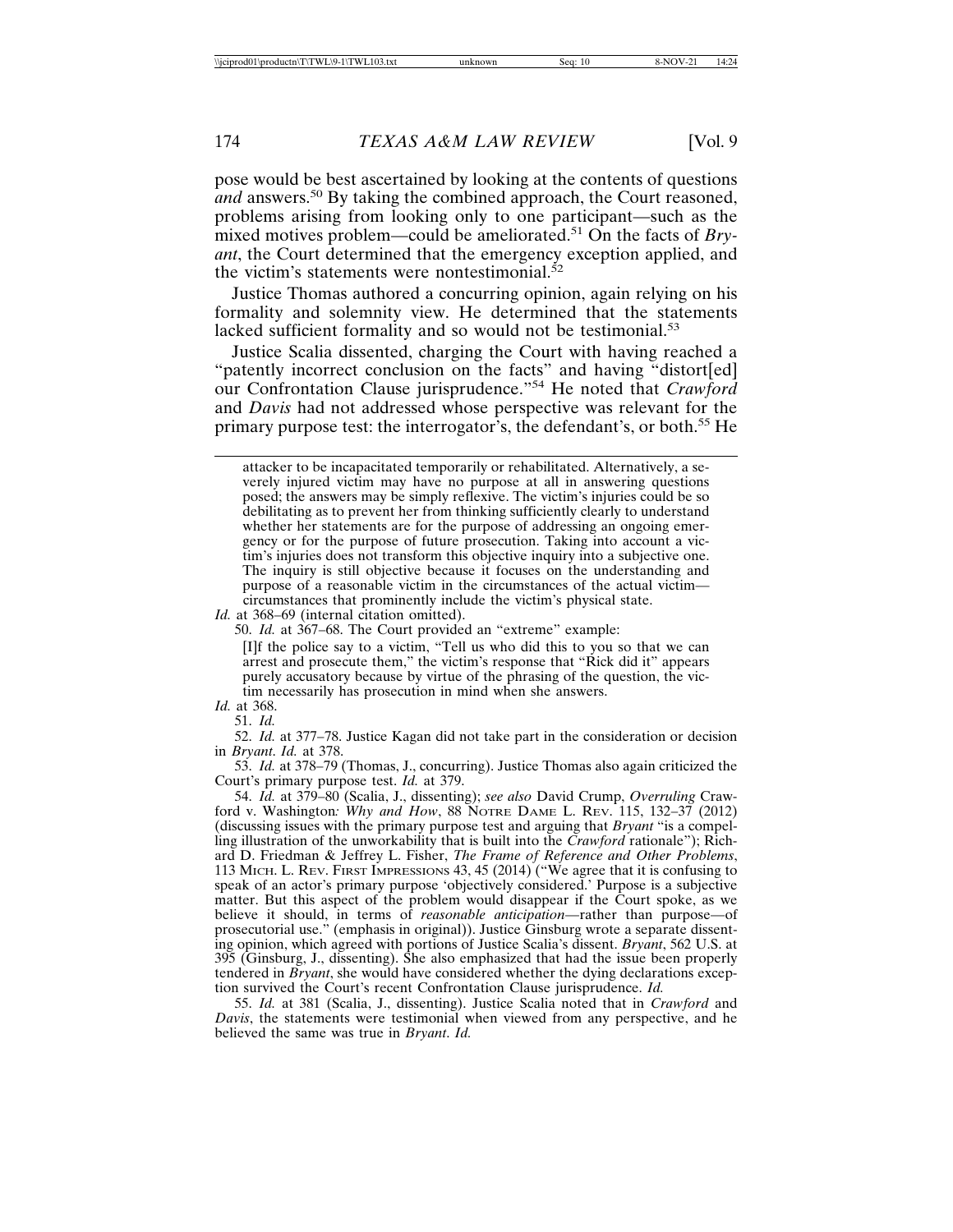strongly disagreed with the Court's combined approach and instead believed it was the declarant's intention which should count.<sup>56</sup> Justice Scalia proclaimed himself "at a loss to know how" the Court's approach would ameliorate the mixed motives problem since adding the mixed motives of police officers to the mixed motives of declarants would only compound the problem.<sup>57</sup> He also, among other things, blasted the Court's new "expansive exception to the Confrontation Clause for violent crimes<sup>"58</sup> and its "resurrected interest in reliability."59

*Id.* (internal citations omitted).

57. *Id.* at 383. In this regard, Justice Scalia noted as follows:

Now courts will have to sort through two sets of mixed motives to determine the primary purpose of an interrogation. And the Court's solution creates a mixed-motive problem where (under the proper theory) it does not exist viz., where the police and the declarant each have one motive, but those motives conflict. The Court does not provide an answer to this glaringly obvious problem, probably because it does not have one.

*Id.*; *see also* Crump, *supra* note 54, at 132–34 ("Because the state of mind of a declarant may include mixed motives, it is only by focusing on the primary purpose of the statement that the court can achieve consistent results and . . . avoid appearing as a collection of amateur mind-readers.").

58. *Bryant*, 562 U.S. at 388, 392 (Scalia, J., dissenting). Noted Justice Scalia: Because Bryant posed a continuing threat to public safety in the Court's imagination, the emergency persisted for confrontation purposes at least until the police learned his "motive for and location after the shooting." It may have persisted in this case until the police "secured the scene of the shooting" [two-and-a-half] hours later. (The relevance of securing the scene is unclear so long as the killer is still at large—especially if, as the Court speculates, he may be a spree killer.) This is a dangerous definition of emergency. Many individuals who testify against a defendant at trial first offer their accounts to police in the hours after a violent act. If the police can plausibly claim that a "potential threat to . . . the public" persisted through those first few hours, (and if the claim is plausible here it is always plausible) a defendant will have no constitutionally protected right to exclude the uncross-examined testimony of such witnesses. His conviction could rest (as perhaps it did here) solely on the officers' recollection at trial of the witnesses' accusations.

*Id.* at 388–89 (internal citations omitted).

59. *Id.* at 388–92. In terms of reliability, Justice Scalia argued,

Reliability tells us *nothing* about whether a statement is testimonial. Testimonial and nontestimonial statements alike come in varying degrees of reliability. An eyewitness's statements to the police after a fender-bender, for example, are both reliable and testimonial. Statements to the police from one driver attempting to blame the other would be similarly testimonial but rarely reliable.

<sup>56.</sup> *Id.* According to Justice Scalia:

For an out-of-court statement to qualify as testimonial, the declarant must intend the statement to be a solemn declaration rather than an unconsidered or offhand remark; and he must make the statement with the understanding that it may be used to invoke the coercive machinery of the State against the accused. That is what distinguishes a narrative told to a friend over dinner from a statement to the police. The hidden purpose of an interrogator cannot substitute for the declarant's intentional solemnity or his understanding of how his words may be used.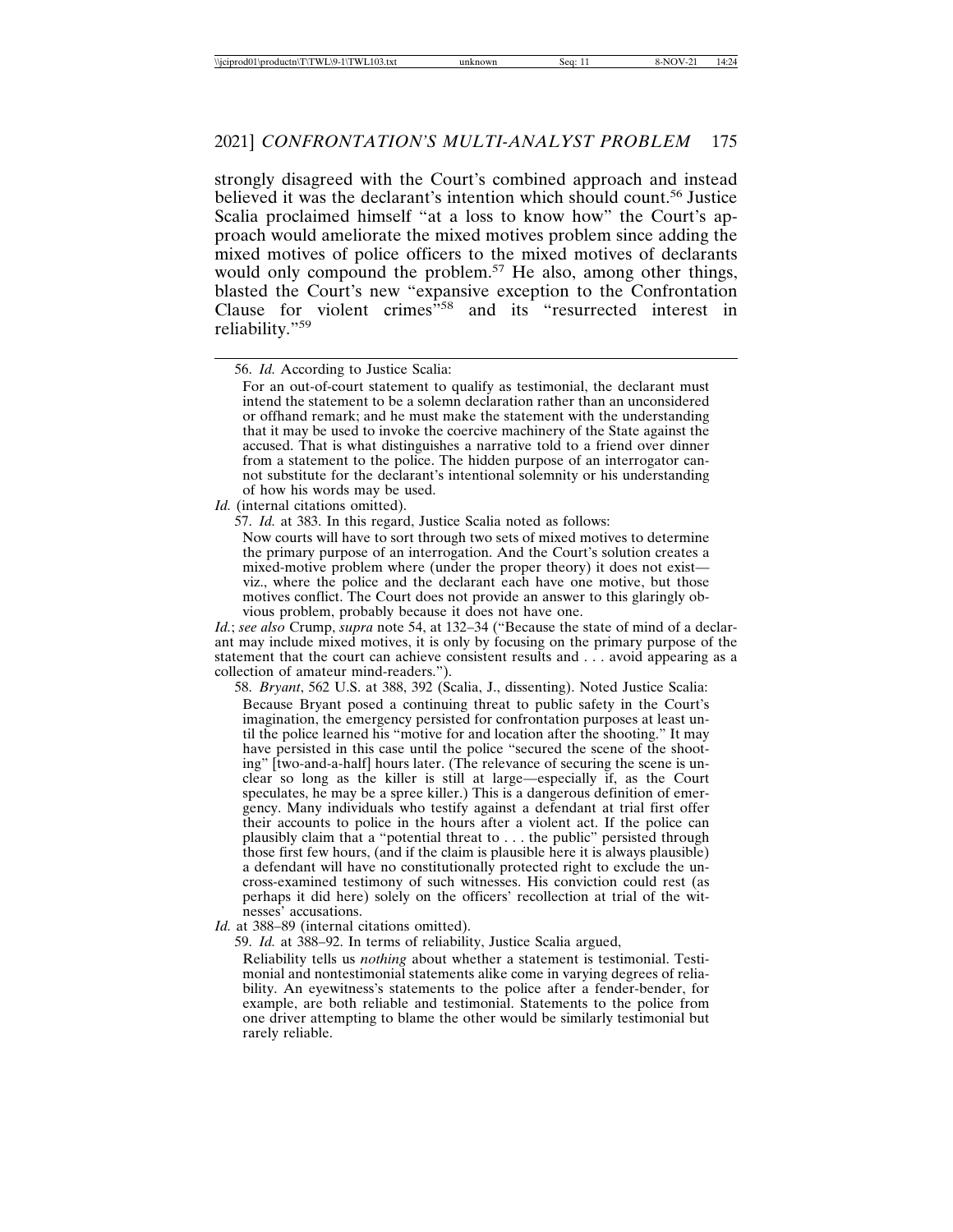More recently, in *Clark*, the Court considered the primary purpose approach in the child abuse context.<sup>60</sup> Darius Clark had sent his girlfriend "away to engage in prostitution" and said he would care for her children while she was gone.<sup>61</sup> One day later, a teacher noticed, among other things, red marks on the girlfriend's three-year-old son, and the son identified Clark as the abuser.<sup>62</sup> The teacher alerted authorities through a child abuse hotline.<sup>63</sup> At trial, the prosecution introduced the son's statements to his teachers, and Clark was found guilty on several counts of felonious assault.<sup>64</sup> The question for the Court was whether admission of the boy's statements when he was unavailable to be cross-examined violated the Confrontation Clause.<sup>65</sup>

Justice Alito, for the Court, determined that, since neither the teachers nor the boy had the primary purpose of assisting in the prosecution of Clark, the boy's statements did not violate the Confrontation Clause and were admissible.66 Justice Alito noted that, because at least certain statements to individuals other than law enforcement officers conceivably could raise Confrontation Clause concerns, the Court would refrain from adoption of a categorical rule excluding such statements from Confrontation Clause protection.<sup>67</sup> However, such statements, according to the Court, were "much less likely" to be found testimonial.68 The Court considered the boy's statements in *Clark* nontestimonial since (1) they were made to his teachers, not law enforcement; (2) they occurred in connection with an ongoing emergency of suspected child abuse; (3) there was no indication that the conversation's primary purpose was to gather evidence to prosecute Clark; (4) "statements by very young children [ ] rarely, if ever, implicate[d] the Confrontation Clause"; and (5) there was "strong evidence" that statements made in similar circumstances to those in *Clark* were admitted at common law.69 As to this last point, the Court

63. *Id.* at 241–42.

64. *Id.* at 242.

*Id.* at 392 (emphasis in original).

<sup>60.</sup> Ohio v. Clark, 576 U.S. 237, 237 (2015). For a discussion of ambiguous-purpose statements of abuse victims before *Clark*, see generally Paul F. Rothstein, *Ambiguous-Purpose Statements of Children and Other Victims of Abuse Under the Confrontation Clause*, 44 SW. L. REV. 508, 509–10 (2015).

<sup>61.</sup> *Clark*, 576 U.S. at 240. Clark was his girlfriend's pimp. *Id.*

<sup>62.</sup> *Id.* at 241. The son had apparently referred to Clark by his nickname of "Dee" in the identification. *Id.* Additional injuries were subsequently discovered. *Id.*

<sup>65.</sup> *Id.* at 240, 246–47. The son did not testify because the trial court found him incompetent to testify. *Id.* at 241–42. Under Ohio law, "children younger than 10 years old are incompetent to testify if they 'appear incapable of receiving just impressions of the facts and transactions respecting which they are examined, or of relating them truly.'" *Id.* (citation omitted).

<sup>66.</sup> *Id.* at 240. The Court found Clark's arguments to the contrary unavailing. *Id.* at 247–50.

<sup>67.</sup> *Id.* at 246.

<sup>68.</sup> *Id.*

<sup>69.</sup> *Id.* at 246–48.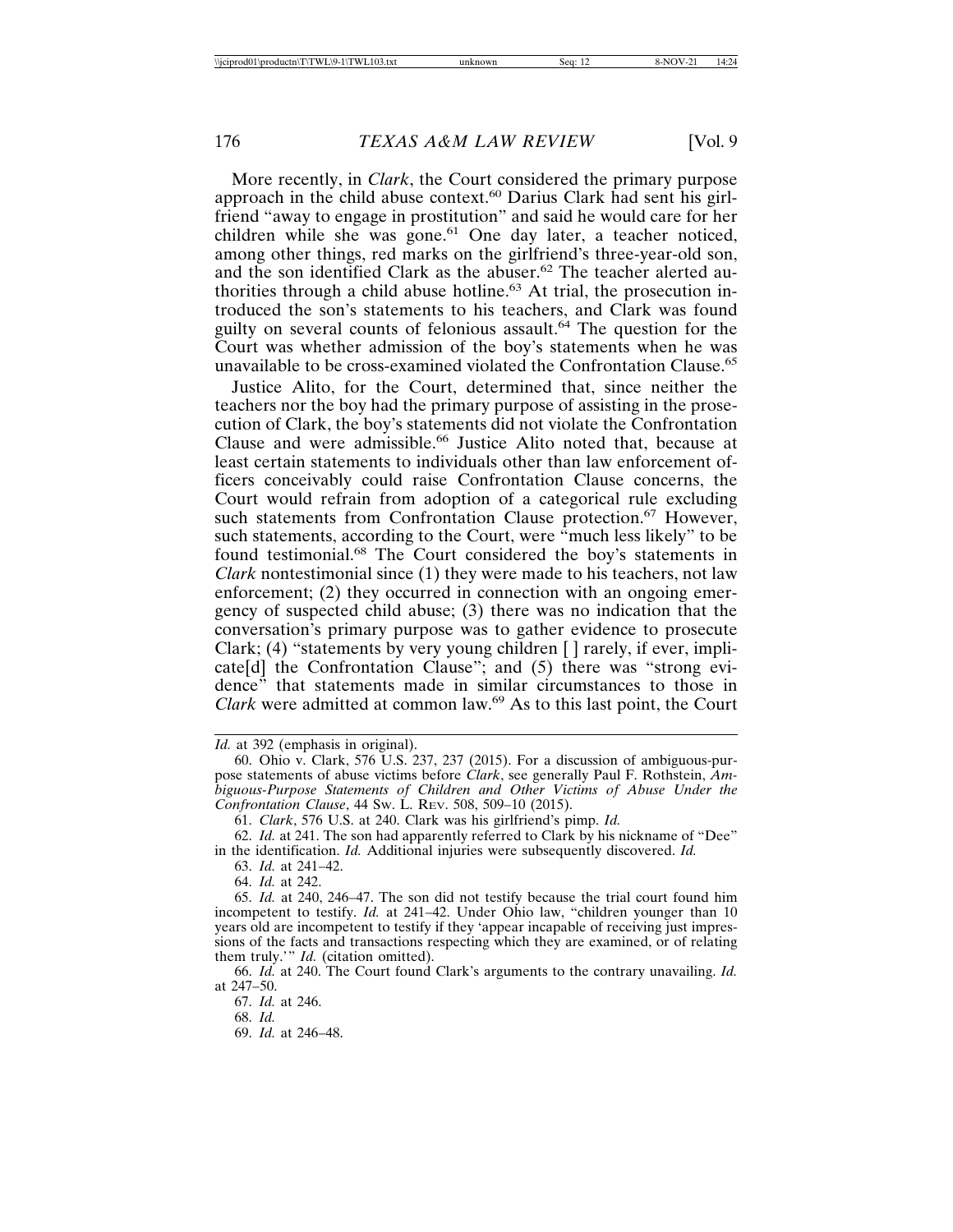noted that the primary purpose test was a necessary—but not sufficient—condition for Confrontation Clause exclusion since the Clause did "not prohibit the introduction of out-of-court statements that would have been admissible in a criminal case at the time of the founding."70

Justice Scalia authored a concurring opinion, which Justice Ginsburg joined.71 He wrote separately to "protest the Court's shoveling of fresh dirt upon the Sixth Amendment right of confrontation so recently rescued from the grave in [*Crawford*]."72 He took issue with, for instance, the Court's characterization of *Crawford* and with the suggestion that the primary purpose test was a necessary, but not sufficient, condition.73 Justice Scalia did emphasize his agreement with the Court's refusal to determine two questions unnecessary to the Court's holding:

what effect Ohio's mandatory-reporting law has in transforming a private party into a state actor for Confrontation Clause purposes, and whether a more permissive Confrontation Clause test—one less likely to hold the statements testimonial—should apply to interrogations by private actors.<sup>74</sup>

Still, Justice Scalia concluded that the statements in *Clark* would be nontestimonial pursuant to the normal test for police interrogations.<sup>75</sup>

Justice Thomas also concurred and stated he would not have applied the primary purpose test in *Clark*. 76 Instead, he would apply the same test for statements to law enforcement agents as he applies to private persons: "assessing whether those statements bear sufficient indicia of solemnity to qualify as testimonial."<sup>77</sup> He concluded that the son's statements did not bear the requisite indicia of solemnity and were nontestimonial.<sup>78</sup>

Even following *Clark*, a great deal of uncertainty remains in the application of the primary purpose test.<sup>79</sup> However, one of the most

72. *Id.* at 252.

- 77. *Id.* at 254–55 (citations omitted).
- 78. *Id.* at 256.

(1) What would make a purpose "primary" in a mixed motives situation?

<sup>70.</sup> *Id.* at 246, 249 ("Certainly, the statements in this case are nothing like the notorious use of *ex parte* examination in Sir Walter Raleigh's trial for treason, which we have frequently identified as 'the principal evil at which the Confrontation Clause was directed.'" (citation omitted)).

<sup>71.</sup> *Id.* at 251 (Scalia, J., concurring).

<sup>73.</sup> *Id.* at 252–53 (noting "[t]he opinion asserts that future defendants, and future Confrontation Clause majorities, must provide 'evidence that the adoption of the Confrontation Clause was understood to require the exclusion of evidence that was regularly admitted in criminal cases at the time of the founding.'" (citation omitted)). Justice Scalia noted that the Court got the burden backwards, and in fact the burden is on the prosecution seeking to introduce the evidence. *Id.* at 253.

<sup>74.</sup> *Id.* at 251.

<sup>75.</sup> *See id.* at 252, 254.

<sup>76.</sup> *Id.* at 254 (Thomas, J., concurring).

<sup>79.</sup> For instance, questions persist, such as: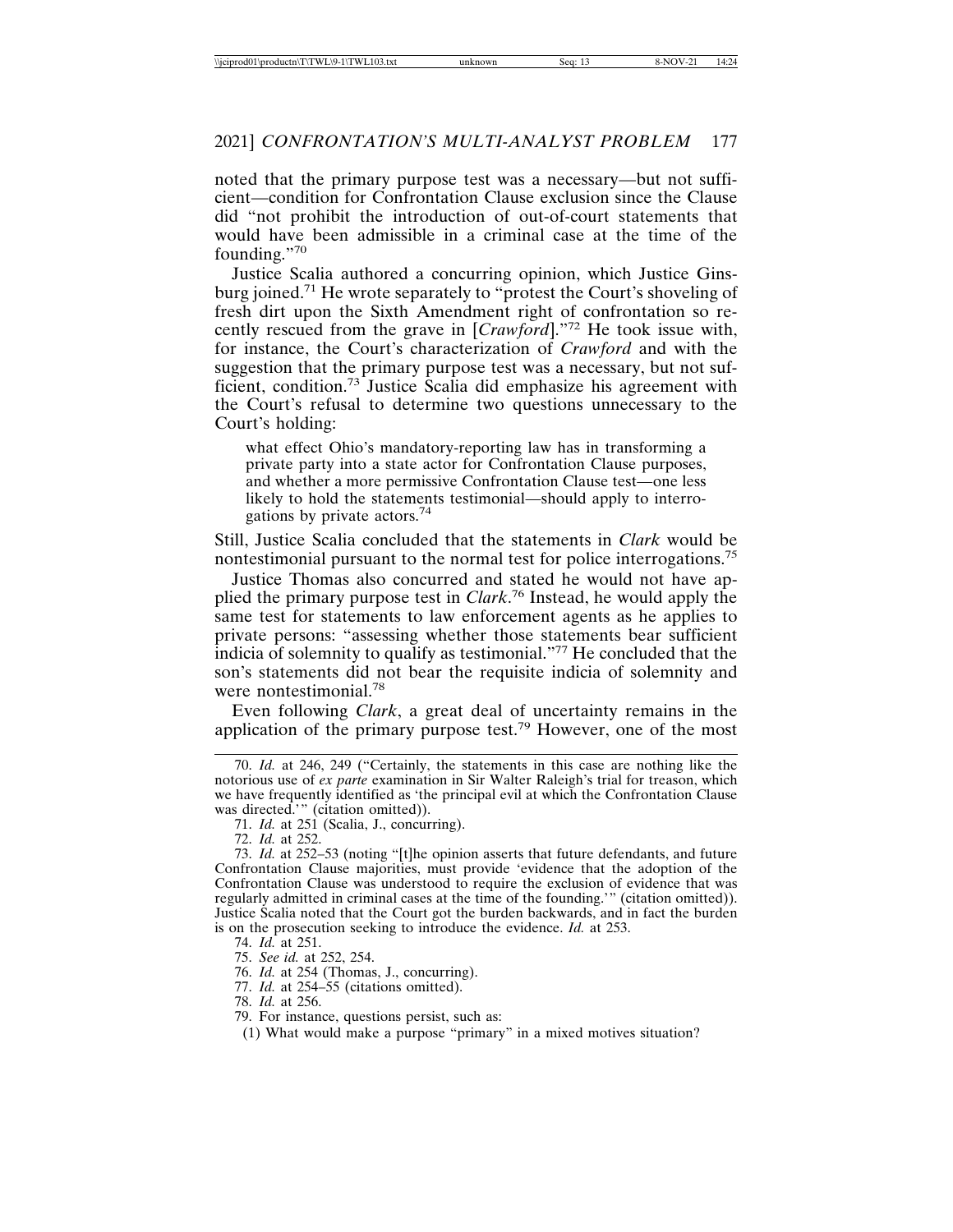difficult issues the Supreme Court has had to face in the Confrontation Clause context is the challenge presented by forensic reports.

#### C. *The Forensic Reports Challenge*

The application of the Confrontation Clause to forensic reports has proved particularly divisive in the U.S. Supreme Court. The Court considered this issue in a series of three cases: (1) *Melendez–Diaz v.* Massachusetts;<sup>80</sup> (2) *Bullcoming v. New Mexico*;<sup>81</sup> and (3) *Williams v. Illinois*. 82 We refer to this series of cases as the "*Melendez–Diaz* Trilogy."

In *Melendez*–*Diaz*, Luis Melendez–Diaz had been convicted on drug charges for selling cocaine.<sup>83</sup> At trial, the state entered into evidence seized bags allegedly containing narcotics along with three "certificates of analysis"; these certificates reflected the results of forensic analysis showing the substance in the bags contained cocaine, and they had been sworn before a notary public pursuant to state law.<sup>84</sup> Melendez–Diaz raised a Confrontation Clause objection, arguing that *Crawford* required the forensic analysts to testify at trial, but his objection was overruled.85 After appeals, the Supreme Court agreed to hear the case.<sup>86</sup>

Justice Scalia, for the Court, held that admitting the certificates was a violation of the Confrontation Clause.87 For Justice Scalia, deciding the case required "little more" than applying the Court's holding in *Crawford*. 88 The Court determined that the certificates at issue were "quite plainly affidavits" and had "little doubt" they fell "within the

(2) Whose purpose should be considered more significant—a declarant or a questioner—if their purposes are materially different?

(3) What does it mean that the purpose should be determined "objectively" from the standpoint of a "reasonable person" under the same circumstances?

(4) Could volunteered statements without interrogation constitute a Confrontation Clause violation?

(5) And should a court break statements down into component parts so that each part may be separately scrutinized under the primary purpose test?

Paul F. Rothstein, *A Comment on the Supreme Court's Decision in* Ohio v. Clark, CASETEXT (June 19, 2015), https://casetext.com/analysis/a-comment-on-the-supremecourts-decision-in-ohio-v-clark [https://perma.cc/3URQ-UVAE] [hereinafter *Comment on Clark*].

80. Melendez–Diaz v. Massachusetts, 557 U.S. 305, 305 (2009).

81. Bullcoming v. New Mexico, 564 U.S. 647, 647 (2011).

82. Williams v. Illinois, 567 U.S. 50, 50 (2012) (plurality opinion) (emphasis in original).

83. *Melendez*–*Diaz*, 557 U.S. at 308–09.

85. *Id.* at 309.

86. *Id.*

87. *Id.* at 307, 309, 329.

88. *Id.* at 329; *see also* Crump, *supra* note 54, at 137–38 ("After *Crawford*, the holding in *Melendez–Diaz* seemed unremarkable, even if its result was debatable.").

<sup>84.</sup> *Id.*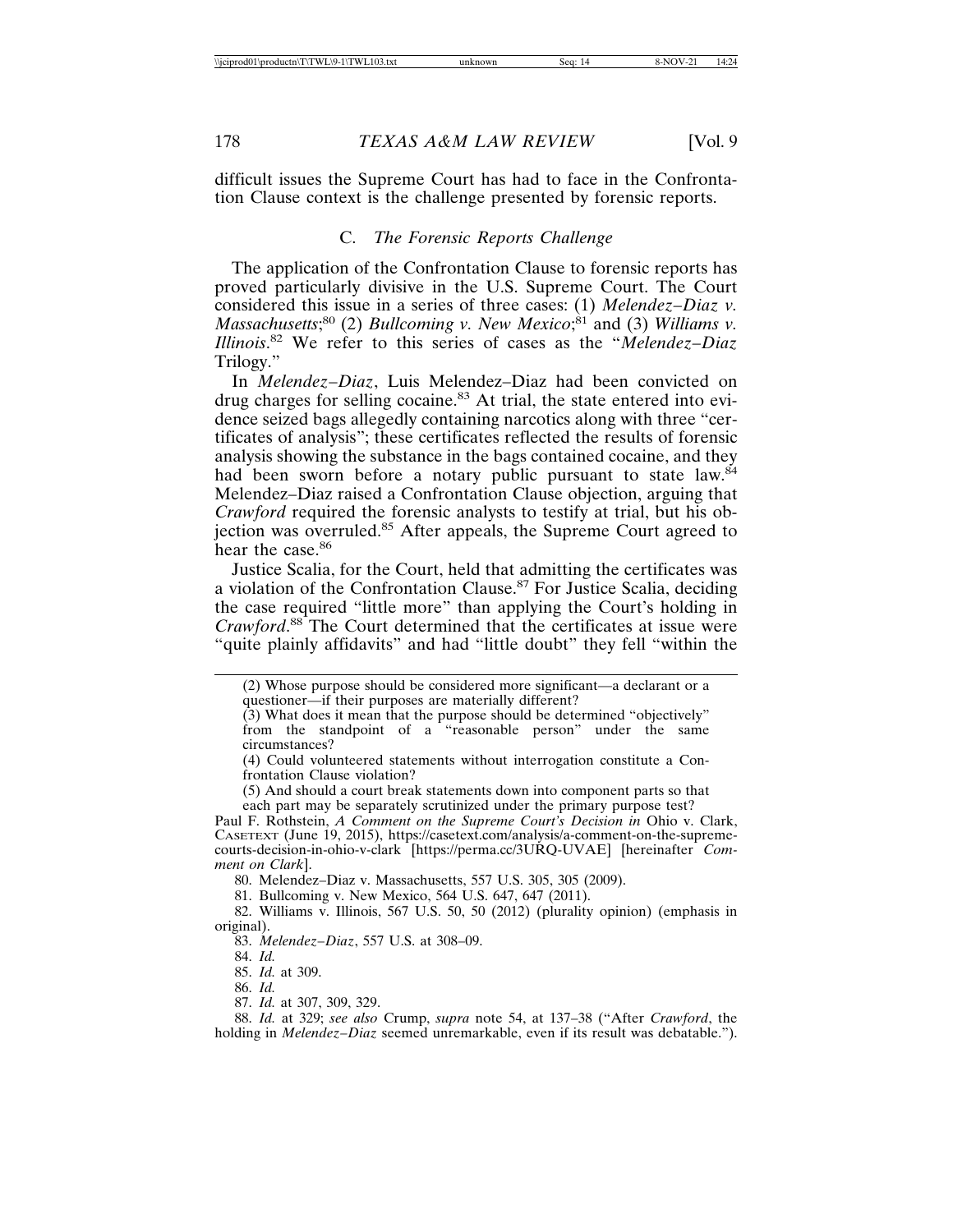core class of testimonial statements" described in *Crawford*. 89 The Court also found that the analysts were "witnesses" for Confrontation Clause purposes, and absent unavailability and a prior opportunity for cross-examination, Melendez–Diaz had a right to confront them at trial.90

Justice Thomas authored a concurring opinion, again reiterating his formality and solemnity view.<sup>91</sup> In the instant case, he agreed with the Court's opinion that the certificates were affidavits and that they were testimonial.92

Justice Kennedy was joined by Chief Justice Roberts and Justices Alito and Breyer in the dissent.<sup>93</sup> Justice Kennedy charged the Court with having "[swept] away" a long established rule under which scientific analysis could be admitted without the analyst who produced the analysis testifying.<sup>94</sup> Most concerning, according to Justice Kennedy, was that the Court had made no attempt to acknowledge the differences between conventional witnesses and laboratory analysts performing scientific tests.<sup>95</sup> The dissent considered "ordinary" or conventional witnesses—such as those in *Crawford* and *Davis*—the targets of the Confrontation Clause.<sup>96</sup> It argued that the Court's ruling was "divorced from precedent, common sense, and the underlying purpose of the [Confrontation] Clause" and had the "vast potential to disrupt criminal procedures that already give ample protections against the misuse of scientific evidence."<sup>97</sup>

- 93. *Id.* (Kennedy, J., dissenting).
- 94. *Id.*
- 95. *Id.*

97. *Id.* at 331–32 (Kennedy, J., dissenting).

<sup>89.</sup> *Melendez*–*Diaz*, 557 U.S. at 310–311 (quotation marks omitted). The Court noted that the certificates were "functionally identical to live, in-court testimony," and not only were they created under circumstances leading an objective witness to reasonably believe they would be available to be used at trial, but their sole purpose under Massachusetts state law was to offer "prima facie evidence." *Id.* The Court also assumed the analysts would have been aware of the certificates' evidentiary purpose since it was reprinted on the certificates themselves. *Id.* at 311.

<sup>90.</sup> *Id.* at 311.

<sup>91.</sup> *Id.* at 329–30 (Thomas, J., concurring).

<sup>92.</sup> *Id.* at 330.

<sup>96.</sup> *Id.* at 330–31. Justice Kennedy noted that the word "analyst" does not appear in the Constitution, nor is there any accepted definition of it. *Id.* at 332; *see also* Andrew W. Eichner, *The Failures of* Melendez–Diaz v. Massachusetts *and the Unstable Confrontation Clause*, 38 Am. J. CRIM. L. 437, 454 (2011) ("Not only does the [Court's *Melendez*–*Diaz*] opinion fail to answer the critical question of how to comprehensively define 'testimonial,' as left open by *Crawford*, but the holding also declares that 'analysts' who submit scientific affidavits for the purposes of a trial are witnesses giving testimonial statements under the Sixth Amendment without actually defining the characterizing traits that dictate exactly who falls within that category."). Justice Scalia and the majority were unpersuaded that scientific analysts who create reports should be treated differently than conventional witnesses for confrontation purposes. *See Melendez*–*Diaz*, 557 U.S. at 315–24.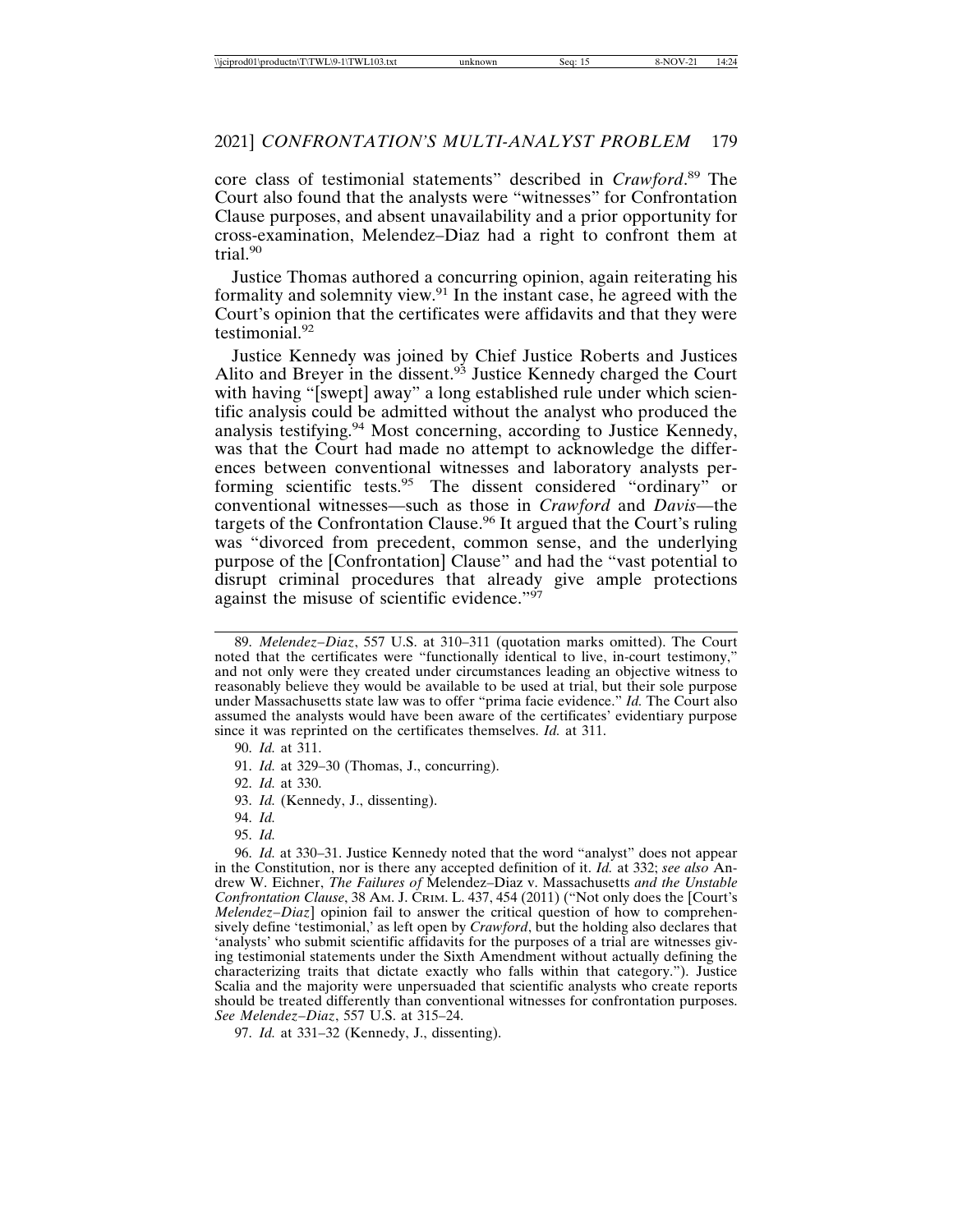Importantly, the dissent also argued, among other things, that the Court's ruling did not make clear *who* among a string of analysts involved in a test would be required to testify.<sup>98</sup> The dissenters offered the example of a routine drug test involving four individuals: (1) an individual who prepares the sample, puts it in a machine, and retrieves the printout from the machine (often a graph); (2) an individual who interprets the graph; (3) an individual who calibrates the machine and certifies it is in working order; and (4) an individual such as a director who certifies that any subordinates followed procedures.<sup>99</sup> Requiring even one such analyst to testify would "disrupt if not end many prosecutions," and if all were required to testify, the Court had, "for all practical purposes, forbidden the use of scientific tests in criminal trials."100

The majority opinion in the case responded to the dissent's critique regarding the involvement of multiple analysts:

Contrary to the dissent's suggestion, we do not hold, and it is not the case, that anyone whose testimony may be relevant in establishing the chain of custody, authenticity of the sample, or accuracy of the testing device, must appear in person as part of the prosecution's case. While the dissent is correct that "[i]t is the obligation of the prosecution to establish the chain of custody," *this does not mean that everyone who laid hands on the evidence must be called*. As stated in the dissent's own quotation, "gaps in the chain [of custody] normally go to the weight of the evidence rather than its admissibility." It is up to the prosecution to decide what steps in the chain of custody are so crucial as to require evidence; but what testimony *is* introduced must (if the defendant objects) be introduced live. Additionally, documents prepared in the regular course of equipment maintenance may well qualify as nontestimonial records.101

This question of which analyst must testify would be partially addressed in the second case in the *Melendez–Diaz* Trilogy: *Bullcoming*.

<sup>98.</sup> *See id.* at 332.

<sup>99.</sup> *Id.* at 332; *see also* Stephen Wills Murphy, *The Confrontation Clause and the Ongoing Fight to Limit Melendez-Diaz*, HARV. L. & POL'Y REV. (2010), https:// harvardlpr.com/online-articles/the-confrontation-clause-and-the-ongoing-fight-tolimit-melendez-diaz/ [https://perma.cc/K6G5-MY4C] ("While *Melendez–Diaz* stated that admission of a forensic report requires accompanying testimony by an analyst, the Court did not specify which analyst, or analysts, would be required to testify although both the majority and the dissent noted the importance of this issue."); *Grabbing the Bullcoming*, *supra* note 5, at 535–38 (providing example of typical toxicology test involving up to five individuals).

<sup>100.</sup> *Melendez*–*Diaz*, 557 U.S. at 332–33 (Kennedy, J., dissenting); *see also* Casey Unwin, *No Longer the Right to Remain Silent: Cross-Examining Forensic Analyst Testimony*, 2010 BYU L. REV. 1025, 1042 (2010).

<sup>101.</sup> *Melendez*–*Diaz*, 557 U.S. at 311 n.1 (emphasis added and internal citations omitted). Justice Scalia also responded to the dissent's dire predictions by arguing that the Confrontation Clause could not be "disregard[ed] . . . at our convenience" and by doubting those dire predictions. *Id.* at 325.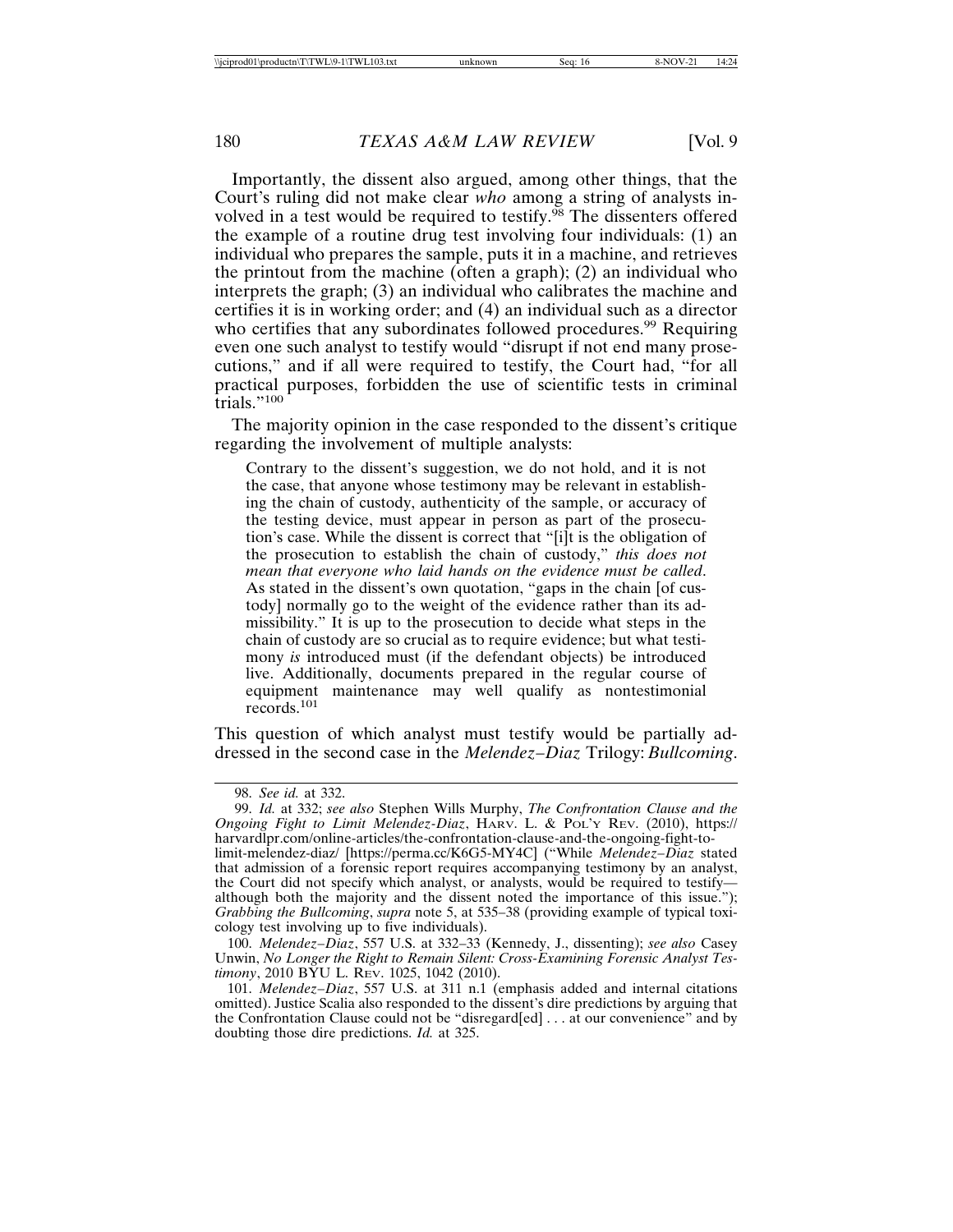In *Bullcoming*, Donald Bullcoming had been arrested for driving while intoxicated, and the prosecution sought to use a lab report at trial certifying that Bullcoming's blood alcohol concentration ("BAC") exceeded the relevant threshold.102 The BAC analysis underlying the lab report utilized a gas chromatograph machine, and operation of the machine required specialized knowledge and training.<sup>103</sup> At trial, rather than calling the analyst who signed the certification as a witness, the prosecution instead offered testimony from a different analyst.104 This testifying analyst had familiarity with testing procedures at the lab but did not observe or participate in the actual test on Bullcoming's sample.105 The New Mexico Supreme Court considered the BAC analysis testimonial in light of *Melendez–Diaz* but determined that the testimony of the testifying analyst was sufficient for the Confrontation Clause.<sup>106</sup> First, the court reasoned that the analyst who certified the report was a "mere scrivener" who had simply transcribed results from the machine.<sup>107</sup> Second, the court found that the qualified expert witness who testified could serve as a "surrogate" witness for the analyst who certified the report.108 The U.S. Supreme Court granted certiorari and reversed the New Mexico Supreme Court. $109$ 

Justice Ginsburg, writing for the Court, determined that admission of the report was a violation of the Confrontation Clause.110 It was impermissible, said the Court, to admit a testimonial statement of one individual (the certifying analyst) through the trial testimony of a separate individual (the testifying analyst).<sup>111</sup> The certifying analyst was more than a "mere scrivener" since he made several representations regarding the sample not revealed by the machine-produced data.<sup>112</sup> Moreover, the "surrogate" testimony of the testifying analyst was insufficient since it could not reveal what the certifying analyst observed or knew about the actual test or testing process employed.113 Nor could the surrogate testimony uncover any "lapses or lies" by the cer-

108. *Id.*

109. *Id.* at 657–58.

110. *See id.* at 650, 652. Justice Ginsburg's opinion did not constitute the Court's opinion as to Part IV (concerning the burden on the prosecution) or footnote 6 (concerning the "primary purpose" analysis). *Id.* at 650, 659 n.6, 665–68.

111. *Id.* at 657–58. This is so absent unavailability and a prior opportunity for crossexamination, of course. *Id.* at 657.

112. *Id.* at 659–60.

113. *Id.* at 661.

<sup>102.</sup> Bullcoming v. New Mexico, 564 U.S. 647, 651 (2011).

<sup>103.</sup> *Id.* at 654. Several steps are also involved in the process, and human error may occur at each of these steps. *Id.*

<sup>104.</sup> *Id.* at 651.

<sup>105.</sup> *Id.*

<sup>106.</sup> *See id.* at 651–56.

<sup>107.</sup> *Id.* at 657.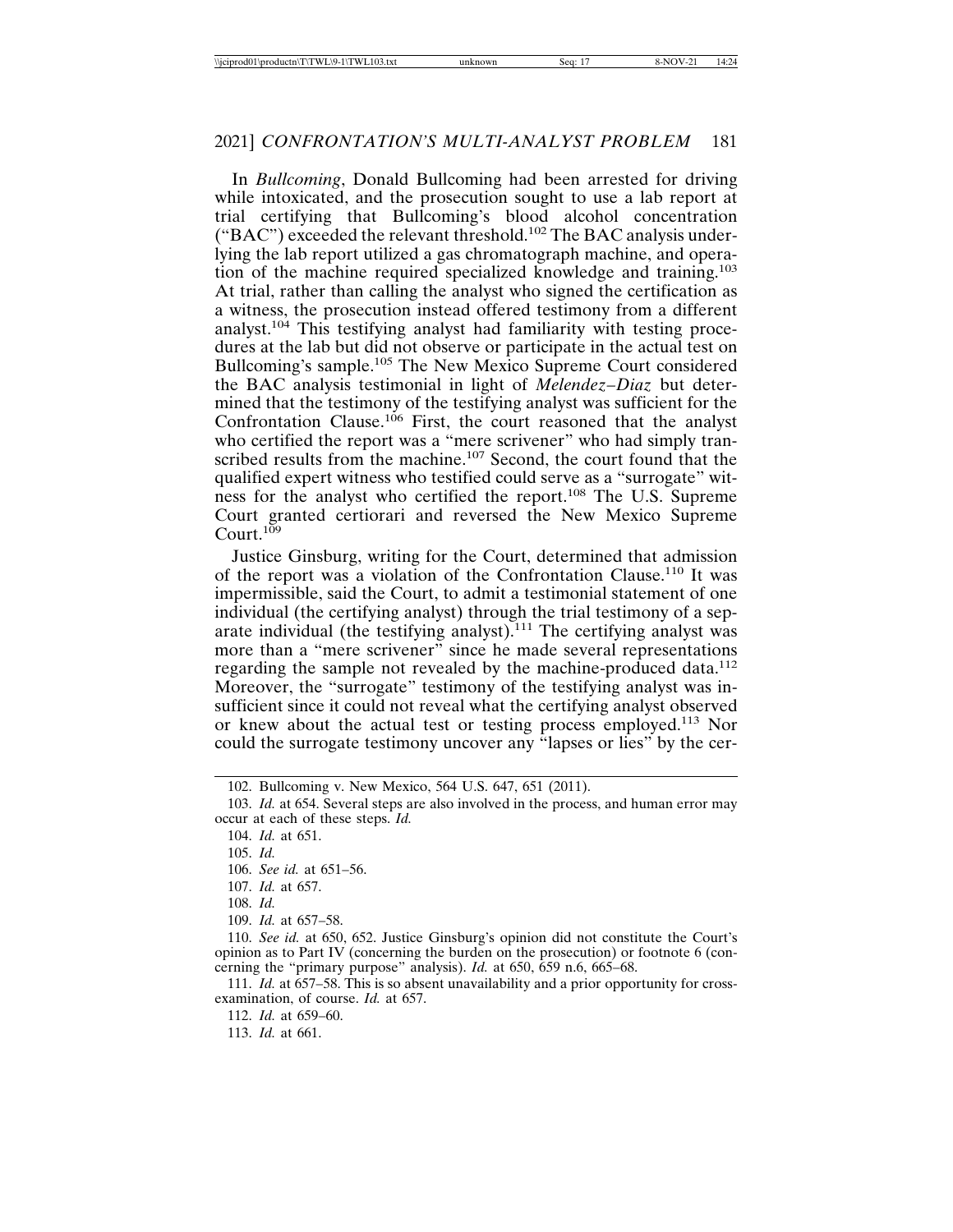tifying analyst.114 Finally, the Court considered the assertions in the BAC report testimonial, notwithstanding that the report was unsworn. $115$ 

The same four Justices who had dissented in *Melendez–Diaz* also dissented in *Bullcoming*. 116 Writing again for the dissent, Justice Kennedy noted that some of its principal objections to the Court's underlying theory had been set out in its *Melendez–Diaz* dissent, so there was no need to repeat them.<sup>117</sup> The dissent also felt that—whether or not one agreed with *Melendez–Diaz*—it was wrong to extend such holding to cover the situation in *Bullcoming*.<sup>118</sup> The dissent charged that, before its *Bullcoming* opinion, the Court had never found that the Confrontation Clause would bar admission of scientific findings where an employee from the relevant lab authenticated the findings, testified on the lab's practices and methods, and was cross-examined at trial.<sup>119</sup>

The dissent also took time to emphasize that the information in the report resulted from a scientific process involving multiple participants' acts, including (1) receiving the sample; (2) recording its receipt; (3) storing the sample; (4) placing it into the testing device;  $(5)$ transposing the test results' printout onto the report; and (6) reviewing the results.120 The record revealed, according to the dissent, that the role of the certifying analyst in *Bullcoming* was "no greater than that of anyone else in the chain of custody." $^{121}$  The dissent further charged,

It is not even clear which witnesses' testimony could render a scientific report admissible under the Court's approach. *Melendez–Diaz* stated an inflexible rule: Where "analysts' affidavits" included "testimonial statements," defendants were "entitled to be confronted

117. *Bullcoming*, 564 U.S. at 674–75 (Kennedy, J., dissenting).

120. *Id.* at 676. 121. *Id.*

<sup>114.</sup> *Id.* at 661–62. The Court found it significant that the certifying analyst had been put on unpaid leave, and the testifying analyst lacked knowledge of the reasons for that. *Id.* at 662. The Court also emphasized that there was no assertion that the testifying analyst held any "independent opinion" as to Bullcoming's BAC. *Id.*

<sup>115.</sup> *Id.* at 664–65. In a portion of Justice Ginsburg's opinion not constituting the opinion of the Court, Justice Ginsburg also rejected arguments "that unbending application of the Confrontation Clause to forensic evidence would impose an undue burden on the prosecution." *Id.* at 665.

<sup>116.</sup> *Compare* Melendez–Diaz v. Massachusetts, 557 U.S. 305, 330 (2009) (Kennedy, J., dissenting), *with Bullcoming*, 564 U.S. at 674 (Kennedy, J., dissenting).

<sup>118.</sup> *Id.* (noting that "because [the testifying analyst in *Bullcoming*] was not the analyst who filled out part of the form and transcribed onto it the test result from a machine printout, the Court finds a confrontation violation").

<sup>119.</sup> *Id.* at 675. The dissent also, among other things, criticized the Court for permitting certain principles—such as solemnity—to "weave[ ] in and out of the *Crawford* jurisprudence" and for fashioning an approach under which it was "not even clear which witnesses' testimony could render a scientific report admissible." *Id.* at 678–79.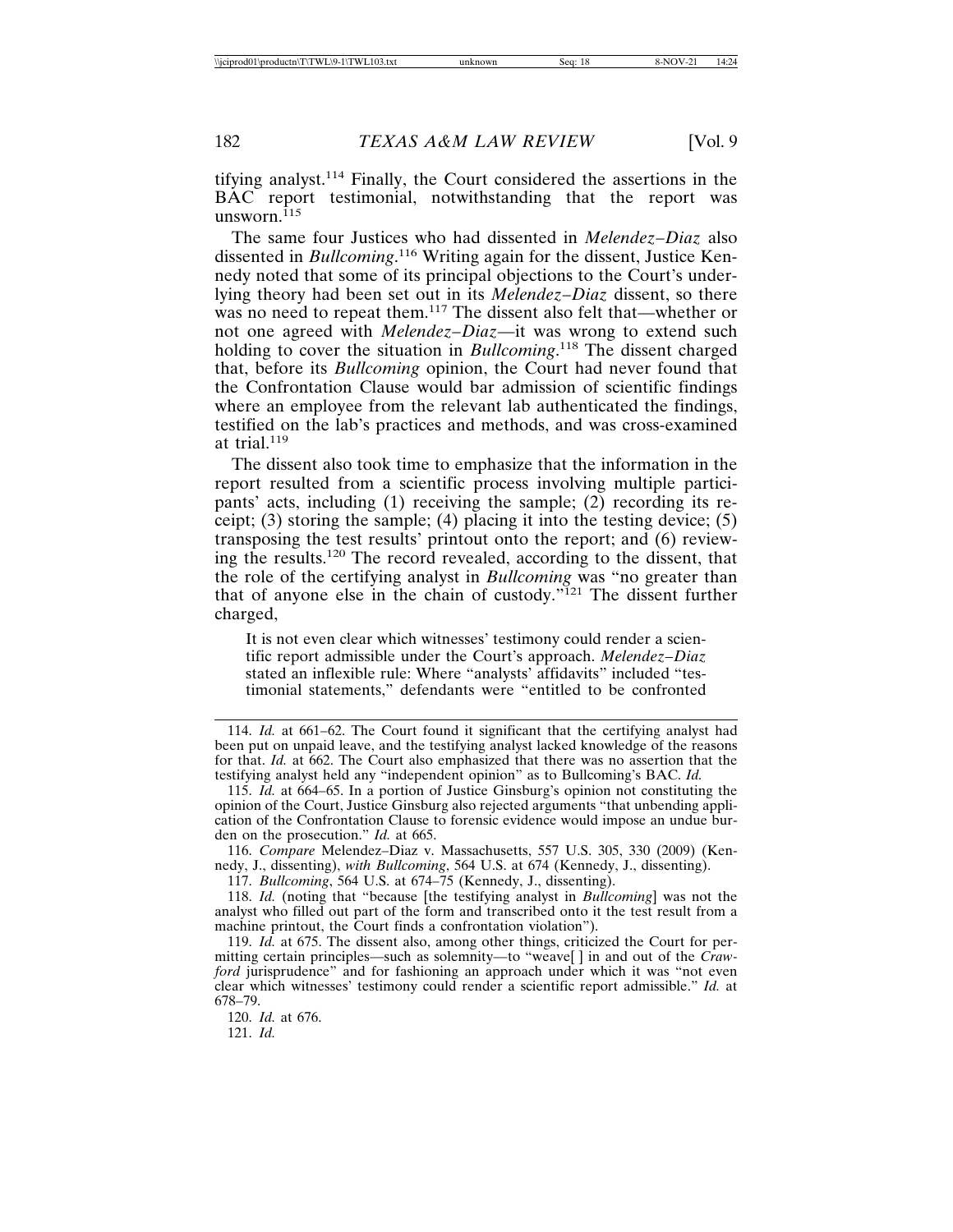with the analysts" themselves. Now, the Court reveals, this rule is either less clear than it first appeared or too strict to be followed. A report is admissible, today's opinion states, if a "live witness competent to testify to the truth of the statements made in the report" appears. Such witnesses include not just the certifying analyst, but also any "scientist who . . . perform[ed] or observe[d] the test reported in the certification." $122$ 

The dissent noted that the Court in *Melendez–Diaz* had insisted its opinion did not "require everyone in the chain of custody to testify" but had then "qualified that 'what testimony *is* introduced must . . . be introduced live.'"<sup>123</sup> According to the dissent:

This could mean that a statement that evidence remained in lawenforcement custody is admissible if the statement's maker appears in court. If so, an intern at police headquarters could review the evidence log, declare that chain of custody was retained, and so testify. The rule could also be that the intern's statement—which draws on statements in the evidence log—is inadmissible unless every officer who signed the log appears at trial. That rule, if applied to [*Bullcoming*], would have conditioned admissibility of the report on the testimony of three or more identified witnesses. In other instances, 7 or even 40 witnesses could be required. The court has thus—in its fidelity to *Melendez–Diaz*—boxed itself into a choice of evils: render the Confrontation Clause *pro forma* or construe it so that its dictates are unworkable.<sup>124</sup>

Justice Sotomayor authored a concurrence in which she, among other things, emphasized the limitations of the Court's opinion.125 Specifically, Justice Sotomayor articulated four "factual circumstances" not presented in *Bullcoming*, which implied that she might theoretically have come out differently had any such circumstances been present.126 First, *Bullcoming* was not a case in which the prosecution had suggested an alternative purpose for the BAC report.127 Second, *Bullcoming* did not present the situation of a "supervisor, reviewer, or someone else with a personal, albeit limited, connection to the scientific test" taking the stand.128 Third, *Bullcoming* was not a case in which the expert witness was asked to provide her independent opinion regarding underlying testimonial reports which were not,

<sup>122.</sup> *Id.* at 678–79 (internal citations omitted).

<sup>123.</sup> *Id.* at 679–80 (emphasis in original).

<sup>124.</sup> *Id.* at 680 (internal citations omitted); *see also* John Rafael Peña Perez, *Confronting the Forensic Confirmation Bias*, 33 YALE L. & POL'Y REV. 457, 466 (2015) ("*Melendez–Diaz* and *Bullcoming* created line-drawing problems because anywhere from six to twelve analysts could be involved with the procedures of a single forensic test.").

<sup>125.</sup> *Bullcoming*, 564 U.S. at 668 (Sotomayor, J., concurring).

<sup>126.</sup> *See id.* at 668, 672–74.

<sup>127.</sup> *Id.* at 672. For instance, the prosecution had not argued the report was necessary for Bullcoming's medical treatment. *Id.*

<sup>128.</sup> *Id.* at 672–73.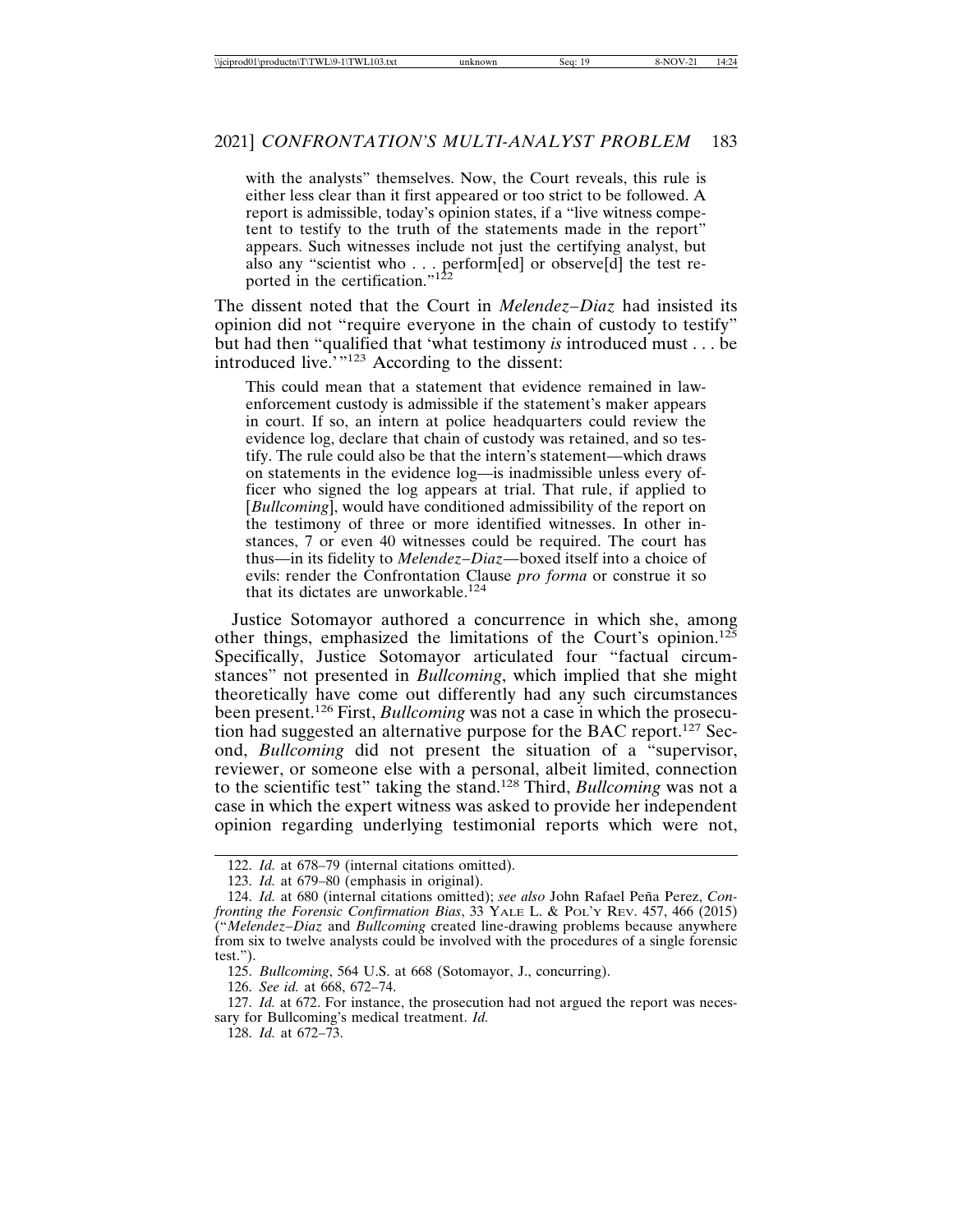themselves, admitted.129 Fourth, *Bullcoming* did not present a situation in which the prosecution sought to simply introduce machine-generated results, such as a gas chromatograph's printout.130 Justice Sotomayor also emphasized that the Court's opinion did not mean that everyone noted on the report needed to testify.<sup>131</sup>

In *Williams*—the final case in the *Melendez–Diaz* Trilogy—the Court was asked to consider a case quite similar to Justice Sotomayor's third hypothetical in *Bullcoming*: "an expert witness . . . asked for [an] independent opinion about [an] underlying testimonial report[ ]" not itself admitted.132 The defendant, Sandy Williams, had been convicted of rape after a bench trial.<sup>133</sup> During the trial, the prosecution had called Sandra Lambatos, an expert, to testify that a DNA profile, which was produced by Cellmark, an outside laboratory, matched a DNA profile that the state's police laboratory produced using a sample of the defendant's blood.<sup>134</sup> The Cellmark report was never admitted, nor was it shown to the factfinder.<sup>135</sup> Lambatos did not read from, or quote, the Cellmark report, and she never identified it as the source of opinions she expressed.136 Lambatos also provided an explanation of the notations on certain documents which were admitted as business records, testifying that, according to the records, swabs from the victim had been sent to, and received from, Cellmark.137 Lambatos did not make any other statement offered for the purposes of identification of the sample used to derive the profile or for purposes of establishing how Cellmark tested or used the sample.138 Nor had Lambatos vouched for the accuracy of Cellmark's profile.139 On cross-examination, Lambatos did admit that she had not conducted or observed the vaginal swab testing and that she relied on the Cellmark DNA profile for her testimony.<sup>140</sup>

Williams contended that the expert's testimony violated the Confrontation Clause.141 According to the Court's plurality opinion, Williams's main argument was that "the expert went astray when she

- 135. *Id.* at 62.
- 136. *Id.*
- 137. *Id.* at 56.
- 138. *Id.* at 56–57.
- 139. *Id.* at 57.
- 140. *Id.* at 62.
- 141. *Id.* at 57.

<sup>129.</sup> *Id.* at 673 (noting Federal Rule of Evidence 703 explained "that facts or data of a type upon which experts in the field would reasonably rely in forming an opinion need not be admissible in order for the expert's opinion based on the facts and data to be admitted").

<sup>130.</sup> *Id.* at 673–74. For a more detailed discussion of the state of the law before and after *Bullcoming*, see generally *Grabbing the Bullcoming*, *supra* note 5, at 518–24.

<sup>131.</sup> *Bullcoming*, 564 U.S. at 670 n.2 (Sotomayor, J., concurring) (citing Melendez–Diaz v. Massachusetts, 557 U.S. 305, 311 n.1 (2009)).

<sup>132.</sup> Williams v. Illinois, 567 U.S. 50, 67 (2012) (plurality opinion).

<sup>133.</sup> *Id.* at 56, 64.

<sup>134.</sup> *Id.* at 56.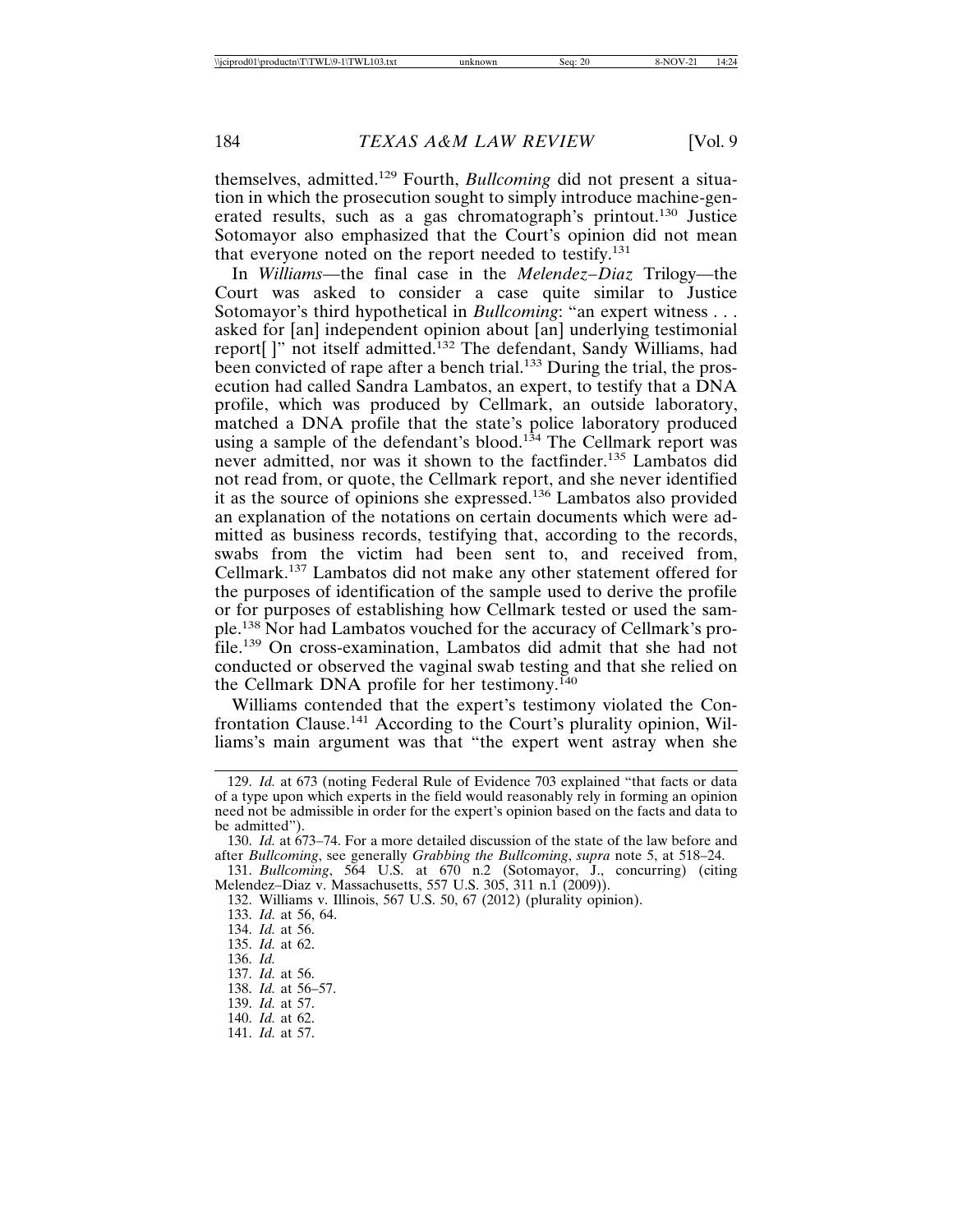referred to the DNA profile provided by Cellmark as having been produced from semen found on the victim's vaginal swabs."<sup>142</sup>

Justice Alito wrote the plurality opinion, which the other *Melendez–Diaz* dissenting Justices joined.<sup>143</sup> The plurality found no Confrontation Clause violation in Lambatos testifying for two independent reasons.144 First, out-of-court statements related by an expert solely for purposes of explaining assumptions on which the expert's opinion rested were not offered for their truth.145 Justice Alito stated as follows:

[T]he Cellmark report was not introduced into evidence. An expert witness referred to the report not to prove the truth of the matter asserted in the report, *i.e.,* that the report contained an accurate profile of the perpetrator's DNA, but only to establish that the report contained a DNA profile that matched the DNA profile deduced from petitioner's blood. Thus, . . . the report was not to be considered for its truth but only for the "distinctive and limited purpose" of seeing whether it matched something else. The relevance of the match was then established by independent circumstantial evidence showing that the Cellmark report was based on a forensic sample taken from the scene of the crime.<sup>146</sup>

Second, even if the Cellmark report had been admitted, there would still be no Confrontation Clause violation since such report "was not prepared for the primary purpose of accusing a targeted individual."147 According to the plurality, the Cellmark report's primary purpose "was to catch a dangerous rapist who was still at large, not to obtain evidence for use against petitioner, who was neither in custody nor under suspicion at that time."148 Indeed, the plurality noted that those at Cellmark could not possibly have known the profile would inculpate Williams or anyone else who had a DNA profile in the database.149 Importantly, Justice Alito noted, among other things, that since multiple technicians often work on each profile, "it [was] likely that the sole purpose of each technician [was] simply to perform his or her task in accordance with accepted procedures."<sup>150</sup>

149. *Id.* at 84–85. Justice Alito pointed out that the position of the Cellmark technicians was not unique and that laboratory technicians asked to work on DNA profiles "often ha[d] no idea what the consequences of their work w[ould] be." *Id.* at 85.

150. *Id.* He also mentioned that "the knowledge that defects in a DNA profile may often be detected from the profile itself provides a further safeguard." *Id.*

<sup>142.</sup> *Id.*

<sup>143.</sup> *Compare id.* at 55, *with* Melendez–Diaz v. Massachusetts, 557 U.S. 305, 330 (2009) (Kennedy, J., dissenting).

<sup>144.</sup> *Williams*, 567 U.S. at 57–58.

<sup>145.</sup> *Id.* at 58.

<sup>146.</sup> *Id.* at 79 (internal citation omitted).

<sup>147.</sup> *Id.* at 84.

<sup>148.</sup> *Id.*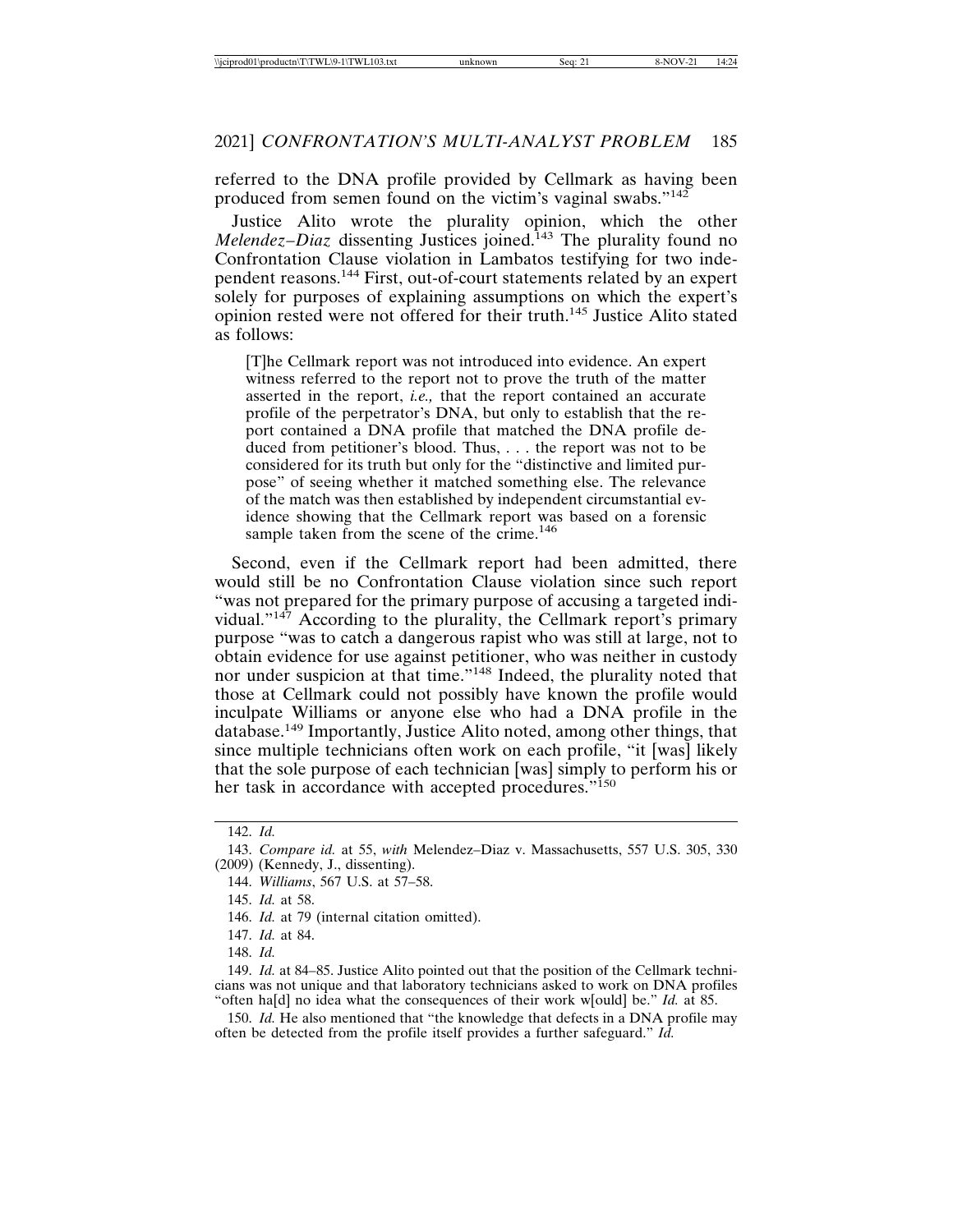Justice Thomas authored a concurring opinion.151 Justice Thomas wrote separately to again emphasize his formality and solemnity view.152 He believed that the Cellmark statements had been offered for their truth but that the report was insufficiently formal to be testimonial.153 Justice Thomas stated that he "share[d] the dissent's view of the plurality's flawed analysis."<sup>154</sup>

Justice Breyer also wrote separately to emphasize that he would have permitted additional briefing on a question not sufficiently treated by the plurality or the dissent: "How does the Confrontation Clause apply to the panoply of crime laboratory reports and underlying technical statements written by (or otherwise made by) laboratory technicians?"155 In that context, "what, if any, are the outer limits of the 'testimonial statements' rule set forth in [*Crawford*]?"156 He noted that under "well-established" evidentiary principles, an expert is entitled to rely on out-of-court inadmissible statements as a basis for the forming of her expert opinion if such statements are of a kind experts in the field would normally rely on, and the prosecution need not enter such out-of-court statements for their truth.157 In speaking of how the dissent would abandon this "well-established rule," Justice Breyer noted the following:

Once one abandons the traditional rule, there would seem often to be no logical stopping place between requiring the prosecution to call as a witness one of the laboratory experts who worked on the matter and requiring the prosecution to call *all* of the laboratory experts who did so. Experts—especially laboratory experts—regularly rely on the technical statements and results of other experts to form their own opinions. The reality of the matter is that the introduction of a laboratory report involves layer upon layer of technical statements (express or implied) made by one expert and relied upon by another. Hence my general question: How does the Confrontation Clause apply to crime laboratory reports and underlying technical statements made by laboratory technicians?<sup>158</sup>

- *Id.* at 111 (internal citations omitted).
	- 154. *Id.* at 104 (Breyer, J., concurring).
	- 155. *Id.* at 86.
	- 156. *Id.*
	- 157. *Id.* at 88.
	- 158. *Id.* at 89.

<sup>151.</sup> *Id.* at 102–03 (Thomas, J., concurring).

<sup>152.</sup> *Id.* at 103–04.

<sup>153.</sup> *Id.* at 103. Justice Thomas concluded as follows:

The Cellmark report lacks the solemnity of an affidavit or deposition, for it is neither a sworn nor a certified declaration of fact. Nowhere does the report attest that its statements accurately reflect the DNA testing processes used or the results obtained. The report is signed by two "reviewers," but they neither purport to have performed the DNA testing nor certify the accuracy of those who did. And, although the report was produced at the request of law enforcement, it was not the product of any sort of formalized dialogue resembling custodial interrogation.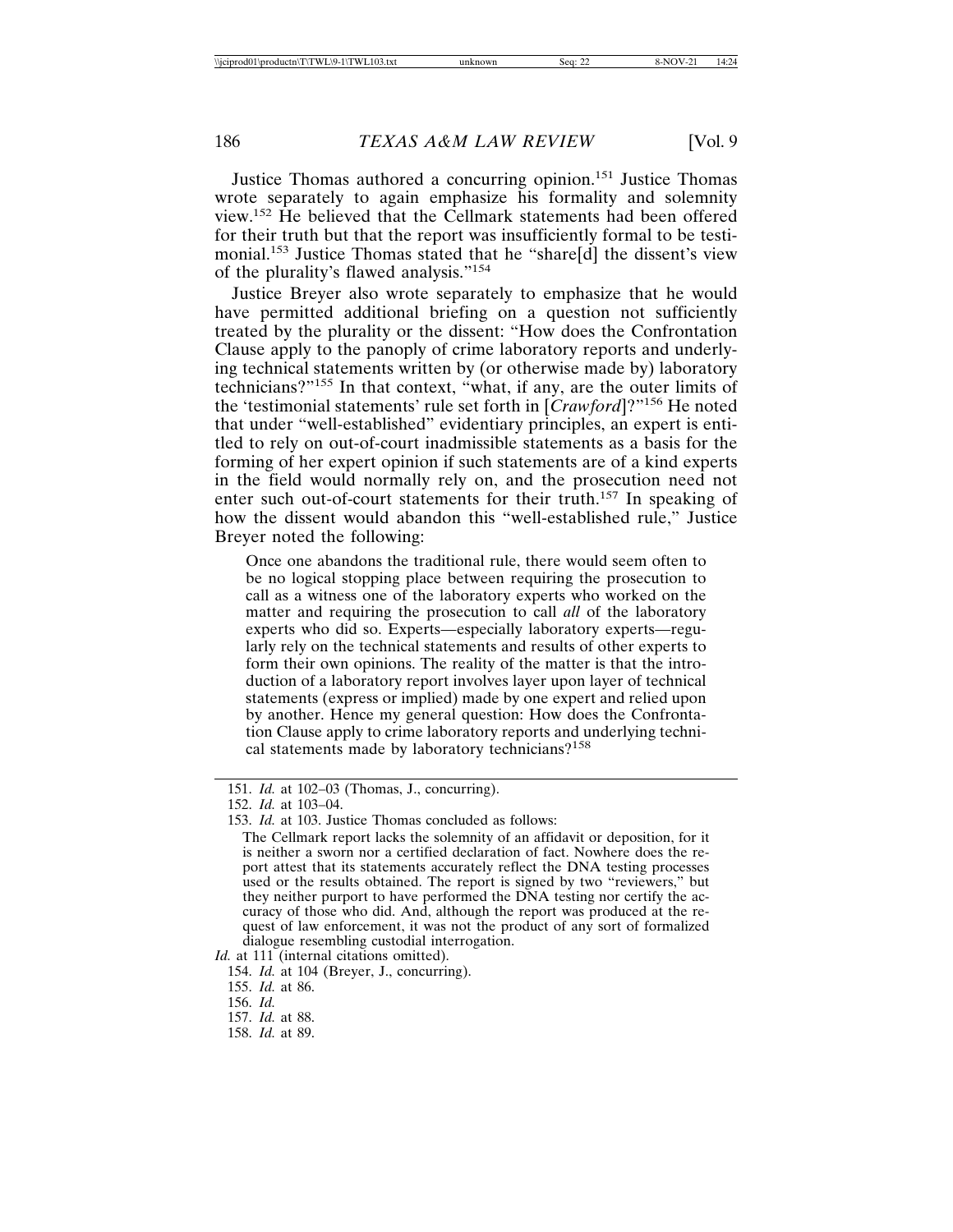He appended an outline of "the way that a typical modern forensic laboratory conducts DNA analysis" and discussed the following hypothetical example built upon an illustrative case raised by the dissent<sup>159</sup>:

[A]ssume that the admissibility of the initial laboratory report into trial had been directly at issue. Who should the prosecution have had to call to testify? Only the analyst who signed the report noting the [DNA] match? What if the analyst who made the match knew nothing about either the laboratory's underlying procedures or the specific tests run in the particular case? Should the prosecution then have had to call all potentially involved laboratory technicians to testify? Six to twelve or more technicians could have been involved. Some or all of the words spoken or written by each technician out of court might well have constituted relevant statements offered for their truth and reasonably relied on by a supervisor or analyst writing the laboratory report. Indeed, petitioner's *amici* argue that the technicians at each stage of the process should be subject to crossexamination.<sup>160</sup>

Relatedly, Justice Breyer asked, "[t]o what extent might the 'testimonial statements' requirement embody one or more (or modified versions) of the<sup>[]</sup> traditional hearsay exceptions"?<sup>161</sup> He stated that prosecutors, defense attorneys, and judges needed to know what the Constitution required, and he noted that treatise writers and lower courts offered a variety of solutions, some more "readily compatible with *Crawford* than others."<sup>162</sup> In the absence of any additional brief-

As many as six technicians may be involved in deriving the [DNA] profile from the suspect's sample; as many as six more technicians may be involved in deriving the profile from the crime-scene sample; and an additional expert may then be required for the comparative analysis, for a total of about a dozen different laboratory experts. Each expert may make technical statements (express or implied) during the DNA analysis process that are in turn relied upon by other experts. The *amici* dispute how many of these experts the Confrontation Clause requires to be subject to cross-examination.

*Id.* at 100. The appendix provides a sample process for a profile of a suspect's sample and crime scene sample, each consisting of six steps:  $(1)$  evidence examination;  $(2)$ extraction; (3) quantification; (4) amplification; (5) electrophoresis; and (6) report. *Id.* at 100–102 (providing brief descriptions of each step). After the profile processes are complete, an analyst makes a comparison of the two electropherograms and profiles or reports, and "prepares her own report setting forth her conclusions about the DNA match." *Id.*

160. *Id.* at 90; *see also* Brandon L. Garrett, *The Crime Lab in the Age of the Genetic Panopticon*, 115 MICH. L. REV. 979, 990 n.57 (2017) (citing *Williams* and referencing "the various divisions of labor in modern crime labs between multiple technicians and analysts").

161. *Williams*, 567 U.S. at 91 (Breyer, J., concurring).

162. *Id.* at 91–92. Justice Breyer noted, for instance:

The New Wigmore . . . lists several nonexclusive approaches to when testifying experts may rely on testing results or reports by nontestifying experts (*i.e.,* DNA technicians or analysts), including: (1) "the dominant approach," which is simply to determine the need to testify by looking [at] "the quality

<sup>159.</sup> *Id.* at 99–102 (internal citations omitted). According to Justice Breyer's appendix: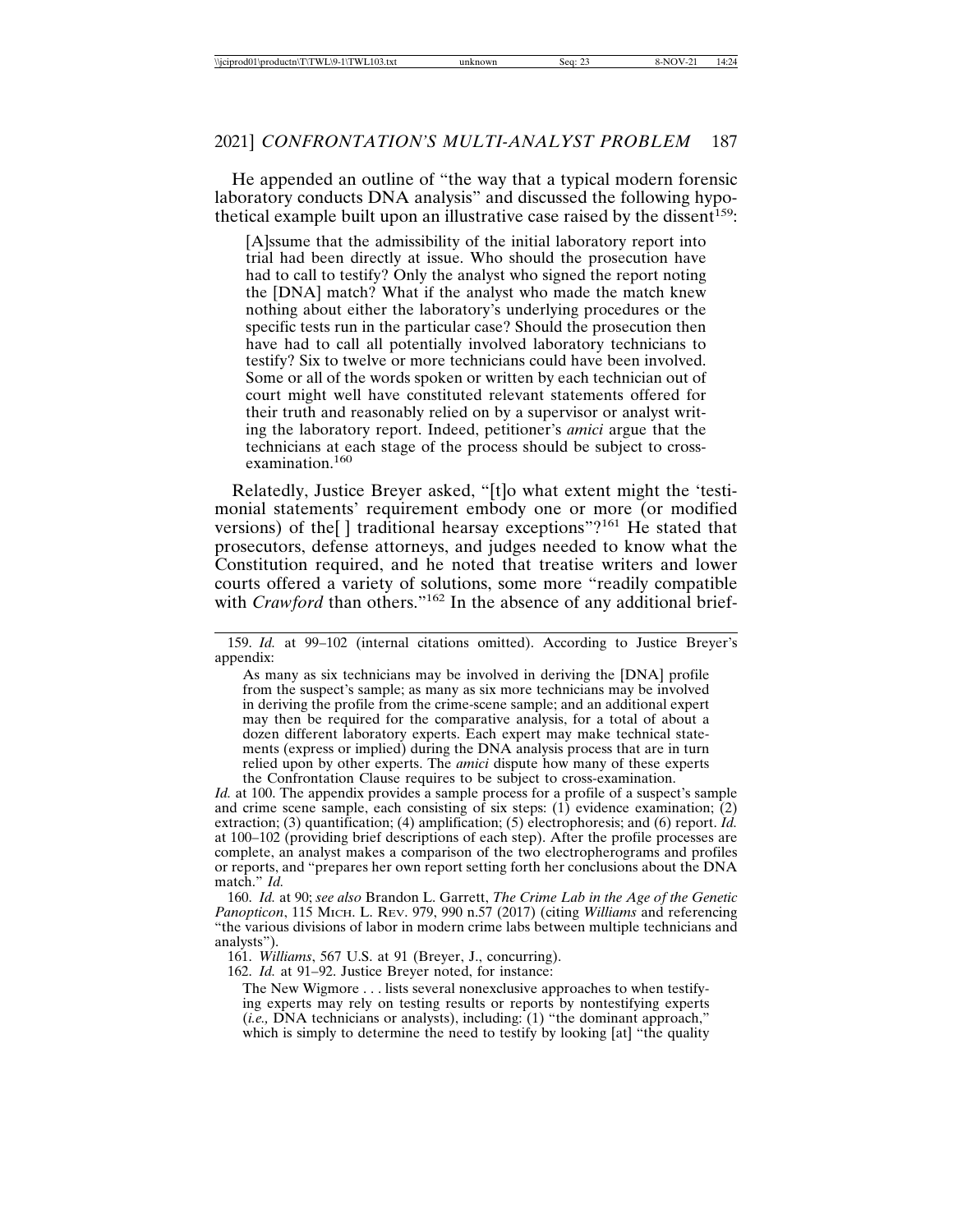ing, Justice Breyer sided with the dissenting views in *Melendez–Diaz* and *Bullcoming* and joined the plurality opinion.<sup>163</sup>

Justice Kagan was joined by Justices Scalia, Ginsburg, and Sotomayor in the dissent.<sup>164</sup> Justice Kagan emphasized that prior Court precedent had held that if the prosecution wished to introduce results of forensic testing, it had to afford the defense an "opportunity to cross-examine an analyst responsible for the test."165 According to the dissent, cross-examining the analyst was particularly likely to reveal whether vials had been switched, tests incompetently run, samples contaminated, or results recorded inaccurately.166 Under the Court's Confrontation Clause precedent, the dissent considered *Williams* "an open-and-shut case" in which Williams was not afforded his confrontation rights.<sup>167</sup> The dissent also attacked the Court for its inability to settle on a rationale for finding no Confrontation Clause violation.168 Justice Kagan pointed out that five Justices had specifically rejected each aspect of the plurality's reasoning and that the result was "five votes to approve the admission of the Cellmark report, but not a single good explanation."<sup>169</sup>

*Williams* represents the Supreme Court's last major opinion on forensic reports and the Confrontation Clause. Following *Williams*—

of the nontestifying expert's report, the testifying expert's involvement in the process, and the consequent ability of the testifying expert to use independent judgment and interpretive skill"; (2) permitting "a substitute expert to testify about forensic science results only when the first expert is unavailable" (irrespective of the lack of opportunity to cross-examine the first expert); (3) permitting "a substitute expert" to testify if "the original test was documented in a thorough way that permits the substitute expert to evaluate, assess, and interpret it"; (4) permitting a DNA analyst to introduce DNA test results at trial without having "personally perform[ed] every specific aspect of each DNA test in question, provided the analyst was present during the critical stages of the test, is familiar with the process and the laboratory protocol involved, reviews the results in proximity to the test, and either initials or signs the final report outlining the results"; (5) permitting the introduction of a crime laboratory DNA report without the testimony of a technician where the "testing in its preliminary stages" only "requires the technician simply to perform largely mechanical or ministerial tasks . . . absent some reason to believe there was error or falsification"; and (6) permitting introduction of the report without requiring the technicians to testify where there is a showing of "genuine unavailability."

*Id.* (internal citations omitted) (alterations in original).

163. *Id.* at 93.

164. *Id.* at 118 (Kagan, J., dissenting).

165. *Id.* at 119.

166. *Id.*

167. *Id.* at 119–20.

168. *Id.* at 120.

169. *Id.* The dissent argued that "[t]he plurality's first rationale endorses a prosecutorial dodge; its second relies on distinguishing indistinguishable forensic reports." *Id.* The dissent also noted that Justice Thomas's approach suffered from "similar flaws." *Id.* For further discussion of *Williams*, both before and after the Court's opinion, see Williams *and the Confrontation Clause*, *supra* note 5, and *Unwrapping the Box*, *supra* note 5.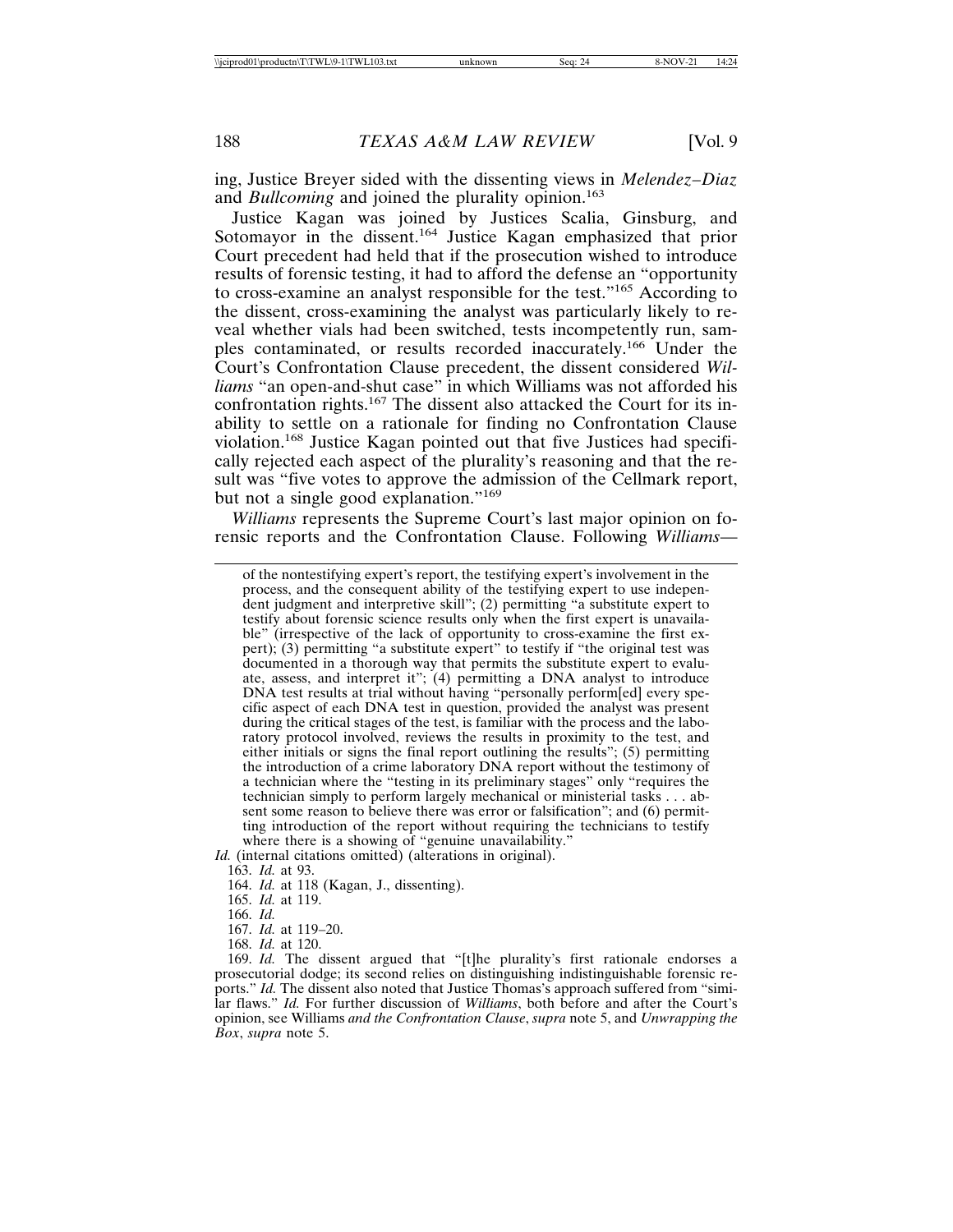which did not produce a usable majority and since which there has been a change in the makeup<sup>170</sup> of the Court—the current state of the law in this area remains unclear.<sup>171</sup> In particular, in cases involving more than one forensic analyst, it has not been resolved which analyst

170. Since *Williams* was decided, Justices Scalia, Kennedy, and Ginsburg have been replaced by Justices Gorsuch, Kavanaugh, and Barrett, respectively, but it is still not fully clear how the Court with these new Justices would rule on the forensic reports issue. *See, e.g.*, *Confronting Memory Loss*, *supra* note 12, at 144. However, Justice Gorsuch's dissenting opinion in *Stuart* may mean his views on the Confrontation Clause are similar to those of Justice Scalia. *See, e.g.*, *id.*; *A Game of* Katso *and Mouse*, *supra* note 4, at 51; Richard D. Friedman, *First word from Justice Gorsuch on the Confrontation Clause*, CONFRONTATION BLOG (Nov. 19, 2018), http://confrontationright.blogspot.com/2018/11/first-word-from-justice-gorsuch-on.html [https:// perma.cc/B27C-5HAZ] ("[I]t appears, from the first evidence [(*Stuart*)], that the passing of Justice Scalia's seat to him will not do the doctrine any harm. . . . Ultimately, I choose to look at the glass half full. Justice Gorsuch appears to be on the right side, and we didn't know that before. Perhaps Justice Kavanaugh is on the wrong side, but [t]here's no way of knowing for sure . . . ."); Laird Kirkpatrick, *The Admissibility of Forensic Reports in the Post–Justice Scalia Supreme Court*, U. CHI. L. REV. ONLINE (Aug. 27, 2019), https://lawreviewblog.uchicago.edu/2019/08/27/the-admissibility-offorensic-reports-in-the-post-justice-scalia-supreme-court-by-laird-kirkpatrick/ [https:// perma.cc/5C8Z-V3LM] (stating it would appear Justice Gorsuch would side with the dissent in *Williams* and support the result in *Bullcoming* and *Melendez*–*Diaz* just as Justice Scalia had but noting it remained unclear what position Justice Kavanaugh would take).

171. *See supra* note 170 and accompanying text; Edward K. Cheng & G. Alexander Nunn, *Beyond the Witness: Bringing a Process Perspective to Modern Evidence Law*, 97 TEX. L. REV. 1077, 1110 n.183 (2019) ("The *Melendez*-*Diaz* line of cases leaves exactly who needs to be called somewhat murky."); Richard D. Friedman, *Confrontation and Forensic Laboratory Reports, Round Four*, 45 TEX. TECH L. REV. 51, 81 (2012) ("That the *Williams* Court was so splintered makes it difficult to determine what the holding was."); Jennifer Mnookin & David Kaye, *Confronting Science: Expert Evidence and the Confrontation Clause*, 2012 Sup. CT. REV. 99, 100 (2012) ("In the most recently decided case, *Williams v. Illinois*, the court issued a bewildering array of opinions in which majority support for admitting the evidence at issue was awkwardly knitted together out of several incompatible doctrinal bases."); Lauren McLane, *Confronting the Twenty-First-Century Marian Examination*, 82 ALB. L. REV. 949, 1002 (2019) ("Words like 'muddled' and 'abyss' have been used by the lower courts to describe the state of the Supreme Court's [C]onfrontation [C]lause doctrine in the forensic evidence context."); George Fisher, *The Crawford Debacle*, 113 MICH. L. REV. FIRST IMPRESSIONS 17, 25 (2014) ("The result is a Court so badly splintered that when it came time for Justice Alito to summarize *Williams* from the bench on the day the Court ruled, he all but confessed his inability . . . ."); Ronald J. Allen, *The Hearsay Rule as a Rule of Admission Revisited*, 84 FORDHAM L. REV. 1395, 1396 (2016) (noting "the Supreme Court has made a mess of confrontation jurisprudence"); Erin Murphy, *The Mismatch Between Twenty-First-Century Forensic Evidence and Our Antiquated Criminal Justice System*, 87 S. CAL. L. REV. 633, 657 (2014) (referring to *Williams* as "a highly fractured opinion"); Jules Epstein, *Continuing Crawford/Confrontation "Confusion"*, 34 AM. BAR ASS'N CRIM. JUST. MAG. 67, 68 (2019) (referring to the "ongoing national 'confusion' regarding *Williams*"); Marc D. Ginsberg, *The Confrontation Clause and Forensic Autopsy Reports—A "Testimonial"*, 74 LA. L. REV. 117, 135 (2013) ("State supreme court justices have not been shy in commenting on the uncertainty and ambiguity of Supreme Court opinions pertaining to forensic documents and the Confrontation Clause.").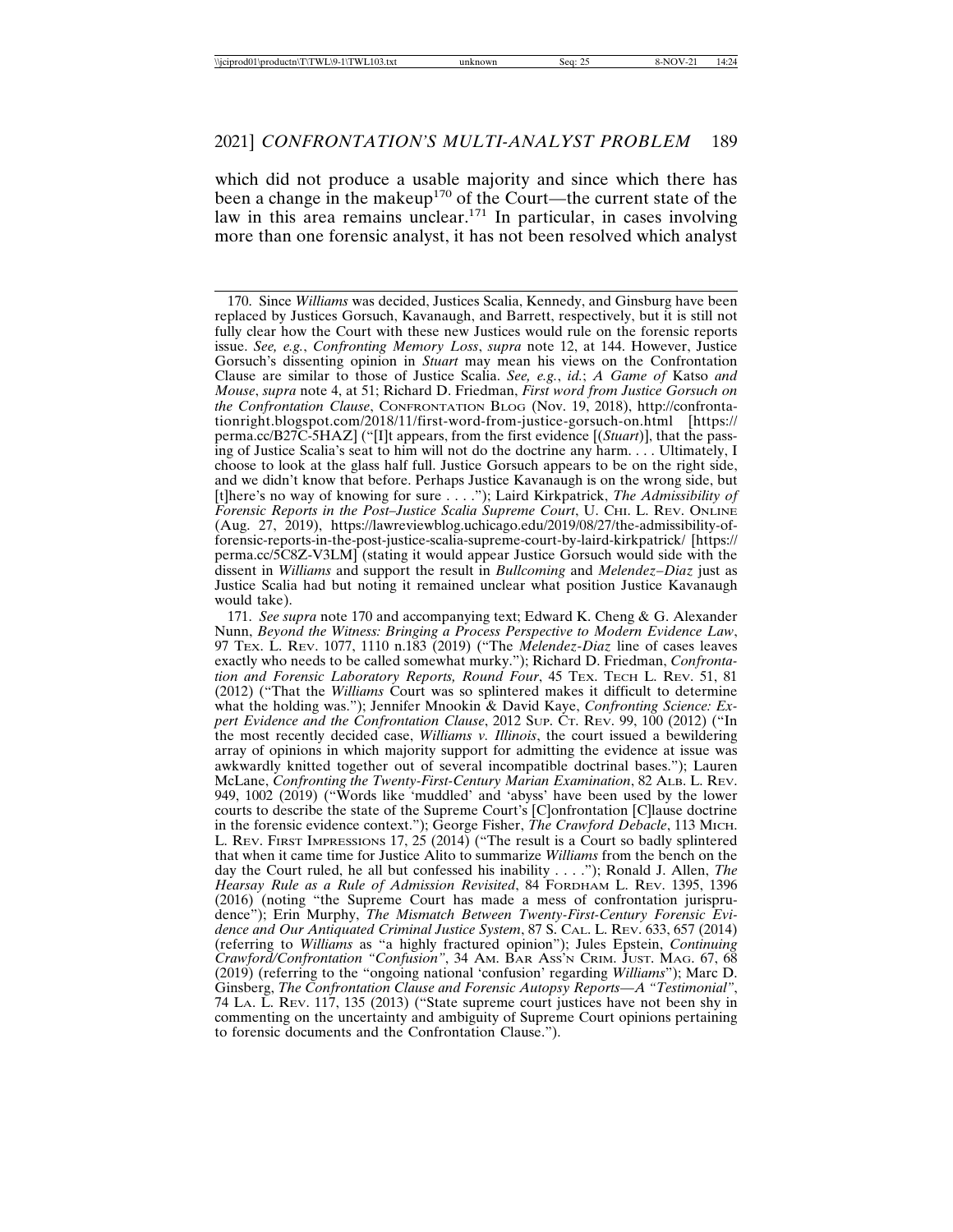or analysts must testify.172 The *Chavis* petition currently pending before the Supreme Court could permit further clarification in this area.173

#### III. CHAVIS: THE RECENT MULTI-ANALYST PETITION

In *Chavis v. Delaware*, Dakai Chavis had been convicted of second degree burglary of a ground-floor apartment.174 During the investigation, police had concluded that the burglar had entered through a bedroom window.175 The police had also obtained a DNA sample from the apartment window and sent that sample to Bode Cellmark Forensics ("Bode Cellmark"), an out-of-state lab, for analysis.176 During a search of Chavis's residence, his mouth was swabbed for DNA, and that sample was also sent to Bode Cellmark.177 At trial, Sarah Siddons, an analyst from Bode Cellmark, testified that the sample from the bedroom window at the scene of the burglary (referred to as the "crime scene" or "evidence" sample) matched the sample from Chavis (referred to as the "reference" or "known person" sample).<sup>178</sup>

Several analysts from Bode Cellmark had handled both the "crime scene" and "known person" samples and performed steps in the process on them.179 Siddons performed certain steps in the analysis process of both samples, but she did not witness or participate in all of them.180 Siddons, among other things, confirmed that the two samples matched and, since she was not involved in certain steps that other analysts performed, "reviewed the case files for both [samples] . . . and confirmed that Standard Operating Procedures were followed."181

175. *Id.* at 1082.

176. *Id.* at 1081–82. Bode Cellmark is "a private laboratory in Lorton, Virginia that specializes in forensic DNA testing." *Id.* at 1082. In collecting the sample, "an evidence-detection specialist used a DNA collection kit supplied by Bode to process the suspected point of entry (a window) at the crime scene, wiping the area of interest with both wet and dry swabs." *Id.* at 1083. The sample was placed in a sealed envelope and, as far as the court knew, was delivered to the outside lab without incident. *Id.*

177. *Id.* at 1081–82. The detective obtained Chavis's DNA sample "using a collection method known as buccal swabbing, by scraping the inside of Chavis's cheeks with a Q-tip-like swab to collect skin cells." *Id.* at 1083. The sample was placed in a sealed envelope and, as far as the court knew, was delivered to the outside lab without incident. *Id.* It should be noted that the "manner in which the investigating officers collected the crime-scene DNA sample and Chavis's reference sample and delivered those samples to Bode [Cellmark] [wa]s not at issue here." *Id.*

178. *Id.* at 1081–86.

179. *Id.* at 1081.

180. *Id.* at 1081–86 (describing process in respect of each sample and noting relevant analysts).

181. *Id.* at 1086 (internal quotation marks omitted).

<sup>172.</sup> Arons, *supra* note 5, at 723–24; *see generally supra* notes 170–71 and accompanying text; *see also Grabbing the Bullcoming*, *supra* note 5, at 535–38.

<sup>173.</sup> *See generally* Petition for Writ of Certiorari, Chavis v. Delaware, 141 S. Ct. 1528 (2021) No. 20-317, 2020 WL 5498422.

<sup>174.</sup> Chavis v. Delaware, 227 A.3d 1079, 1080–82 (Del. 2020), *cert. denied*, 141 S. Ct. 1528 (2021).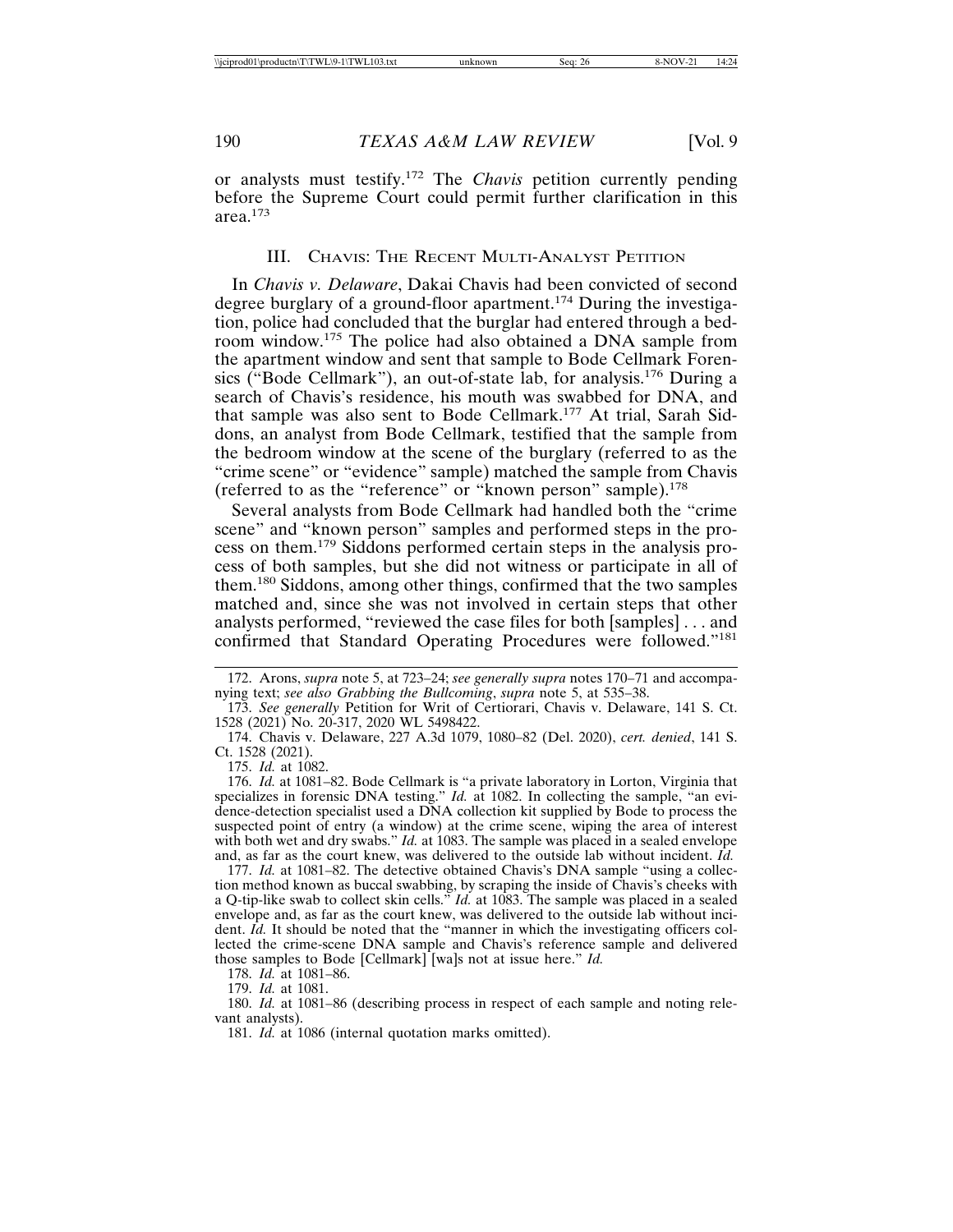Satisfied that the other analysts had performed earlier steps in accordance with Bode Cellmark's standard operating procedures, and did so competently, Siddons authored a report, which contained the expert opinion she offered at trial.<sup>182</sup>

Before trial, the state had moved *in limine* to allow introduction of Bode Cellmark's DNA-testing analysis through the testimony of only Siddons and without the need to produce other Bode Cellmark analysts.183 The state also argued that, under Delaware Rule of Evidence 703,184 and as an expert, Siddons could "rely on facts and data provided by the other analysts in rendering her opinion."185 Chavis countered that, among other things, Siddons's assurances that the other analysts performed their analyses competently was insufficient to meet the Confrontation Clause.186 Notwithstanding Chavis's opposition, the court determined that the only "testimonial statements" in Bode Cellmark's DNA-analysis results were those by Siddons.187 As such, Siddons was the only witness who testified in support of the results and conclusions of Bode Cellmark's DNA testing at trial.<sup>188</sup>

At trial, Siddons testified in detail regarding the testing steps taken by non-testifying analysts but did not recount any conclusions reached, or statements made, by any such analysts.189 Siddons did explain as follows:

[S]he was able to generate one DNA profile from the two evidence samples and a profile from the reference sample. And according to [her], "the male profile obtained from the evidence sample was a match to the male profile from [Chavis's] reference sample," matching at all fifteen loci. Siddons's written report, which was admitted into evidence, noted that "[t]he probability of randomly selecting an unrelated individual with this DNA profile at 15 of 15 loci tested is approximately . . . 1 in 26 quintillion in the U.S. African American population."<sup>190</sup>

On appeal, Chavis argued, among other things, that the DNA evidence's introduction violated his rights under the Confrontation Clause because the prosecution failed to present all analysts who had conducted the DNA analysis.<sup>191</sup> The Supreme Court of Delaware noted that the parties disagreed as to whether the entries the nontestifying analysts made in the case files regarding their work—upon

<sup>182.</sup> *Id.*

<sup>183.</sup> *Id.*

<sup>184.</sup> This state rule is very similar to Federal Rule of Evidence 703. *Compare* DEL. R. EVID. 703, *with* FED. R. EVID. 703.

<sup>185.</sup> *Chavis*, 227 A.3d at 1086.

<sup>186.</sup> *Id.*

<sup>187.</sup> *Id.* at 1087.

<sup>188.</sup> *Id.* Chavis had no objection to Siddons's status as an expert at trial. *Id.*

<sup>189.</sup> *Id.*

<sup>190.</sup> *Id.* (internal citations omitted).

<sup>191.</sup> *Id.* at 1081.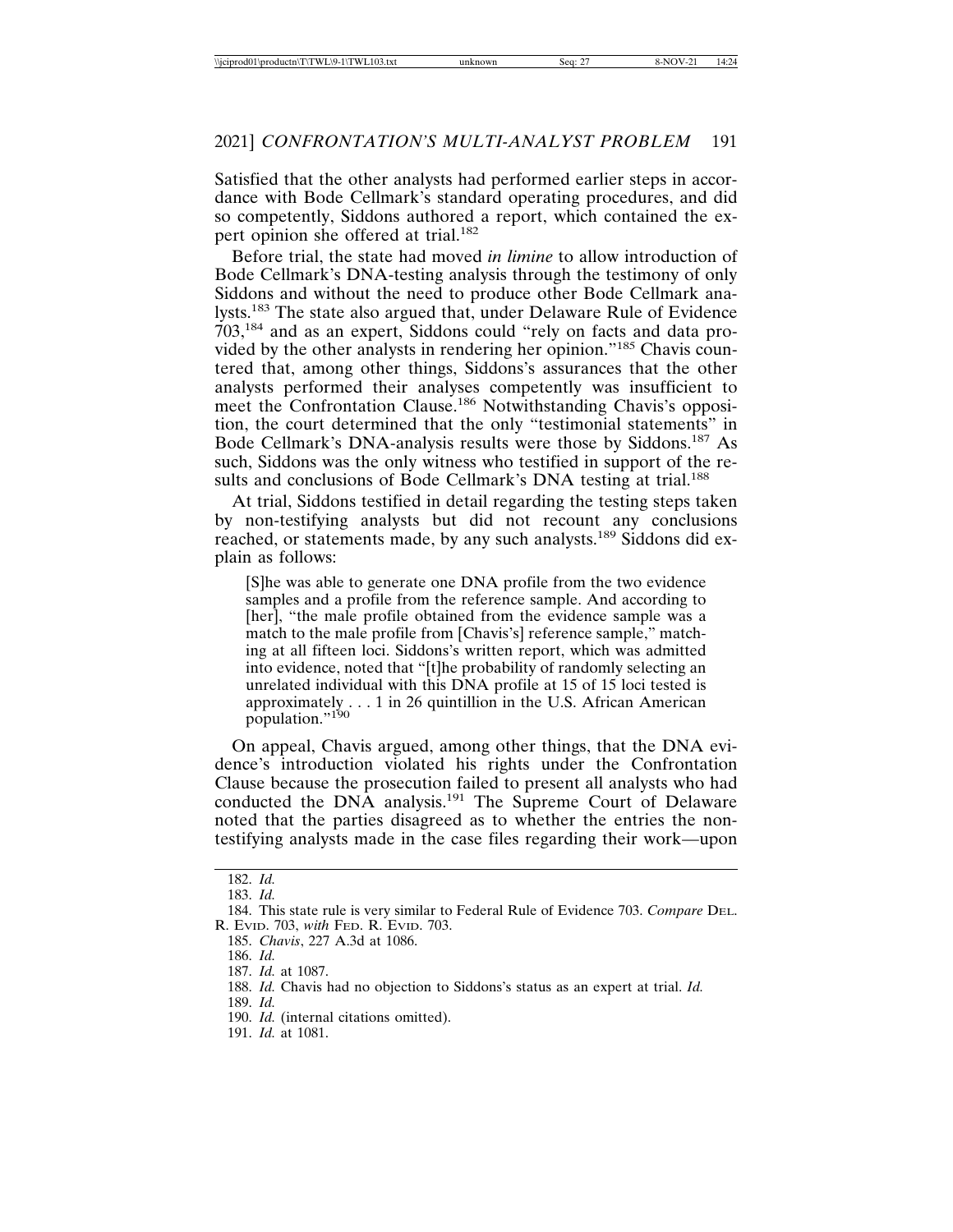which Siddons relied in generating her report and offering her testimony—were testimonial.<sup>192</sup> Chavis argued that Siddons made explicit and implicit testimonial statements that Siddons relied upon and relayed to the jury.<sup>193</sup> The state countered that the non-testifying analysts' work was not testimonial for several reasons, including (1) "many of the 'processes for generating DNA profiles [were] automated'"; (2) "the DNA profiles [were] self-verifying because the DNA profiles themselves would have reflected any errors" that were "committed during the DNA testing's preliminary stages"; (3) the implicit statements by the non-testifying analysts, upon which Siddons relied in her testimonial affidavit, "were insufficiently formal to themselves qualify as testimonial statements"; and (4) Siddons was entitled to rely upon the entries of the non-testifying analysts in the case files because such entries were "facts or data . . . of a type reasonably relied upon by experts in the particular field in forming opinions or inferences upon the subject," and they thus "need not be admissible in evidence in order for the opinion or inference to be admitted."194

After considering U.S. Supreme Court precedent, as well as precedent from lower courts, the Supreme Court of Delaware concluded that the entries in the case files from the non-testifying analysts were not testimonial since such entries "did not take the form of statements" that were "designed to serve as a substitute for in-court testimony against Chavis."<sup>195</sup> As such, there was no Confrontation Clause violation.196 In connection with the U.S. Supreme Court precedent, the Delaware Supreme Court noted that none of the *Melendez–Diaz* Trilogy was on point in resolving the present case.<sup>197</sup> The court stated, among other things:

Here, an expert, Siddons, testified to the results of a forensic analysis, but in doing so, relied upon information that experts in her field typically rely upon—case files by other testing analysts who manipulate the DNA samples in order to prepare them for the expert, but who do not themselves analyze the result. Because these other analysts are not testifying as to the *final result* of the forensic analysis, it is not clear whether their work is testimonial under *Melendez-Diaz*, which dealt with certificates attesting to the *results* of the forensic testing. Nor is Siddons a surrogate expert as in *Bullcoming*—she was herself involved in the preparation and analysis of the two DNA samples. And there is no testimony as to a hypothetical here

196. *Id.* at 1082.

<sup>192.</sup> *Id.* at 1088.

<sup>193.</sup> *Id.*

<sup>194.</sup> *Id.* (certain internal quotation marks omitted) (alterations incorporated).

<sup>195.</sup> *Id.*

<sup>197.</sup> *Id.* at 1090–91.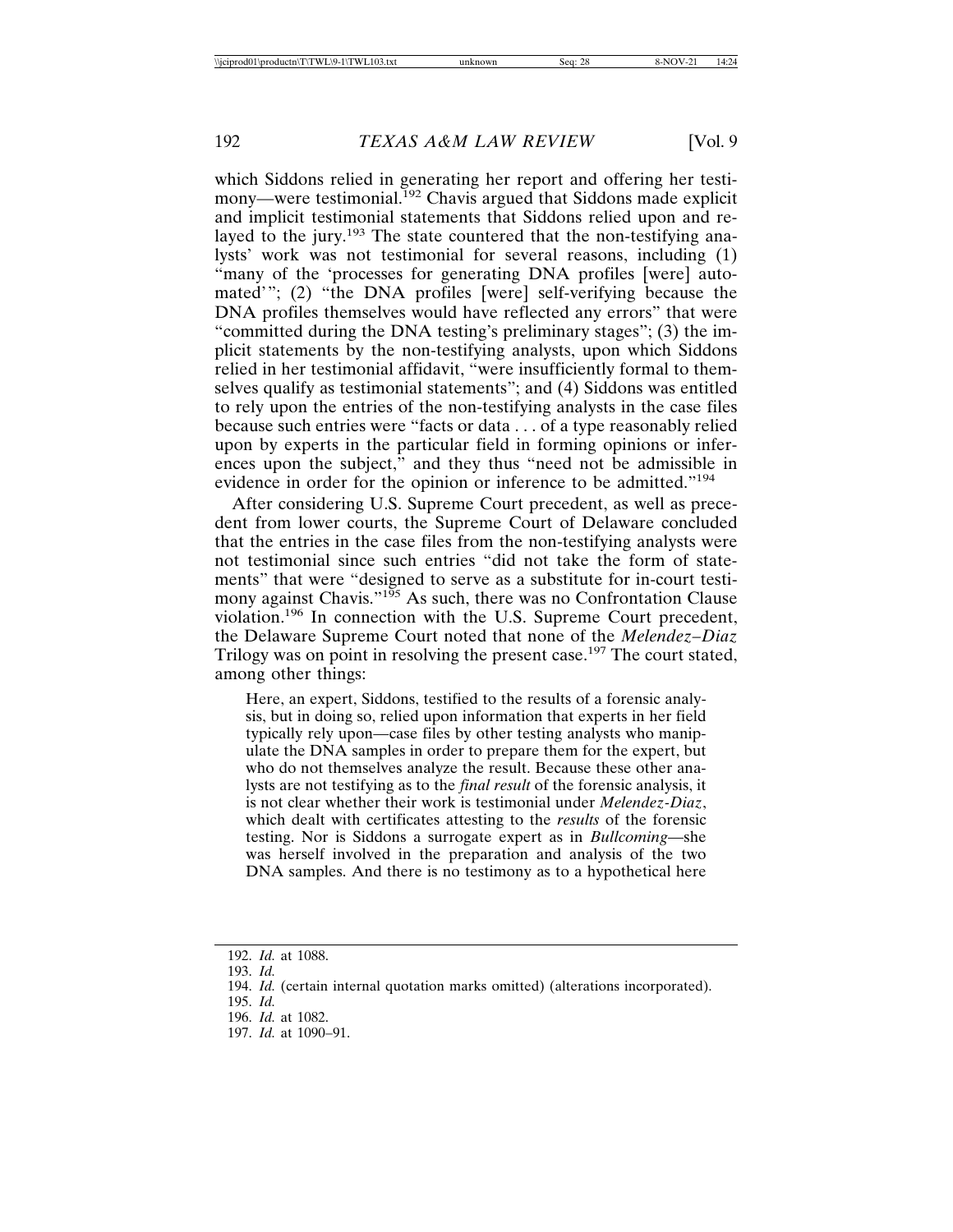[as in *Williams*]—Siddons worked on both DNA samples and testified as to the results of both.<sup>198</sup>

However, the court found that *Bullcoming* and *Melendez–Diaz* pointed to an "indicator" as to when a statement will be testimonial: "*the purpose of the statement in proving an essential element of the crime*."199

The Delaware Supreme Court found its conclusion consistent with its own precedent and precedent from other states.200 For instance, the court "tend[ed] to agree" with other states that have reached the conclusion "that analysts who only manipulate the DNA sample and who state that they have followed standard operating procedures in doing so are not making testimonial statements."<sup>201</sup>

The Delaware Supreme Court's opinion continued that, in *Chavis*, it could not be said that the manipulation of the samples by the nontestifying analysts, or their case file entries, were testimonial.202 That the "primary purpose" of their entries was not to substitute for trial testimony or provide evidence "against" Chavis was demonstrated by the fact that they were not offered as trial evidence.<sup>203</sup> The court emphasized that, based on the available record, the court could not be sure what the statements even were.<sup>204</sup> It could infer such statements concerned whether the non-testifying analysts followed standard operating procedures, but such statements (i.e., that the analysts "examined and manipulated the DNA swabs in a particular manner") would not provide testimony "*against*" Chavis, as is required by the Confrontation Clause.<sup>205</sup>

Nor, according to the court, would the relevant entries have been offered in order to "show that Chavis committed an act that was an element of the crimes with which [he] was charged."206 Although the DNA profile—which was the "end result" of the combined work of all

Regrettably, the case files produced by the nontestifying analysts, which Siddons relied upon and which Chavis seems to claim contain the nontestifying analysts' out-of-court-statements, are absent from the record. But assuming that we could conjure up those statements despite their absence, we could not go so far as to presume that they include assertions of fact tending to prove an essential element of the crimes.

206. *Id.*

<sup>198.</sup> *Id.* (emphasis in original). The court noted that Siddons performed the quantification, amplification, and electrophoresis steps in connection with the "crime scene" and "known person" samples, in addition to confirming the match. *Id.* at 1085–86.

<sup>199.</sup> *Id.* at 1091 (emphasis added). The court noted as follows:

*Id.* (citation omitted). The court found *Chavis* "falls somewhere between" *Williams* and *Bullcoming*; and, unlike in those cases, the testifying analyst in *Chavis* was "involved in the testing of *both* DNA samples and . . . certified the results." *Id.* at 1092. 200. *Id.* at 1091–94.

<sup>201.</sup> *Id.* at 1093.

<sup>202.</sup> *Id.*

<sup>203.</sup> *Id.*

<sup>204.</sup> *Id.*

<sup>205.</sup> *Id.* (emphasis in original).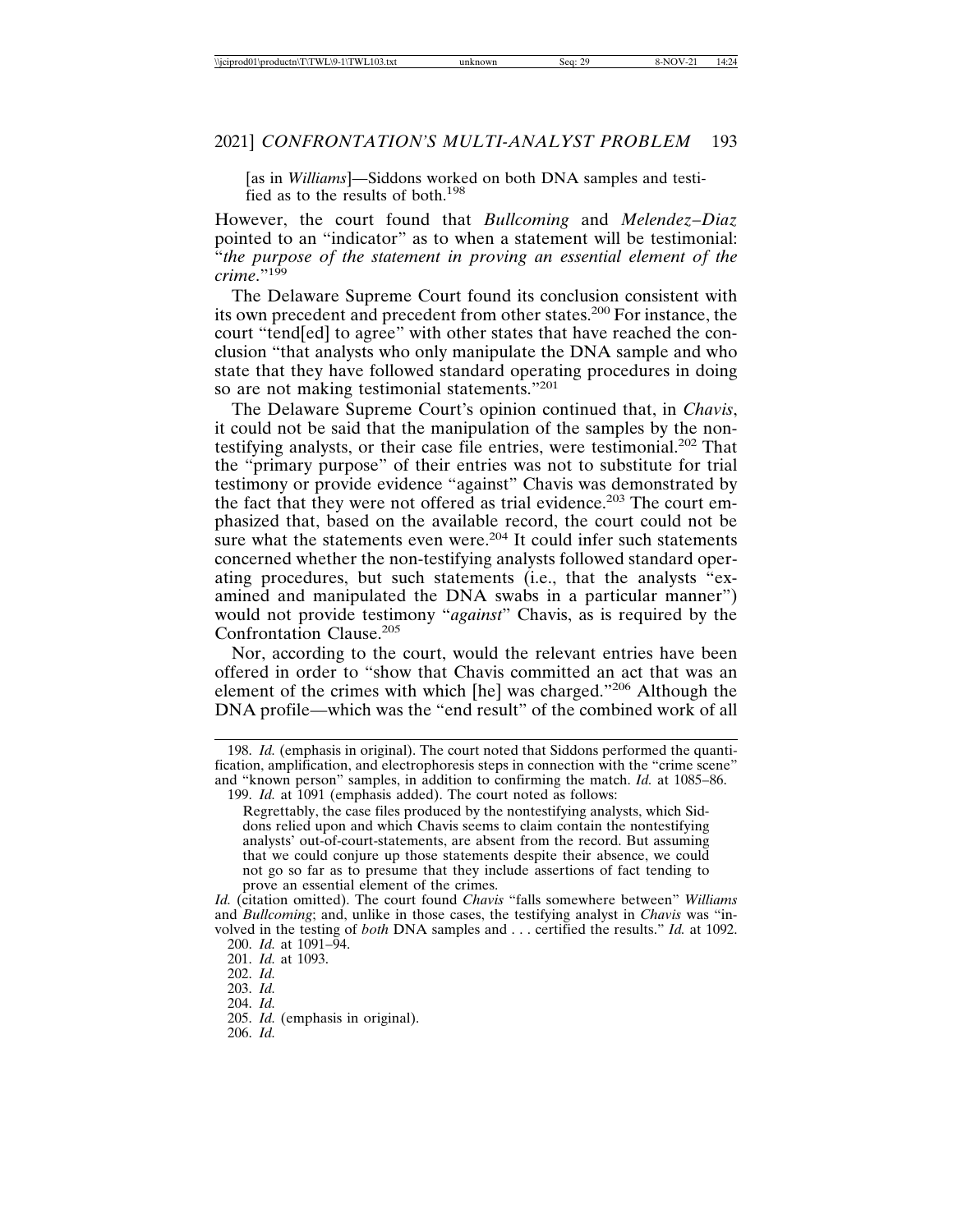the analysts—was offered to prove the burglar's identity, "the intermediary steps taken do not themselves prove—or aim to prove—anything."<sup>207</sup> Unable to identify any testimonial statements by the nontestifying analysts, the court determined that Chavis's Confrontation Clause claim must fail.<sup>208</sup>

The court stated that this did not mean that the non-testifying analysts' statements were irrelevant to the opinion Siddons offered.209 To the contrary:

Siddons acknowledged that the other analysts' adherence to standard operating procedures and their entries in the case files to that effect were essential to her conclusion. But just because a declarant makes an out-of-court statement that may have some relevance to a fact at issue in a criminal trial does not make that declarant a "witness against" the defendant within the meaning of the Sixth Amendment.<sup>210</sup>

On September 4, 2020, Chavis filed a certiorari petition for U.S. Supreme Court review.211 The *Chavis* petition, among other things, purported to ask the same question Justice Breyer raised in Williams: "Which analysts must the prosecution call to testify when more than one analyst was involved in testing" the forensic evidence introduced at trial against the defendant?<sup>212</sup> It argued that, while an answer to the question presented has never been clear, *Williams* made the answer less clear and "cast doubt on the precedent" for state and federal courts.213 Chavis argued that, unlike in *Williams*, the DNA report and testimony in *Chavis* were entered for their truth and that there was "no issue" of the report's accusatory nature.<sup>214</sup> According to Chavis, when the Delaware Supreme Court found no testimonial statements by the non-testifying analysts, it had ignored that Siddons's report and testimony contained three testimonial statements—two of which were hearsay—on which she relied and which had been introduced to establish the element of identification<sup>215</sup>:

In her lab report, Siddons asserts that the reference sample from which the one profile was generated came from the buccal swab of

211. Petition for Writ of Certiorari, Chavis v. Delaware, 141 S. Ct. 1528 (2021) (No. 20-317), 2020 WL 5498422.

212. *Id.* at 15.

<sup>207.</sup> *Id.*

<sup>208.</sup> *Id.*

<sup>209.</sup> *Id.*

<sup>210.</sup> *Id.* at 1093–94 (alteration incorporated) (noting "Chavis might have challenged Siddons's opinion or testimony on the grounds that they lacked an adequate foundation because of her lack of personal involvement in the early stages of the testing process or that Siddons's reliance on information by the nontestifying analysts was improper under [Delaware Rule of Evidence] 703[,] . . . [b]ut Chavis chose not to challenge Siddons's report or testimony on these evidentiary grounds").

<sup>213.</sup> *Id.* at 15–16.

<sup>214.</sup> *Id.* at 24.

<sup>215.</sup> *Id.*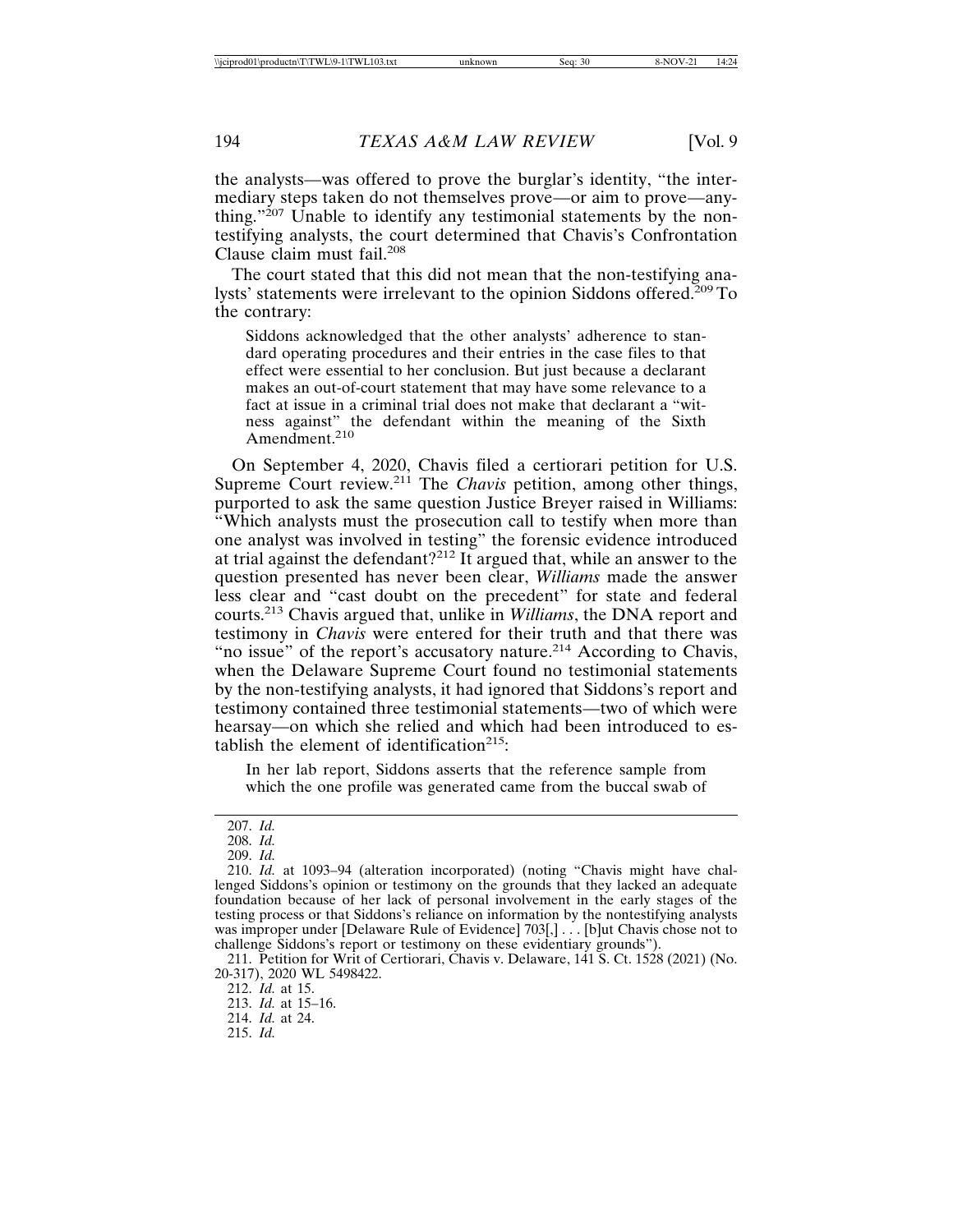Chavis. She also asserts that the evidentiary sample from which the other profile was generated came from the crime scene window. Finally, she asserts that the two profiles matched. [And] [s]he testified similarly.<sup>216</sup>

Chavis argued that by the time Siddons retrieved the tubes which contained extracted DNA, she was accessing evidence that she could not identify as being provided by law enforcement.<sup>217</sup> Without the nontestifying analysts' representation, Siddons would not know the "identity" of the samples she used to generate profiles that she compared in the case.218 Siddons, therefore, incorporated the testimonial statements of the non-testifying analysts as to the samples' identification, but she then testified to the profiles' identification as a fact, certifying their truth in her report.<sup>219</sup> Accordingly, Chavis asserted that a "straightforward application" of *Bullcoming* required the Delaware Supreme Court to conclude that each analyst responsible for a testimonial statement in the report should have been produced.<sup>220</sup>

On March 8, 2021, the U.S. Supreme Court denied certiorari.<sup>221</sup> Justice Gorsuch dissented from the denial of certiorari, noting he "dissent[ed] for the reasons set out in [his opinion dissenting from denial of certiorari in] *Stuart v. Alabama*."222 In his opinion dissenting from denial of certiorari in *Stuart*, which was joined by Justice Sotomayor, Justice Gorsuch had referred to the "various opinions [in *Williams* as] hav[ing] sown confusion in courts across the country" and called for greater "clarity" in the law.<sup>223</sup>

# IV. ADDRESSING THE MULTI-ANALYST PROBLEM

Cases such as *Chavis* and Justice Breyer's statements in *Williams* make clear that, notwithstanding the *Melendez–Diaz* Trilogy, the multi-analyst problem has not yet been resolved. In this Part, we will

218. *Id.*

[B]ecause of the confusion created by *Williams*, the court's focus veered toward Siddons' independent judgement and participation in the process rather than on the testimonial nature of the hearsay statements contained in her report and testimony that was introduced into evidence, who made those statements and whether Chavis was able to confront those individuals.

*Id.* Chavis also argued that resolving the issue presented in *Chavis* was important to the administration of justice and that *Chavis* was a good vehicle to resolve it. *Id.* at 26–29 (asserting that "[o]ne analyst's assurances at trial regarding the actions of the other analysts is insufficient to satisfy a defendant's right to confront and cross-examine those analysts").

221. Chavis v. Delaware, 141 S. Ct. 1528, 1528 (2021) (denying certiorari).

223. Stuart v. Alabama, 139 S. Ct. 36, 36–37 (2018) (Gorsuch, J., dissenting); *see also A Game of* Katso *and Mouse*, *supra* note 4, at 28.

<sup>216.</sup> *Id.* at 24–25 (internal citations omitted).

<sup>217.</sup> *Id.* at 25.

<sup>219.</sup> *Id.*

<sup>220.</sup> *Id.* at 26. The petition argued as follows:

<sup>222.</sup> *Id.* (Gorsuch, J., dissenting).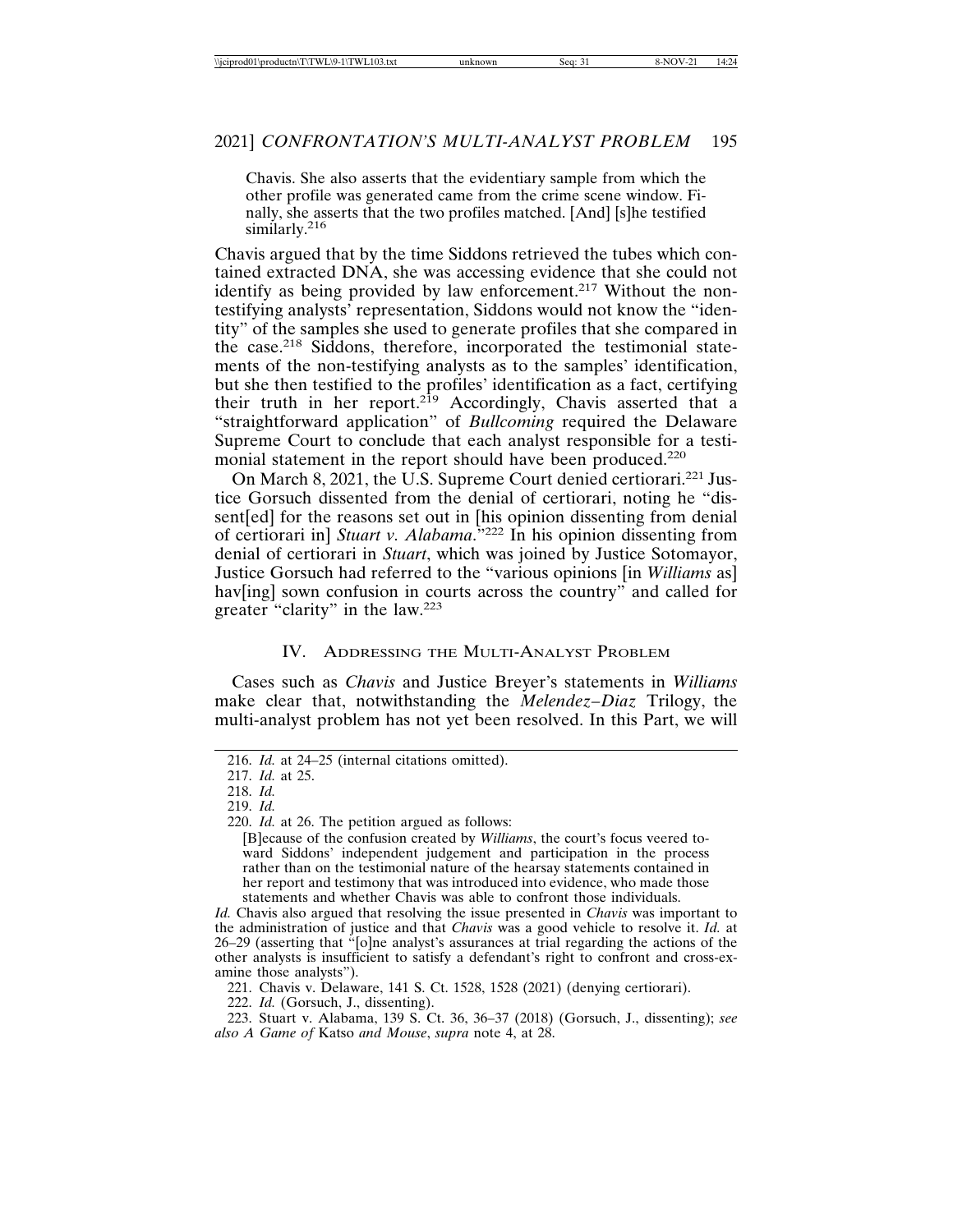set out six plausible approaches that the Court might consider in addressing this problem.

We note at the outset that our analysis here rests upon several important assumptions. First, we assume, unless and until the Court states otherwise, that *Crawford* and the *Melendez–Diaz* Trilogy remain binding precedent.<sup>224</sup> Second, and flowing from our first assumption, we assume that where testimonial statements are contained in a forensic report and that report is entered into evidence at trial, the accused will generally have the right to confront at least one forensic analyst. Third, we assume that the Court will find that not all analysts in a multi-analyst forensic process need to appear.225 Indeed, we believe that the Supreme Court—at least as constituted before Justices Gorsuch, Kavanaugh, and Barrett joined the Court—has been searching for a means of mitigating the impact of *Crawford* in forensic report cases and would prefer to limit the number of analysts who must testify.226 Fourth, and finally, we assume that the Court would gener-

225. It would be highly difficult logistically to produce each and every analyst, and the Court's opinion in *Melendez*–*Diaz* emphasized that not all analysts need to testify. *See* Melendez–Diaz v. Massachusetts, 557 U.S. 305, 311 n.1 (2009). Even the late Justice Scalia, one of the great proponents of the right to confront, has noted in a different confrontation context that the "Confrontation Clause guarantees only an *opportunity* for effective cross-examination, not cross-examination that is effective in whatever way, and to whatever extent, the defense might wish." United States v. Owens, 484 U.S. 554, 559 (1988) (citation and internal quotation marks omitted). Although *Owens* pre-dates *Crawford*, we will assume *Owens* continues to have relevance. *See Confronting Memory Loss*, *supra* note 12, at 120.

226. *See Unwrapping the Box*, *supra* note 5, at 512–13; Crump, *supra* note 54, at 150 ("The Court's most recent confrontation decision [in *Williams*] shows, in operation, the coalition that can overrule *Crawford*—and arguably, this decision does, in fact, overrule it."). The *Melendez*–*Diaz* dissenters (Chief Justice Roberts and Justices Kennedy, Breyer, and Alito) constituted the plurality in *Williams*, suggesting that but for precedent, those four Justices may not even have believed a single analyst must testify in order to admit forensic reports consistent with the Confrontation Clause. *See Unwrapping the Box*, *supra* note 5, at 512–13; *Melendez*–*Diaz*, 557 U.S. at 330; Williams v. Illinois, 567 U.S. 50, 55 (2012) (plurality opinion). If the plurality had not been able to use its two theories for why the Confrontation Clause did not bar admission of the evidence—i.e., the "not-targeted-person" and "not-for-truth" theories—they might have suggested another theory, such as one based on reliability. *See Unwrapping the Box*, *supra* note 5, at 512–13 (noting reliability is also mentioned in *Bryant*). Indeed, the dissent in *Williams* suggested that the plurality "desire[d] to limit *Melendez–Diaz* and *Bullcoming* in whatever way possible." *Williams*, 567 U.S. at 141 (Kagan, J., dissenting); *see also* Arons, *supra* note 5, at 736. Evidence of the Court's desire to reduce the impact of *Crawford* may also be drawn from the more recent case of *Clark*. Although not a forensic reports case, *Clark*'s majority opinion advances the relatively novel theory that the primary purpose test is not wholly determinative, noting for instance, that the Confrontation Clause does not bar statements which would have been admissible at the founding. *Comment on Clark*, *supra* note 78; Ohio v. Clark, 576 U.S. 237, 246 (2015) ("We have recognized that the Confrontation Clause does not prohibit the introduction of out-of-court statements that would have been admissible

<sup>224.</sup> For instance, the Court could always decide to overrule *Crawford*, but that is beyond the scope of our discussion here. *See Confronting Memory Loss*, *supra* note 12, at 124 n.189 (noting the possibility of overruling *Crawford*); Crump, *supra* note 54, at 115, 150 (discussing "overruling of *Crawford*").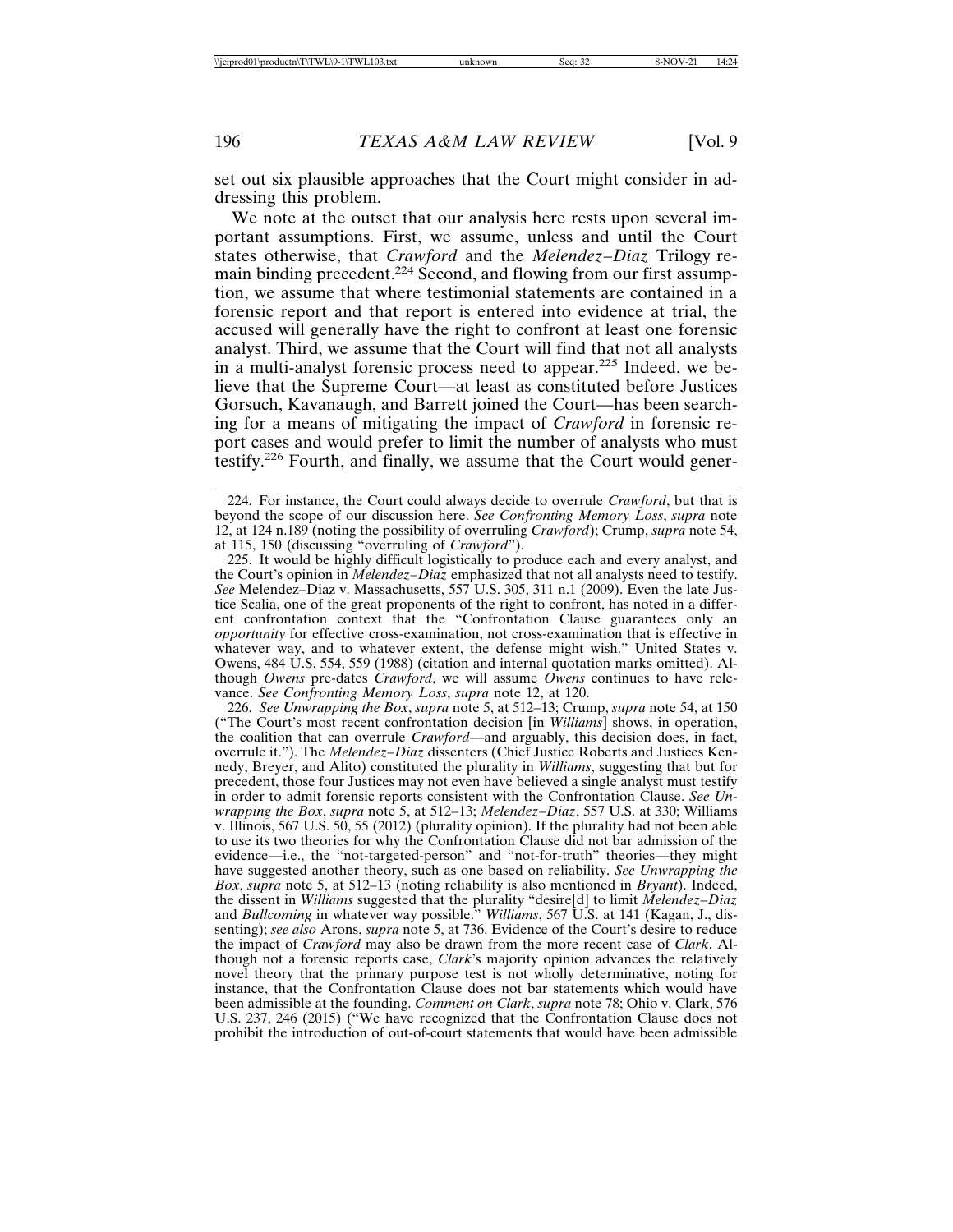ally favor a bright-line-type approach—which is easier for lower courts to apply—rather than some type of multi-factor balancing test.227

## A. *Interim Communications Not Testimonial Approach*

One approach that the Court could adopt would be to find that express or implied statements by interim analysts in a forensic process chain are nontestimonial. We refer to this as the "Interim Communications Not Testimonial Approach."

Under this approach, for instance, the analyst asserting a match between the DNA of the accused and the DNA that was found at the crime scene would normally need to testify. Similarly, the initial analyst or analysts in the chain—who, for instance, can more easily testify as to the source of the samples—would need to testify. In contrast, interim analysts merely making oral or written statements to a subsequent analyst in the forensic process chain would normally not be required to testify.

The rationale for not requiring interim analyst testimony would be that statements to a subsequent analyst in the chain—perhaps concerning what a given analyst has found or done when passing on a sample to the next analyst—would be considered nontestimonial. This approach would presume that these interim statements would normally not be made for the *primary* purpose of use as evidence at trial and instead would primarily be used for other purposes, such as producing a quality and accurate reading, reflecting what has been done or not done, providing helpful background information, ensuring chain of custody, or noting whether certain lab procedures have been

in a criminal case at the time of the founding."). This theory greatly expands upon the potential dying declaration exception mentioned in a footnote in *Crawford*, and it might constitute a partial "escape hatch" from the primary purpose test in future cases. *Comment on Clark*, *supra* note 79; *see Clark*, 576 U.S. at 246. In *Crawford*, the Court stated as follows:

This is not to deny . . . that "[t]here were always exceptions to the general rule of exclusion" of hearsay evidence. Several had become well established by 1791. But there is scant evidence that exceptions were invoked to admit *testimonial* statements against the accused in a *criminal* case.

Crawford v. Washington, 541 U.S. 36, 56 (2004) (internal citations omitted) (emphasis in original). However, in footnote 6, the *Crawford* Court recognized an exception for dying declarations. *Id.* at 56 n.6 ("The one deviation we have found involves dying declarations. The existence of that exception as a general rule of criminal hearsay law cannot be disputed. Although many dying declarations may not be testimonial, there is authority for admitting even those that clearly are. We need not decide in this case whether the Sixth Amendment incorporates an exception for testimonial dying declarations. If this exception must be accepted on historical grounds, it is *sui generis.*" (internal citations omitted)).

227. *See Confronting Memory Loss*, *supra* note 12, at 121 n.181 (expressing belief that "the Court would prefer a bright-line approach [as to a different Confrontation Clause issue] due to [the Court's] criticism of the subjectivity of the *Roberts* reliability approach" and due to criticism of the "primary purpose" test's subjectivity).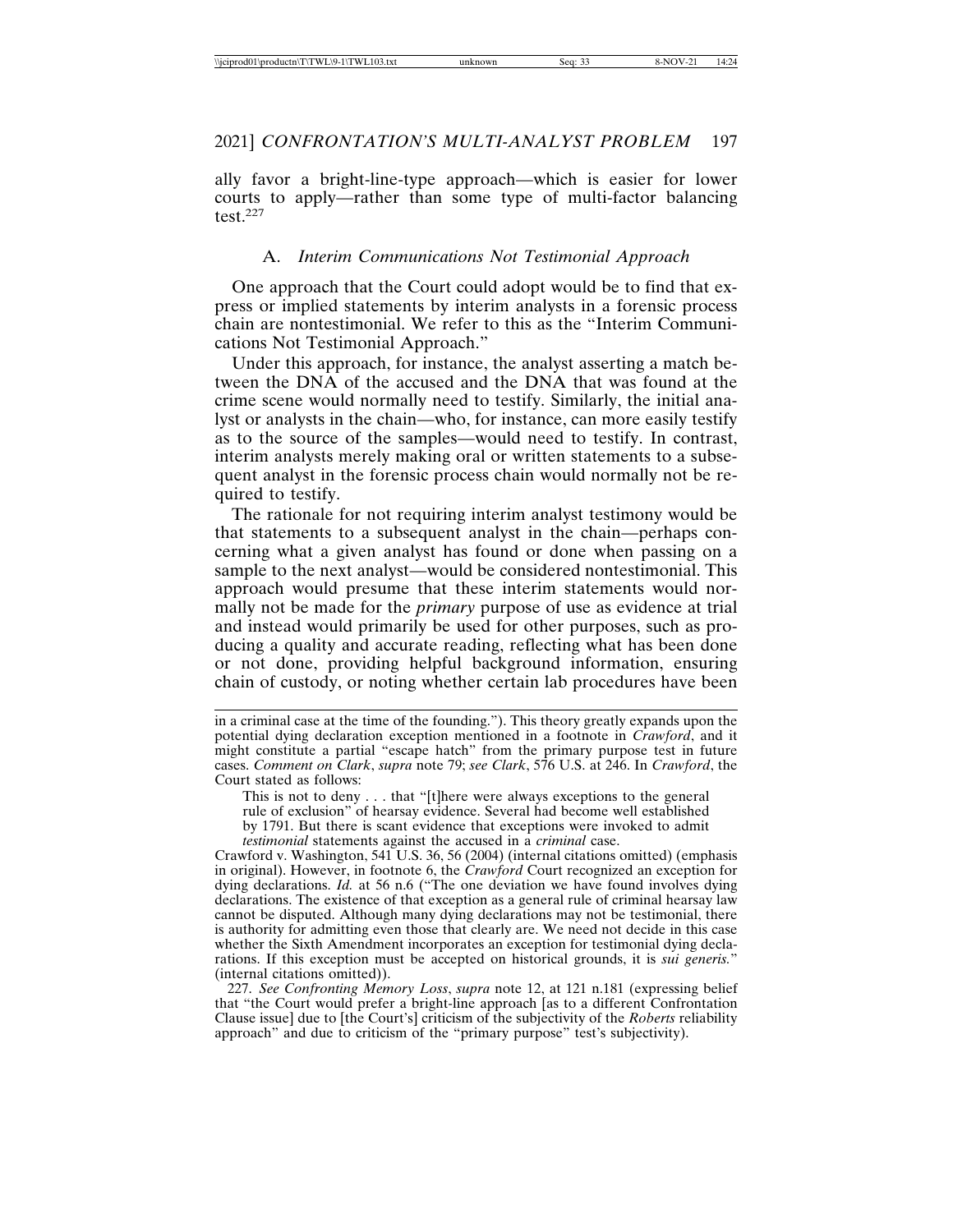followed. In some circumstances, an interim analyst may not even be aware of why a test is being done. For instance, in a given DNA test, the analysts working on the samples may not know if their work will be used for a murder investigation, paternity test, or to match remains in a mass grave from wartime. In other circumstances, interim analysts may be aware that their statements—or the forensic process of which they are a part—will be used as evidence or in an investigation. However, the individual oral or written statements of such interim analysts would likely still not be for a *primarily* testimonial purpose.<sup>228</sup> It could also be found that statements of at least certain interim analysts are insufficiently formal to invoke the protections of the Confrontation Clause.229

The Interim Communications Not Testimonial Approach could be adapted to fit different definitions of testimonial that the Court may ultimately prefer, particularly: (1) the standard definition: having the "primary purpose" of establishing or proving "past events potentially relevant to later criminal prosecution";230 and (2) Justice Alito's enhanced definition in *Williams*, which seemingly required the statement to be specifically accusatory of the accused;<sup>231</sup> and  $(3)$  the definition of the Delaware Supreme Court in *Chavis*: "the purpose of the statement in proving an essential element of the crime.<sup>"232</sup> Indeed, the court in

229. *See supra* Part II (discussing formality and solemnity view of Justice Thomas). 230. Michigan v. Bryant, 562 U.S. 344, 375 (2011) (quoting Davis v. Washington, 547 U.S. 813, 822 (2006)).

231. *See A Game of* Katso *and Mouse*, *supra* note 4, at 53; Williams v. Illinois, 567 U.S. 50, 58 (2012) (plurality opinion) ("The report was produced before any suspect was identified. The report was sought not for the purpose of obtaining evidence to be used against petitioner, who was not even under suspicion at the time, but for the purpose of finding a rapist who was on the loose. And the profile that Cellmark provided was not inherently inculpatory."). Justice Alito's approach would, in certain cases—such as when no perpetrator has been identified—require less analysts to testify. Indeed, in a case where no suspect is identified or even contemplated, perhaps the Court would simply find that no analyst need testify. *See A Game of* Katso *and Mouse*, *supra* note 4, at 53 (discussing *Williams*'s plurality opinion).

232. Chavis v. Delaware, 227 A.3d 1079, 1091–92 (Del. 2020), *cert. denied*, 141 S. Ct. 1528 (2021). In a separate part of the opinion, the Delaware Supreme Court alluded to a seemingly slightly different formulation, when it found that the non-testifying analysts were not testifying to the "*final result*" of the analysis, meaning it was unclear that their work was testimonial under *Melendez*–*Diaz*, a case the court noted concerned certificates which attested to the "*result*" of forensic analysis. *Id.* We will assume that this "final result" formulation was intended to be consistent with—rather than distinct from—the Delaware Supreme Court's "essential element" formulation. Even if the "final result" formulation were distinct, a version of the Interim Communications Not Testimonial Approach could be fashioned to fit it. Under an Interim

<sup>228.</sup> Subsequent analysts in the forensic chain may assume the work of a prior analyst was accurate, but such subsequent analysts would not actually be asserting this. Such an approach may be seen as consistent with Federal Rule of Evidence 703 and related state analogues as well as with *Williams*. In fact, the situation under the Interim Communications Not Testimonial Approach may be seen as easier for the Court than the situation in *Williams* in certain instances since under the Interim Communications Not Testimonial Approach, the interim statements themselves would generally be nontestimonial.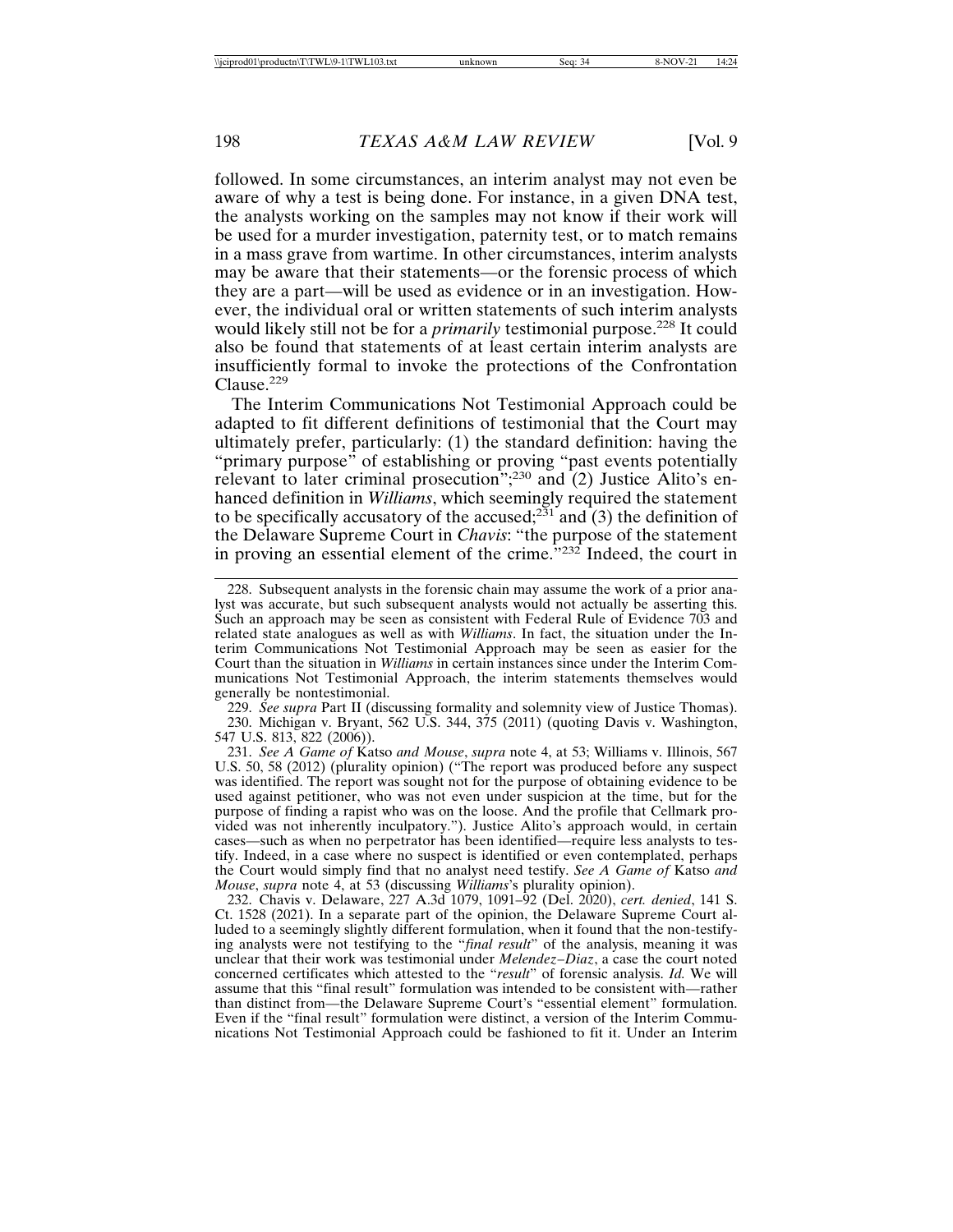*Chavis* seemingly suggested that statements by analysts relating to adherence to protocols or standard procedures—or to the absence of any irregularities—may be nontestimonial.<sup>233</sup>

Under the Interim Communications Not Testimonial Approach, it would be necessary to identify who is an interim witness not requiring production. We do not believe the Court would find it practical to require proof—perhaps by affidavit—of what each analyst's primary purpose was in a given case.234 Instead, we assume the Court would adopt a more structured approach for lower courts to utilize. For instance, under an approach using the standard definition of "testimonial," the Court could set a presumption that the final analyst in the chain—e.g., the ultimate analyst who asserts a match between the alleged killer's DNA and the DNA from the crime scene—and the first person in the chain—e.g., the analyst responsible for checking the integrity of the packaging and origin of the sample(s)—would need to testify. The Court could then set a presumption that the statements of all other analysts—i.e., the interim analysts—would normally be nontestimonial. Finally, the Court could determine that, if the defense is able to show any statement from an interim analyst had a primary testimonial purpose, such interim analyst would then need to be produced.235

Communications Not Testimonial Approach adapted to either *Chavis* formulation, we anticipate less analysts would need to testify in certain cases than would need to under an approach fitted to the standard definition for testimoniality. We also note that either *Chavis* formulation goes too far in narrowing the confrontation right in non-forensics cases. For example, imagine police were investigating a murder case allegedly stemming from the defendant's obsession with the victim. Suppose the prosecution sought to use a declarant's statement made to police that the declarant saw the defendant's car in the parking lot of the victim's office several times. This statement would be used as a circumstantial step in the murder case—i.e., it would not be stating a "final result" or an "essential element"—and so this circumstantial link in the chain of evidence could be excluded from coverage.

233. *Id.* at 1091 ("Even Chavis only posits that the non-testifying analysts' statements relate to their adherence to testing protocols and the absence of irregularities (following standard operating procedures and not seeing any evidence of taint or contamination)—he does not argue that those statements in and of themselves were used to prove his identity or any other element of the crimes he was charged with."). Thus, the court noted, statements of analysts that they examined or manipulated DNA swabs in a certain manner would not be considered to have provided testimony "*against*" the defendant, as required by the Confrontation Clause. *Id.* at 1093. Under a *Chavis* approach, while a DNA profile may help prove the identity of an alleged criminal, intermediary steps in the process do not prove—or seek to prove—anything. *Id.*

234. The primary purpose test is also an objective test, meaning the motivation of the speaker, listener, and/or solicitor of the statement may be relevant. Moreover, the problem of "mixed motives" may impose further difficulties in determining a statement's primary purpose. *See supra* Part II.

235. In this connection, the Court could allow the defense discovery of all the interim papers so that the defense could investigate whether anyone in the chain had a primarily testimonial purpose.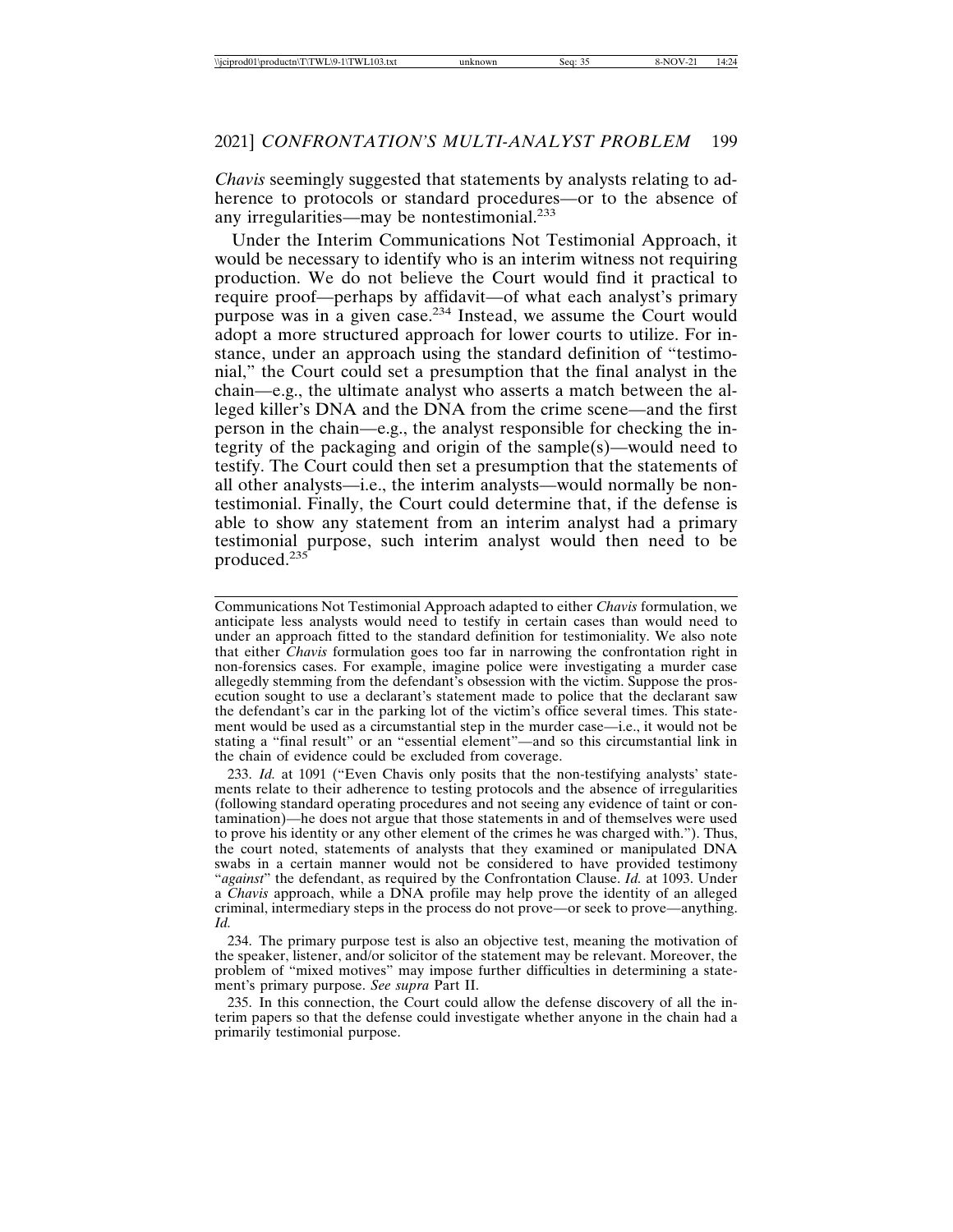#### B. *Hypothetical Assumption Approach*

A second approach the Court could take would be to build upon Justice Alito's plurality opinion in *Williams* and find that a testifying expert is merely basing her opinion on the hypothetical assumption that statements of the non-testifying analysts are truthful. We refer to this as the "Hypothetical Assumption Approach."

Under this approach the Court would find that a testifying analyst is not making any type of assertion that the statements of any other analysts are true. This way—consistent with *Williams* and Federal Rule of Evidence 703—there would be no need for the prosecution to produce any of those other analysts. This approach would be best handled through use of a hypothetical question to the testifying expert.<sup>236</sup>

Consistent with this approach, the prosecution would still need to independently prove that the testifying expert's assumption is true in order for the fact finder to accept the expert's opinion at trial. For instance, to take an example based on *Chavis*, a testifying expert who handled a match between two DNA profiles might be assuming that one sample came from the crime scene and the other from the accused. It would fall to the prosecution to actually prove the source of these samples. Similarly, an expert testifying about a report finding a certain substance on accused's person was methamphetamine may be assuming that the sample of the substance came from the accused. The prosecution would still need to prove that such assumption was correct.

As a matter of evidence, however, the only way for the prosecution to prove such non-testifying analysts' statements are true may be calling each relevant analyst to testify. This would mean that, as a practical matter, in many cases the Hypothetical Assumption Approach may not appreciably reduce the number of analysts who actually must testify at trial. If it so chose, the Court could seek to help mitigate this by recognizing a routine practice-type argument—pursuant to Federal Rule of Evidence 406—to the effect that forensic reports out of a specific lab have always produced accurate results.237 More specifically, for instance, if a testifying analyst assumed that an interim analyst had followed lab procedures in calibrating an apparatus, it might be possible to introduce evidence—perhaps through testimony and relevant business records—showing that such procedure was always or habitually followed by the lab or analyst in calibrating the apparatus.238

<sup>236.</sup> *See* Williams v. Illinois, 567 U.S. 50, 57 (2012) (plurality opinion).

<sup>237.</sup> *See* FED. R. EVID. 406 ("Evidence of a person's habit or an organization's routine practice may be admitted to prove that on a particular occasion the person or organization acted in accordance with the habit or routine practice. The court may admit this evidence regardless of whether it is corroborated or whether there was an eyewitness.")

<sup>238.</sup> In addition, Justice Alito, in *Williams*, suggested that circumstantial evidence—the fact that a sample was sent to the lab in the circumstances in *Williams* and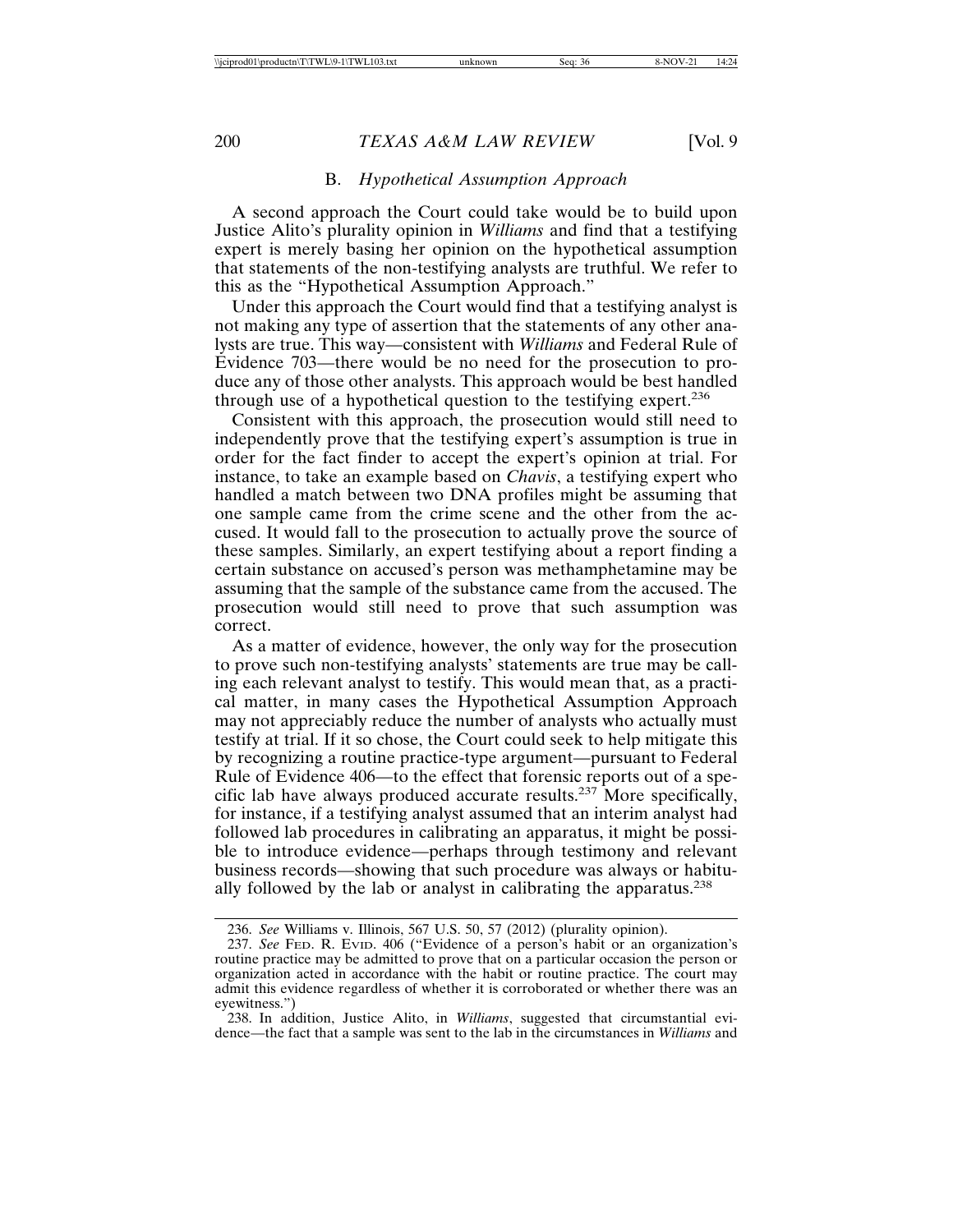## C. *More Than Surrogate Approach*

A third approach could be for the Court to permit a single analyst who is more than the "surrogate" witness discussed in *Bullcoming*—to testify. We refer to this as the "More Than Surrogate Approach."

We have previously argued that it may already be sufficient to offer the testimony of a single forensic analyst so long as such analyst is considerably more than a "surrogate" witness and certainly not a mere "conduit" for admission of un-confronted hearsay.239 In determining whether a given analyst would meet the Confrontation Clause under this approach, we believe at least three factors may be relevant. First, it may be relevant how prominently the report was used at trial, that is, whether it was introduced or extensively mentioned.240 Second, it may be relevant to consider the degree to which the testifying expert is exercising her own judgment in constructing her opinion, including the thoroughness of her review of the statements of other analysts and her involvement in the specific process at issue, laboratory conducting the process, and other processes of like kind.<sup>241</sup> Third, it may be relevant the degree to which the testifying analyst permits the accused to fully cross-examine the entire forensic analysis.<sup>242</sup>

The ideal testing analyst under the More Than Surrogate Approach might be extremely closely connected to the testing process and the lab at issue, be able to testify to extensive steps of internal validation and an intensive review and analysis of the other analysts' work, and be capable of affording the accused a sufficient opportunity to crossexamine her regarding all the steps in the forensic process.<sup>243</sup> The analyst should also offer an independent opinion based at least in part on her own analysis and not simply act as a conduit for admitting hearsay.<sup>244</sup> Although qualifying as a testifying analyst under this approach may be difficult, if the Court were to set clear criteria on who would be a sufficient testifying analyst, labs could adjust accordingly. Once labs understood the criteria, they could begin to designate at the outset of a process who would be the testifying analyst—should one be needed—and ensure that such person meets relevant criteria. Clear criteria would also allow other local stakeholders to better prepare for trial.

244. *Id.*

was later returned, and the fact that the lab's test results squared with the victim's identification of the culprit—apparently could solve the requirement of independent proof for both the source problem (i.e., where the sample came from) and the internal validity problem (i.e., the following of protocols). *See Williams*, 567 U.S. at 74–77.

<sup>239.</sup> *See A Game of* Katso *and Mouse*, *supra* note 4, at 54–55 (discussing approach in United States v. Katso, 74 M.J. 273, 273 (C.A.A.F. 2015)).

<sup>240.</sup> *Id.*

<sup>241.</sup> *Id.*

<sup>242.</sup> *Id.* It is unclear that the testifying expert in *Chavis* would sufficiently meet these criteria.

<sup>243.</sup> *Id.*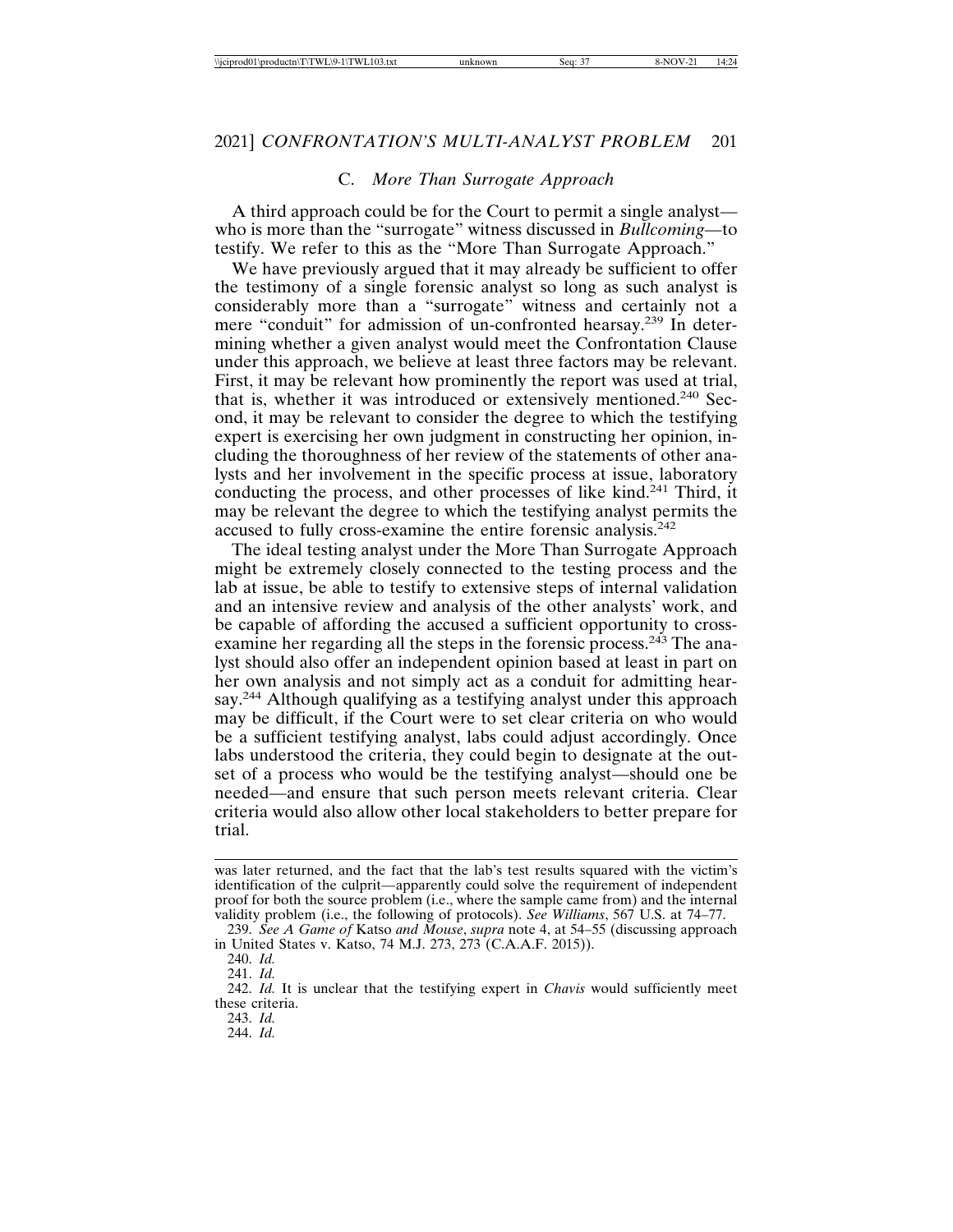#### D. *Segment Representative Approach*

A fourth approach the Court might consider would be to require production of at least one representative analyst for each identified segment of a forensic process. We refer to this as the "Segment Representative Approach."

We can imagine two versions of this approach: (1) a version based on "discrete phases" in a forensic process (with each phase being referred to as a "segment"); or (2) a version based on a set "number of analysts" (with such set number of analysts being referred to as a "segment"). As to the version based on discrete phases, Justice Breyer's explanation of a typical DNA analysis in the appendix to his *Williams* opinion may be illustrative. That analysis involved multiple steps in preparing the suspect's sample's profile, multiple steps in preparing the crime scene sample's profile, and then a step for comparison between the two profiles to reach a conclusion on whether they match.245 The Court could identify work on the suspect's sample as one segment, work on the crime scene sample as a second segment, and work on the match as a third segment. Under the discrete phases version of the Segment Representative Approach, if the prosecution were seeking to utilize the results of the analysis in Justice Breyer's appendix against an accused, the prosecution would be required to produce at least one analyst associated with the suspect sample's segment of the analysis, at least one associated with the crime scene sample's segment of the analysis, and at least one analyst involved in conducting the analysis to check for a match between the two samples. One key challenge with this version—which might make the Court less likely to adopt it—would be enumerating sufficient guidance on what should constitute a segment such that the guidance would work for the many variations of forensic processes.<sup>246</sup> As to the number of analysts version of the Segment Representative Approach, the Court could, for instance, decide that a segment consisted of five forensic analysts. This would mean that, while it would be possible for one analyst to testify on behalf of herself and at most four other analysts, if six analysts were involved, then at least two analysts from the group of analysts would need to testify. The theory under this version of the approach being that the greater the number of analysts a given analyst is representing, the greater the likelihood that the testifying analyst will be unable to afford an accused a sufficient opportunity to confront relevant evidence. One important challenge with this version

<sup>245.</sup> Williams v. Illinois, 567 U.S. 50, 99–102 (2012) (plurality opinion).

<sup>246.</sup> Connected to this, the Court may find it challenging to determine how granularly it wants to define a segment. In principle, many intermediate steps—such as checking in a sample, preparing the sample, and interpreting relevant data—could be considered segments. If the Court did adopt a discrete phases version of this approach, we assume the Court would seek to define segments very broadly such that the number of analysts who must testify would be limited.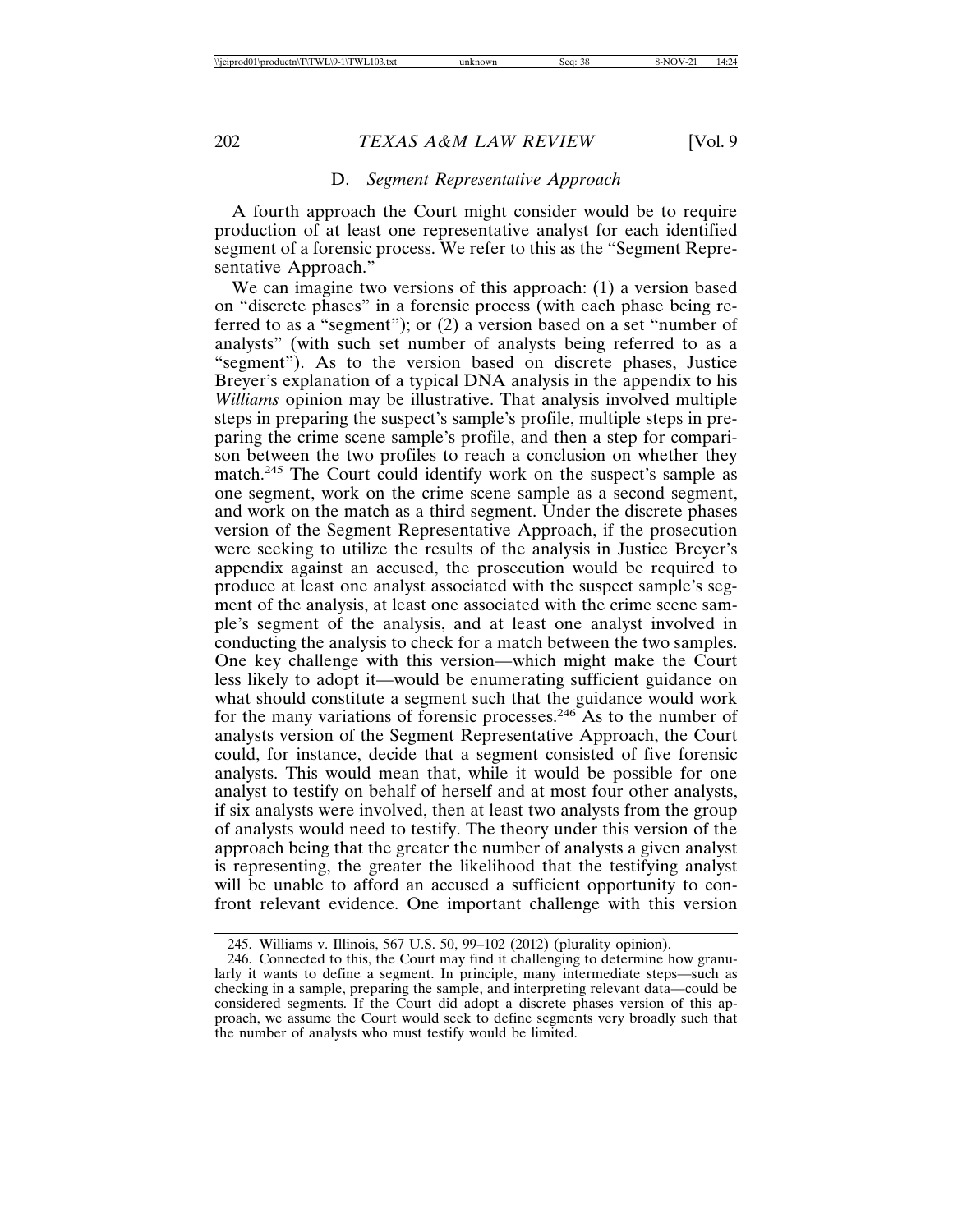would be setting an appropriate limit on the number of analysts constituting a segment. It would be particularly difficult to set a standing number appropriate for the many different types of forensic tests and analyses. The Court could attempt to fashion several standing rules based on set criteria—such as the difficulty of the type of analysis involved, the likelihood of error for such type of analysis, and the average overall number of analysts involved in a typical analysis of like kind—but it would be difficult for the Court to do so without resorting to the sort of case-by-case balancing we assume the Court would generally seek to avoid.

In some ways, this Segment Representative Approach—either version—would be a related approach to the More Than Surrogate Approach since each representative analyst would be a type of "more than surrogate" for her or his segment. Also, as in the More Than Surrogate Approach, each representative would still need to satisfy Court-adopted criteria to be a sufficient representative. We assume such criteria would be similar to those we discussed in connection with the More Than Surrogate Approach. However, the Segment Representative Approach is still distinct from the More Than Surrogate Approach. Under the discrete phases version of this approach, for instance, an analyst who merely conducted the comparison between two DNA profiles—without being involved in preparing either profile—could not, alone, meet the Confrontation Clause even if she otherwise met the criteria set out in our discussion of the More Than Surrogate Approach. Similarly, under the number of analysts version of this approach, an analyst who met all the criteria, but who was only one of ten analysts involved in the analysis—assuming the Court set a limit of five analysts for a segment—could not meet the Confrontation Clause.

In practice, under either version of this approach, it is still possible that a single individual could be a sufficient representative and that such expert's testimony alone could be sufficient. For instance, under the discrete phases version, the expert in *Chavis* seems to have been involved in each segment of the relevant DNA analysis—assuming the Court defined the segments as suspect's sample, crime scene sample, and match. If such expert could have fully satisfied the other Courtadopted criteria—which it is not clear to us she could—her testimony alone might have been sufficient. Under the number of analysts version, if there were only four total individuals involved in an analysis and assuming the Court had set a limit of five analysts for a segment and all other criteria were met—one analyst alone could be sufficient.

Consistent with our recommendation under the More Than Surrogate Approach, the best way to make this approach workable would be for the Court to set out clear criteria as to what would constitute a relevant segment—either discrete phases of a process or a set number of analysts—and also as to who will be a sufficient testifying represen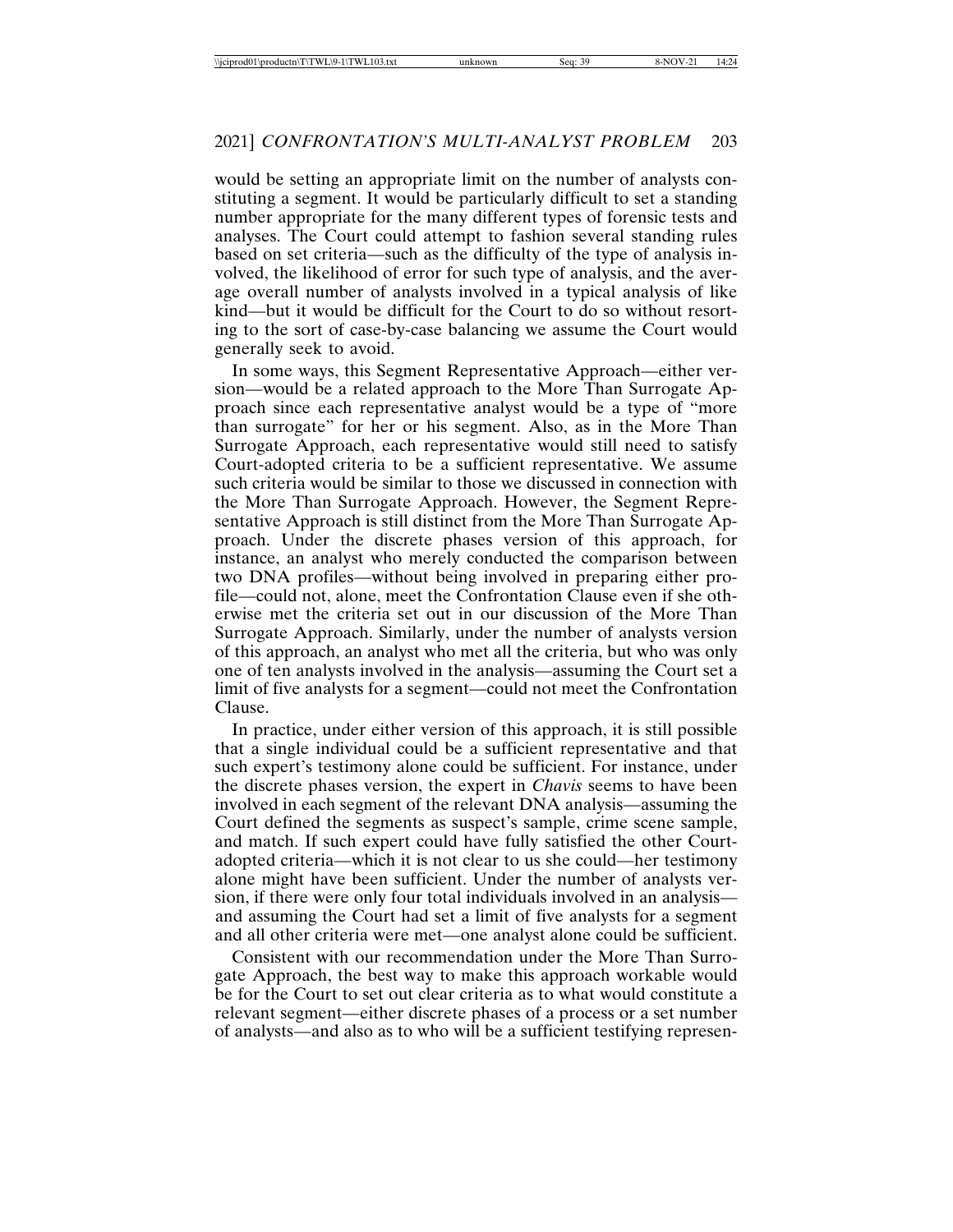tative. Labs could use the criteria to pre-designate segment representatives, and other local stakeholders could likewise use it to better prepare.

#### E. *Important Analyst Approach*

A fifth approach the Court might consider would be to require production of only the most important analyst or analysts. We refer to this as the "Important Analyst Approach."

We believe that there are at least two ways that importance could be judged. First, the Court could seek to set out in the abstract what roles in a forensic process would be deemed important. Under this version of the approach, we suspect that the Court would assign importance based on the general significance of individual roles in forensic analysis. We assume, for instance, that the most likely candidates for general importance would be the first and last analysts in a forensic chain. The last analyst in a chain—like the testifying analyst in *Chavis*—may be the most obvious example of an important witness since she is the one actually responsible for the match between the profiles from the accused and the crime scene.<sup>247</sup> Without her match. the analysis of the other analysts would not have much value in a case. Interim analysts, in contrast, would likely not be deemed important because they may generally be involved with mere chain of custody or other intermediate processes. However, chain of custody is still important to a case because if the two samples are not from the crime scene and the accused, respectively, the ultimate analyst's conclusion as to any match is meaningless. As such, we suspect that the Court would also deem the first analyst in a chain important. Perhaps the Court could set a presumption that the first and last analysts in a chain are important and then afford the defendant the right to demonstrate that other analysts in the specific process involved were also important.

Under a second version of the Important Analyst Approach, the Court could decide that, rather than setting out a presumption as to which analysts would be important in the abstract, a specific determination should be made in each individual case based on the specific process and facts involved. This might entail looking at various factors in the specific case, such as which analysts' statements feature prominently or which statements are more central to the specific case. We assume, however, that the Court might disfavor such a case-by-case approach.

For any version of this approach, it would be extremely helpful if the Supreme Court could offer clear guidance on which analyst or analysts would be deemed important. Clear guidance is especially helpful in the context of this approach since "important" may be seen

<sup>247.</sup> Chavis v. Delaware, 227 A.3d 1079, 1083–86 (Del. 2020), *cert. denied*, 141 S. Ct. 1528 (2021).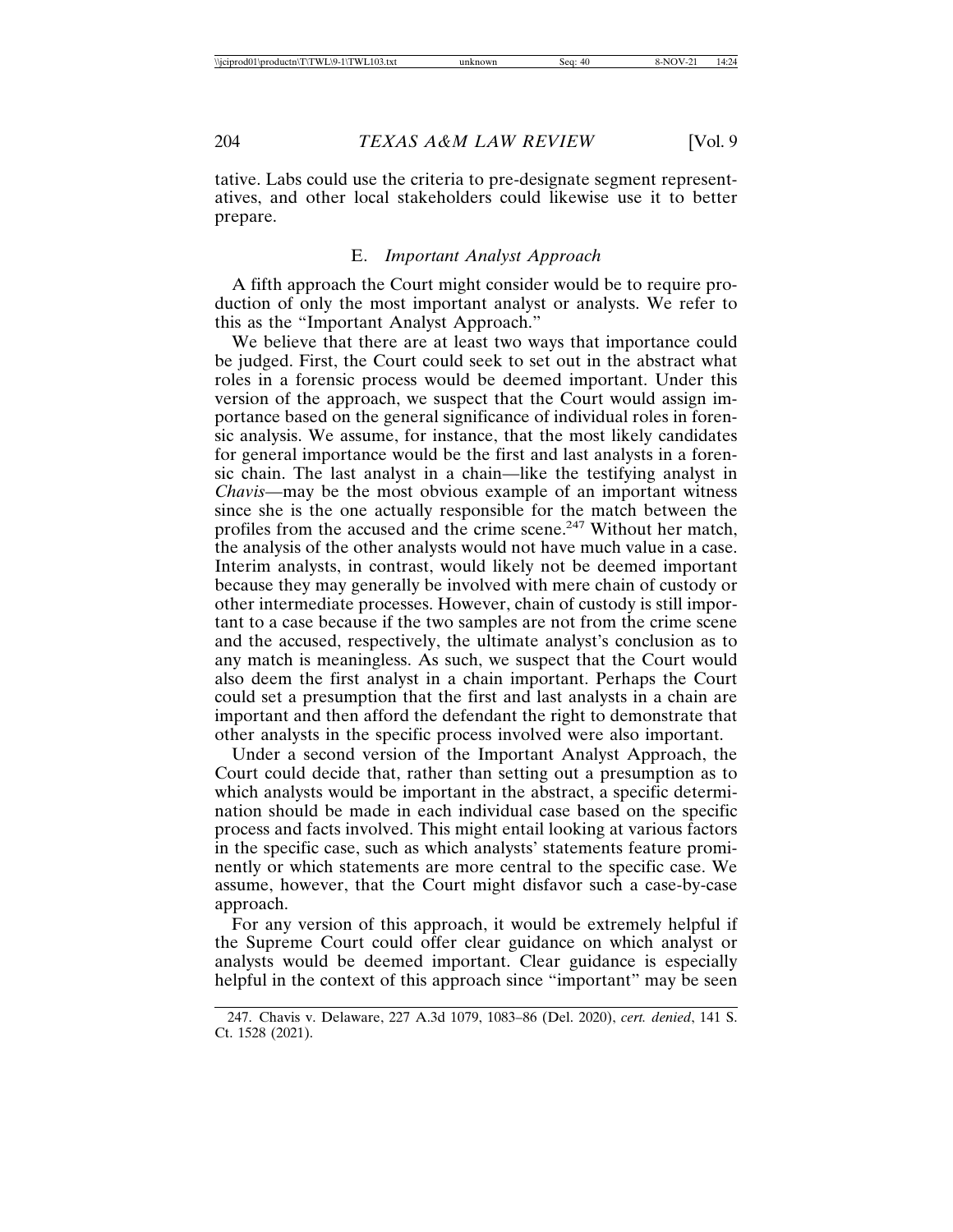as an even more subjective concept than those described in connection with certain other of our approaches.

# F. *Actual Evidence Approach*

A sixth approach the Court might consider is to determine what is the actual evidence at issue in a given case: the testifying expert or the work of other analysts who are not produced. We refer to this as the "Actual Evidence Approach."

Under this approach, a court would need to determine what the evidence *really* is. This could be accomplished by, for instance, asking who is *predominantly* speaking in the case. In making this determination, the Court would likely need to adopt a set of factors to consider, some of which may be like those suggested in connection with the More Than Surrogate Approach. First, the Court might consider how much independent judgment the testifying expert put into her opinion. Second, the Court might consider how much actual participation the expert witness had in the forensic process. Third, the Court could consider whether the report itself is being offered, or if not, whether material from the report that the testifying expert would not personally know will be extensively mentioned. Fourth, the Court might consider the degree to which the offered testimony—or final argument rests upon material in the report that the testifying expert does not personally know. Fifth, and finally, the Court could consider how much independent evidence the prosecution offers on the material from the report that the testifying expert does not personally know.<sup>248</sup>

The prime downside to this approach is that a case-by-case, balancing determination is all but assured, and it would be rather indeterminate and somewhat unpredictable how a court would come out. Even so, perhaps criteria would evolve.

Before closing, we note that our six approaches are not necessarily mutually exclusive, and the Court could choose to fashion a rule that utilizes more than one such approach or combines approaches.<sup>249</sup> We also want to emphasize that the Court may find certain legal rights or principles cut across or underlie more than one of our approaches. Particularly, consider the following three. First, the right to compul-

<sup>248.</sup> For instance, a testifying expert—such as the one in *Chavis*—might not have personal knowledge of the source of the original samples from the accused and the crime scene. If the prosecution does not offer much independent evidence of such items in the report, then the prosecution would be seen as relying primarily upon the report (i.e., the non-testifying analysts' statements) to prove them (i.e., for their truth), rather than as mere assumptions of the testifying expert (i.e., mere hypotheticals) in illuminating the testifying expert's own independent opinion.

<sup>249.</sup> For example, if the Court were to adopt one of our approaches that would require at least certain specific analysts to attend (such as our "Interim Communications Not Testimonial Approach"), it might also want to adopt an approach that allows for the contingency that a substitute may be needed for one of the required analysts (such as our "More Than Surrogate Approach"). *See infra* Part IV.A, IV.C.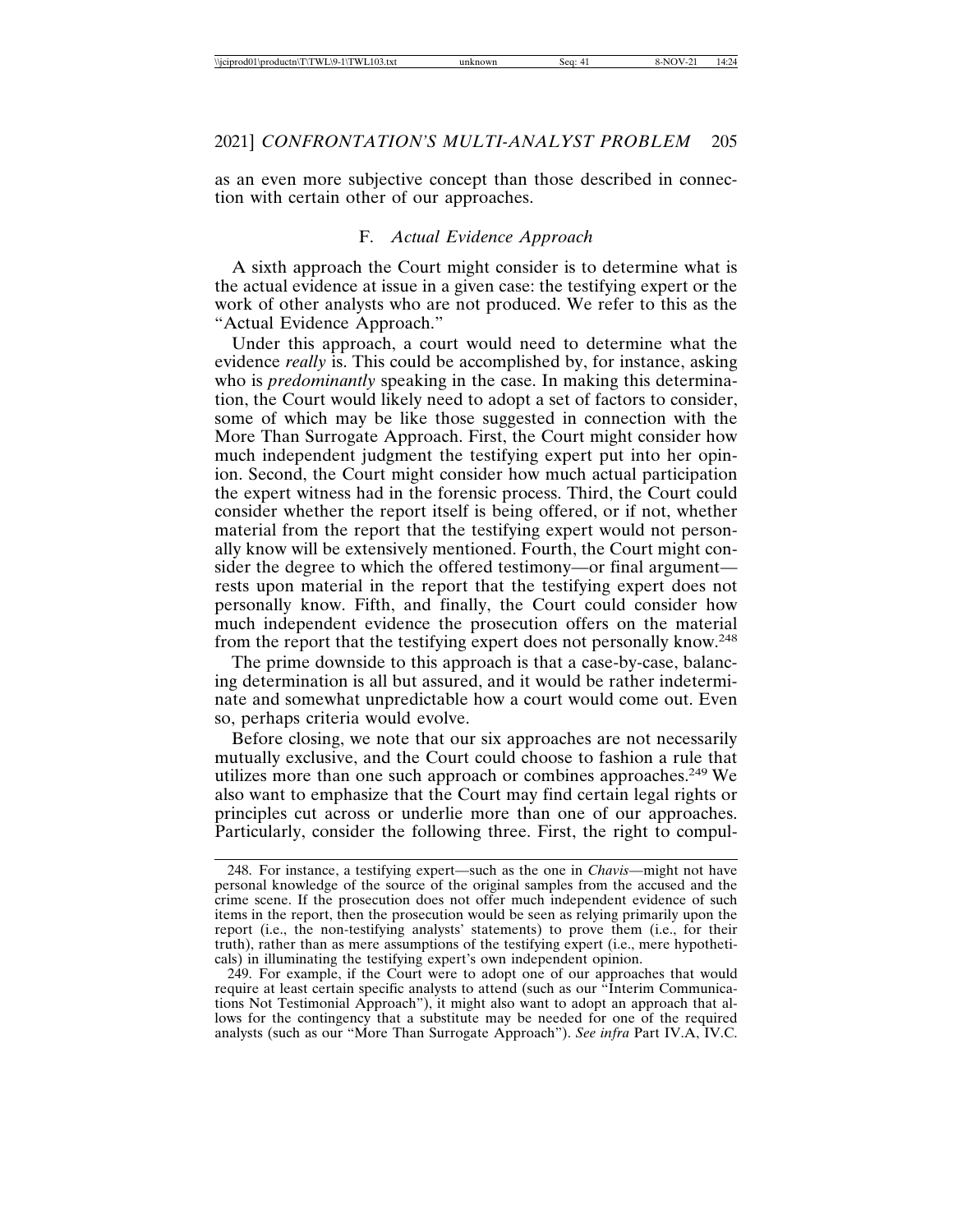sory process is found in the U.S. Constitution's Compulsory Process Clause, which ensures that "[i]n all criminal prosecutions, the accused shall enjoy the right . . . to have compulsory process for obtaining witnesses in his favor."<sup>250</sup> In theory, the Court could determine that excusing certain witnesses in a forensic chain is justifiable because the defendant might retain the right to call such witnesses pursuant to the Compulsory Process Clause.<sup> $251$ </sup> The Court has previously found that the defendant's compulsory process right to subpoena a witness does not excuse the prosecution from producing the witness under the Confrontation Clause. However, assuming at least certain sufficient analysts need to be produced under one of our six approaches, the Court could theoretically find that the compulsory process right justifies not requiring production of additional witnesses in a forensic chain. Second, the principle of formality may cut across or underlie our approaches. Certain leading cases have referenced formality of the offered statement as indicia of "testimoniality," as evinced most prominently in Justice Thomas's opinions.252 It may be that the Court finds certain types of witnesses—such as witnesses playing extremely limited or tangential roles in forensic tests—do not provide sufficiently formal statements such that they need to testify. Third, and finally, consider the principle of unavailability. As previously noted, *Crawford* stands for the proposition that a non-testifying declarant's testimonial statements are admitted only "where the declarant is unavailable, and only where the defendant has had a prior opportunity to cross-examine."253 Drawing upon the principle of unavailability, the Court could condition use of one or more of our approaches on some finding of analyst unavailability. This might mean that any such approach could only be used if certain analysts in the chain are not available to testify.254 For instance, the Court might determine that all analysts in a forensic chain must generally testify, but if certain analysts are unavailable, use of the "More Than Surrogate Approach" or "Segment Representative Approach" would then become justified. The Court could also go further and excuse witnesses even if our approaches would otherwise require their production if the prosecution could show genuine unavailability of witnesses. However, we do not believe the Court would find unavailability excuses all analysts, and

<sup>250.</sup> U.S. CONST. amend. VI.

<sup>251.</sup> *See* Melendez–Diaz v. Massachusetts, 557 U.S. 305, 324 (2009) ("Respondent asserts that we should find no Confrontation Clause violation in this case because petitioner had the ability to subpoena the analysts. But that power—whether pursuant to state law or the Compulsory Process Clause—is no substitute for the right of confrontation.").

<sup>252.</sup> *See supra* Part II.

<sup>253.</sup> Crawford v. Washington, 541 U.S. 36, 59 (2004); *supra* Part II.

<sup>254.</sup> *See infra* Part IV.C, IV.D.